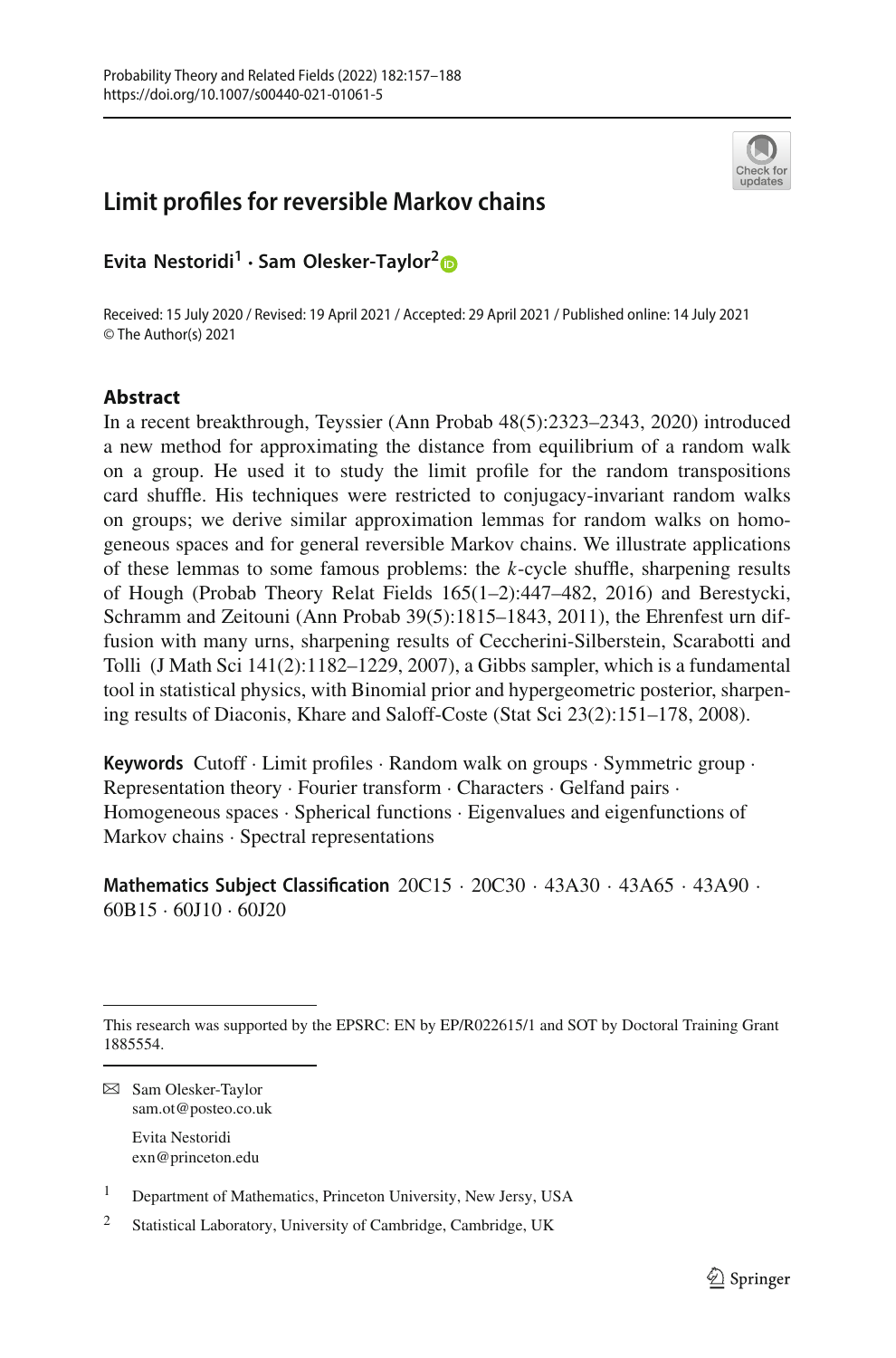### **Contents**

| 1 Introduction: TV approximation Lemmas and limit profiles expansion of the state of the state of the state of the state of the state of the state of the state of the state of the state of the state of the state of the sta |  |
|--------------------------------------------------------------------------------------------------------------------------------------------------------------------------------------------------------------------------------|--|
|                                                                                                                                                                                                                                |  |
|                                                                                                                                                                                                                                |  |
|                                                                                                                                                                                                                                |  |
|                                                                                                                                                                                                                                |  |

### <span id="page-1-0"></span>**1 Introduction: TV approximation Lemmas and limit profiles**

The cutoff phenomenon describes a situation where a Markov chain stays away from equilibrium for some time, but then converges to equilibrium very abruptly. In rare cases, one can find an explicit function which describes this sharp transition, called the *limit profile*; see, eg, [\[2](#page-30-1)[,13](#page-31-0)[,17](#page-31-1)].

In this paper, we develop a technique which allows us to well-approximate the distance from equilibrium, and hence study the limit profiles. We consider the cases of general reversible Markov chains using a spectral decomposition and random walks on homogeneous spaces, ie  $X = G/K$  with G a group and K a subgroup of G using Fourier analysis. The method is an extension of one introduced by Teyssier [\[20](#page-31-2)] for random walks on Cayley graphs where the generating set is a union of conjugacy classes. We then apply these techniques to prove the limit profile behaviours for the *k*-cycle shuffle, the multiple Ehrenfest urn model and the Gibbs sampler with Binomial prior densities, sharpening results of Hough [\[14\]](#page-31-3), Berestycki, Schramm and Zeitouni [\[3](#page-30-2)], Ceccherini-Silberstein, Scarabotti and Tolli [\[5](#page-30-3)], and Diaconis, Khare and Salo-Coste [\[9](#page-31-4)].

#### **1.1 Mixing times and limit profiles**

Let  $\Omega$  be a finite set and *P* a transition matrix on  $\Omega$ . Then  $P^t(x, y)$  is the probability of moving from *x* to *y* in *t* steps for all  $x, y \in \Omega$  and all  $t \in \mathbb{N}_0$ . If *P* is irreducible and aperiodic, then the basic limit theorem of Markov chains tells us that  $P^t(x, \cdot)$ converges to the (unique) invariant distribution  $\pi$  as  $t \to \infty$  with respect to the *total variation* (abbreviated *TV*) distance, defined by

$$
d_{\text{TV}}(t, x) := d_{\text{TV}}(P^t(x, \cdot), \ \pi) := \frac{1}{2} \sum_{y \in \Omega} |P^t(x, y) - \pi(y)| \quad \text{for} \quad x \in \Omega \quad \text{and} \quad t \in \mathbb{N}_0.
$$

The most common situation is to study the *worst-case* TV distance:  $d_{TV}(\cdot) :=$  $\max_{x \in \Omega} d_{\text{TV}}(\cdot, x)$ . There are other possibilities, such as the *typical* TV distance where the starting point *x* is chosen according to  $\pi$ :  $d_{typ}(\cdot) := \sum_{x \in \Omega} \pi(x) d_{TV}(\cdot, x)$ . The (*worst-case*) *mixing time* is then defined by

$$
t_{\text{mix}}(\varepsilon) := \inf \{ t \ge 0 \mid d_{\text{TV}}(t) \le \varepsilon \} \text{ for } \varepsilon \in [0, 1].
$$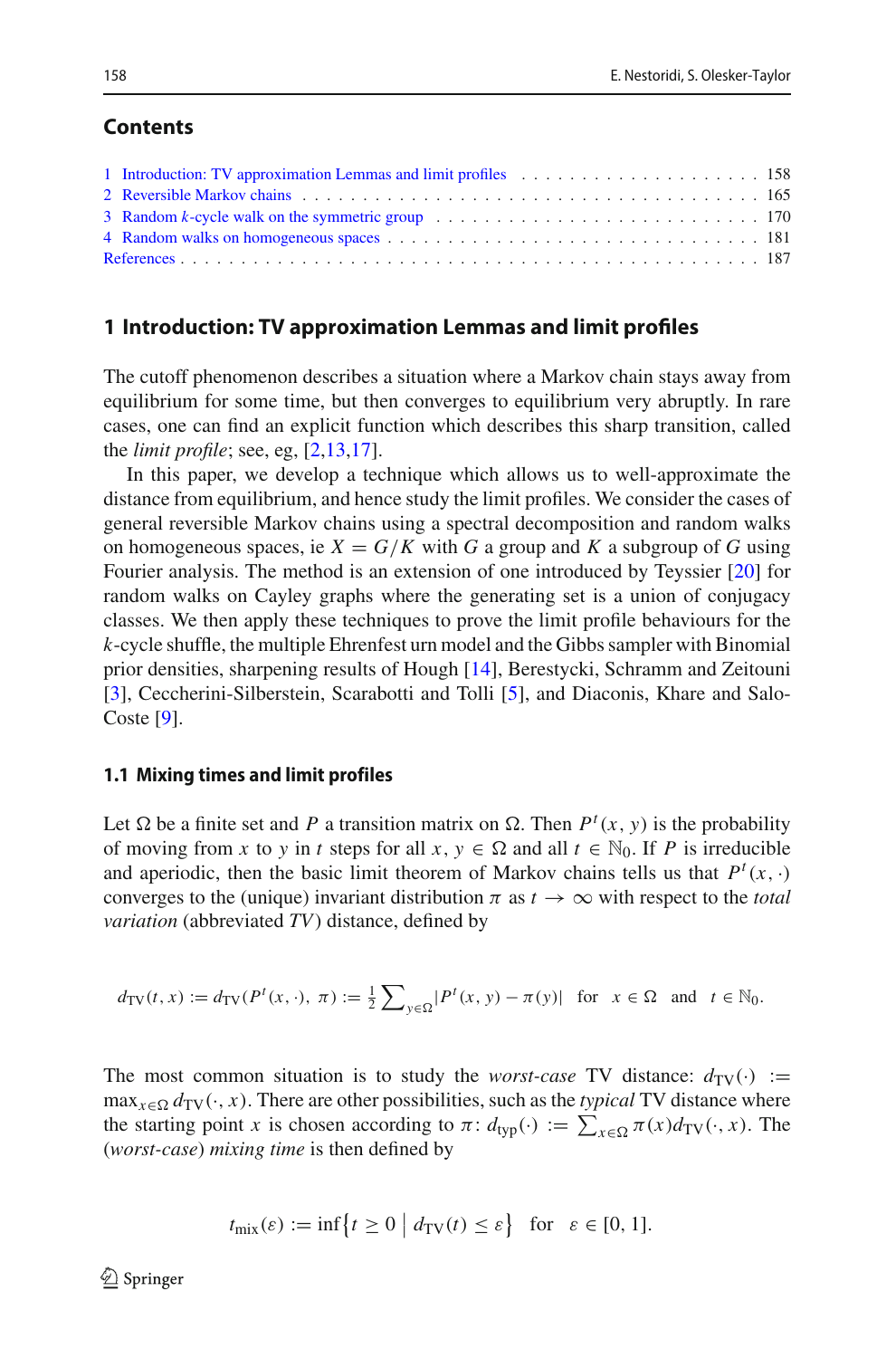For a sequence of Markov chains indexed by *N*, if there exist  $(t^{(N)}_{\star})_{N \in \mathbb{N}}$  and  $(w_{\star}^{(N)})_{N \in \mathbb{N}}$  satisfying

$$
\lim_{\alpha \to -\infty} \liminf_{N \to \infty} d_{\mathrm{TV}}^{(N)}(t_\star^{(N)} + \alpha w_\star^{(N)}) = 1 \text{ and } \lim_{\alpha \to +\infty} \limsup_{N \to \infty} d_{\mathrm{TV}}^{(N)}(t_\star^{(N)} + \alpha w_\star^{(N)}) = 0,
$$

then the sequence of chains exhibits *cutoff* at  $t_{\star}$  with *window*  $\mathcal{O}(w_{*})$ .

One can look beyond just finding the cutoff time and window, but instead determine the *profile* inside the window: the aim is to choose  $t_{\star}$  and  $w_{\star}$  appropriately so that

$$
\varphi(\alpha) := \lim_{N \to \infty} d_{\text{TV}}^{(N)} \big( t_{\star}^{(N)} + \alpha w_{\star}^{(N)} \big) \quad \text{exists for all } \alpha \in \mathbb{R}.
$$

The limit  $N \to \infty$  is taken for each fixed  $\alpha \in \mathbb{R}$ .

Officially, when we look at  $d_{\text{TV}}(t)$ , we need  $t \in \mathbb{N}$ ; in practice, we omit floor/ceiling signs.

#### **1.2 TV convergence profile for random walks**

In this paper we present three lemmas for obtaining the TV profile for random walks; see Lemmas [A](#page-2-0)[–C.](#page-6-0) They work by finding a decomposition of the TV distance as a sum using either a spectral decomposition or Fourier analysis. One then separates out the 'important' terms in the sum to give a 'main term' (which asymptotically captures all the TV mass) and an 'error' term. Lemmas  $A$  and  $C$  are original contributions; Lemma [B](#page-5-0) is due to Teyssier [\[20\]](#page-31-2). For each lemma, we give an example application, establishing a limit profile of the TV convergence to equilibrium.

We denote the cdf of the standard normal distribution by  $\Phi$  throughout the paper.

### **1.2.1 Reversible Markov chains**

First we consider general reversible Markov chains on an arbitrary set  $\Omega$ . The following lemma is based off the well-known spectral decomposition for a reversible Markov chain *P*:

$$
P^t(x, y) = \sum_{i=1}^{|\Omega|} \sum_{y \in \Omega} \pi(y) f_i(x) f_i(y) \lambda_i^t \text{ for all } x, y \in \Omega \text{ and } t \in \mathbb{N}_0,
$$

where  $P^{t}(x, y)$  is the probability of moving from *x* to *y* in *t* steps,  $\pi$  is the invariant distribution and  $\{f_i, \lambda_i\}_{i=1}^{|\Omega|}$  are the eigenstatistics; see [\[16](#page-31-5), Lemma 12.2]. Recall that, for  $x \in \Omega$  and  $t \in \mathbb{N}_0$ , we write  $d_{TV}(t, x)$  for the TV distance from  $\pi$  after  $t$  steps when started from *x*.

<span id="page-2-0"></span>We come to our first contribution: the TV-approximation lemma for reversible Markov chains.

**Lemma A** (Reversible Markov Chains) *Consider a reversible, irreducible and aperiodic Markov chain on a finite set*  $\Omega$  *with invariant distribution* π*. Denote by*  $-1 < \lambda_{|\Omega|} \leq \ldots \leq \lambda_2 < \lambda_1 = 1$  *its eigenvalues and by*  $f_{|\Omega|}, \ldots, f_1$  *its corresponding orthonormal (with respect to*  $\pi$ ) *eigenvectors. For*  $t \in \mathbb{N}_0$  *and*  $x \in \Omega$ ,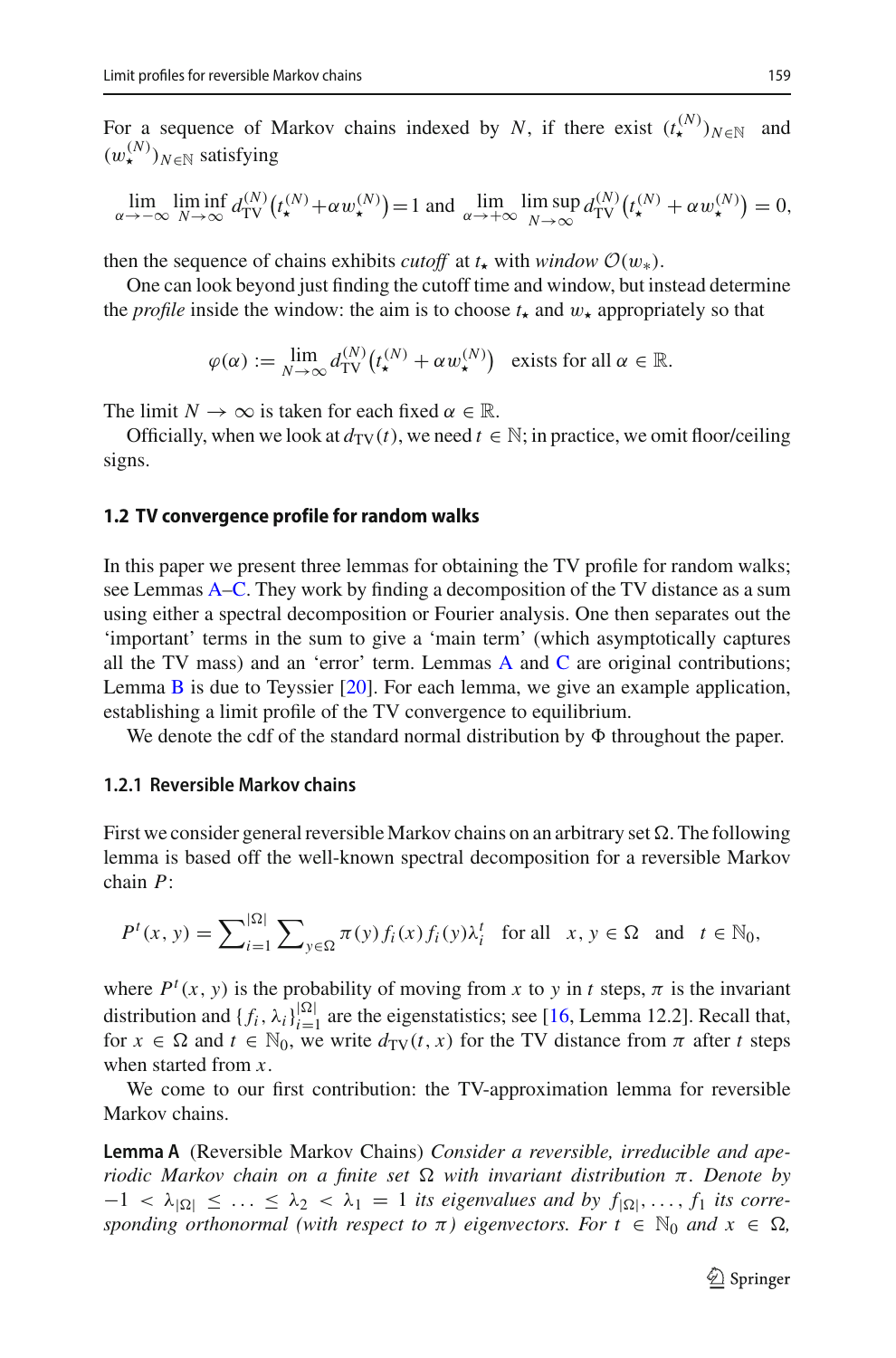*denote by*  $d_{\text{TV}}(t, x)$  *the TV distance from equilibrium (ie*  $\pi$ *) of the Markov chain started from x.*

*For all*  $t \in \mathbb{N}_0$ *, all*  $x \in \Omega$  *and all*  $I \subseteq \{2, ..., |\Omega|\}$ *, we have* 

$$
\left|d_{\mathrm{TV}}(t,x) - \frac{1}{2}\sum\nolimits_{y \in \Omega} \pi(y) \right| \sum\nolimits_{i \in I} f_i(x) f_i(y) \lambda_i^t \middle| \right| \leq \frac{1}{2} \sum\nolimits_{i \notin I} |f_i(x)| |\lambda_i|^t.
$$

As an application of Lemma [A,](#page-2-0) we determine the limit profile for a specific twocomponent Gibbs sampler, which is an important tool in statistical physics as explained in [\[9](#page-31-4), §1].

Let  $(\mathcal{X}, \mathcal{F}, \mu)$  and  $(\Theta, \mathcal{G}, \pi)$  be two probability spaces. The probability measure  $\pi$  is called the *prior*. Let  $\{f_{\theta}(\cdot)\}_{\theta \in \Theta}$  be a family of probability densities on  $\mathcal X$  with respect to  $\mu$ . These define a probability measure Pr on  $\mathcal{X} \times \Theta$  by

$$
\Pr(A \times B) := \int_B \int_A f_\theta(x) d\mu(x) d\pi(\theta) \text{ for } (A, B) \in \mathscr{F} \times \mathscr{G}.
$$

The marginal density on *X* is given by  $m(x) := \int_{\theta} f_{\theta}(x) d\pi(\theta)$  for  $x \in \mathcal{X}$ . The *posterior* density with respect to the prior  $\pi$  is defined by  $\pi(\theta|x) := f_{\theta}(x)/m(x)$  for  $(x, \theta) \in \mathcal{X} \times \Theta$ .

The  $(X$ -chain) Gibbs sampler is defined informally as follows (each draw is independent):

$$
· input x; ⋅ draw θ ∼ π(·|x); ⋅ draw x' ∼ fθ(·); ⋅ output x'.
$$

Formally, it is the Markov chain defined by the transition kernel *P* given by

$$
P(x, x') := \int_{\Theta} \pi(\theta|x) f_{\theta}(x') d\pi(\theta) = \int_{\Theta} f_{\theta}(x) f_{\theta}(x') / m(x) d\pi(\theta) \text{ for } x, x' \in \mathcal{X}.
$$

Observe that *P* is reversible with respect to *m*, ie the marginal density on  $X$ .

We consider the special case of *location families*:  $f_{\theta}(x) = g(x - \theta)$  for all  $(x, \theta) \in$  $X \times \Theta$ . for some function *g*; see [\[9,](#page-31-4) §5]. The Gibbs sampler can then be realised in the following way:

**•** input *x*; **•** draw  $\theta \sim \pi(\cdot|x)$ ; **•** draw  $\varepsilon \sim g$ ; • output  $x' := \theta + \varepsilon$ .

We consider prior  $\pi$  and  $g$  each being Binomial, which leads to a hypergeometric posterior.

Our next contribution is the limit profile for the two-component Gibbs sampler with Binomial priors, established as an application of Lemma [A.](#page-2-0) A more refined statement is given in Theorem [2.1.](#page-9-0)

<span id="page-3-0"></span>**Theorem A** (Gibbs Sampler) *Let*  $n_1, n_2 \in \mathbb{N}$  *and*  $p \in (0, 1)$ *; write*  $n := n_1 + n_2$ *and*  $\alpha := p/(1 - p)$ *. Let*  $\pi \sim \text{Bin}(n_1, p)$  *and*  $g \sim \text{Bin}(n_2, p)$ *. For*  $t \in \mathbb{N}_0$ *, write*  $d_{\text{TV}}^{n_1, n_2, p}(t)$  *for the TV distance of the (location family) Gibbs sampler after t steps started from*  $0 \in \mathbb{N}$  *from its invariant distribution m.*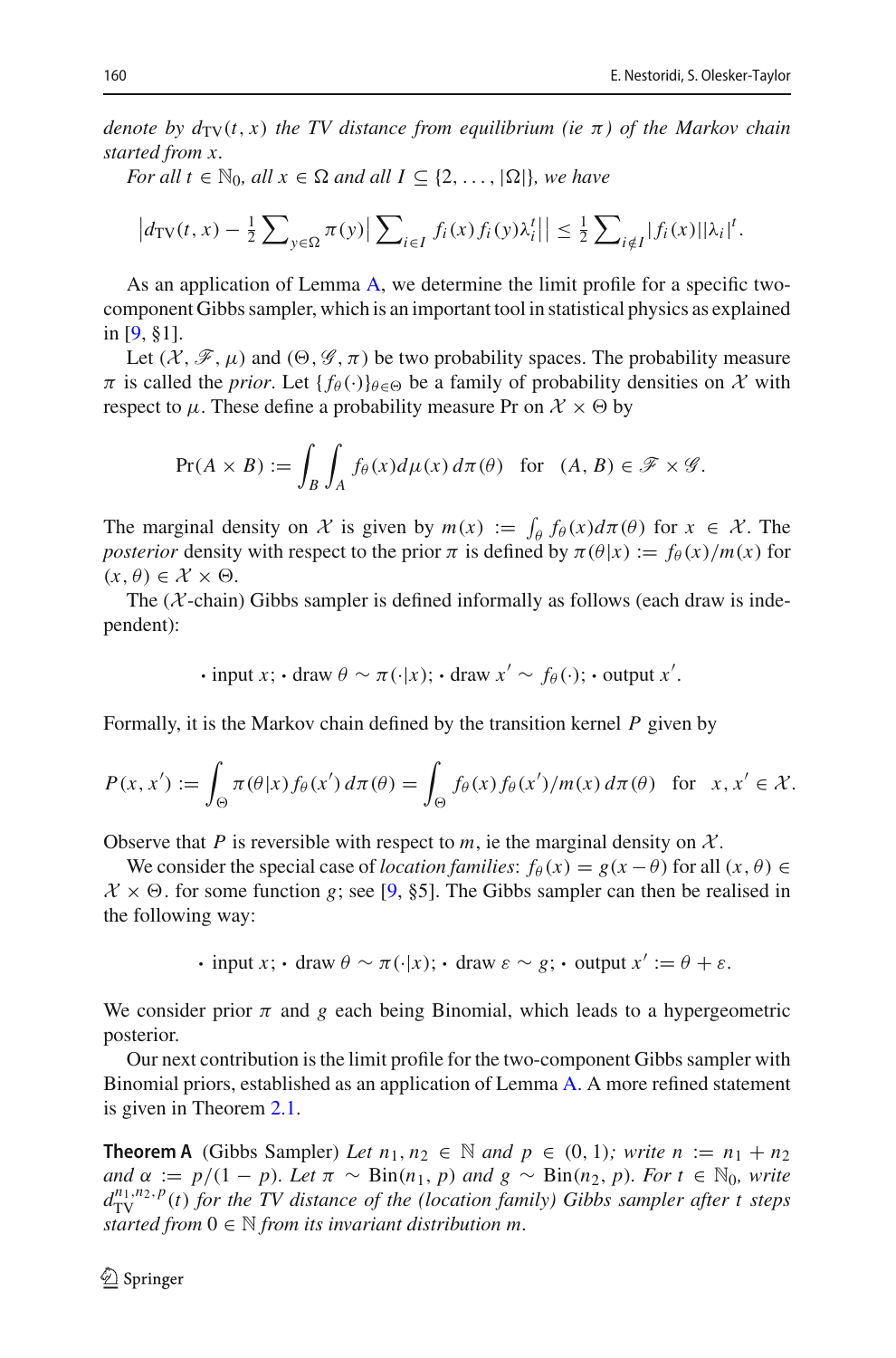*Suppose that*  $\min\{p, 1 - p\} \cdot n \gg 1$ . Then, for all  $c \in \mathbb{R}$  *(independent of n), we have*

$$
d_{\text{TV}}^{n_1, n_2, p} \left( \left( \frac{1}{2} \log(\alpha n) + c \right) / \log \left( \frac{1}{1 - n_2/n} \right) \right) \to 2 \Phi \left( \frac{1}{2} e^{-c} \right) - 1.
$$

The above set-up implicitly sets the sample spaces  $\mathcal{X} := \{0, \ldots, n_1\}$  and  $\Theta :=$  $\{0, \ldots, n_2\}$  and the event spaces to be the respective set of all subsets. The sample spaces are finite, so this is natural.

Cutoff for the *L*<sup>2</sup> mixing time of this Gibbs sampler was established by Diaconis, Khare and Salo-Coste  $[9, §5.1]$  $[9, §5.1]$ ; these tools could likely be adapted to give cutoff for the usual TV  $(L_1)$  mixing time. However, the techniques of Diaconis, Khare and Salo-Coste [\[9,](#page-31-4) §5.1] are not sufficiently refined to give access to the limit profile; a more detailed analysis is required.

#### **1.2.2 Random walks on groups**

We start by recalling some standard terminology from representation theory.

**Definition** Let *G* be a finite group and *V* a finite dimensional vector space over C. A *representation*  $\rho$  of *G* over *V* is an action  $(g, v) \mapsto \rho(g) \cdot v : G \times V \to V$  such that  $\rho(g) : V \to V$  is an invertible linear map for all  $g \in G$ . The *Fourier transform* of a function  $\mu: G \mapsto \mathbb{C}$  with respect to the representation  $(\rho, V)$  is the linear operator  $\widehat{\mu}(\rho) : V \to V$  defined by  $\widehat{\mu}(\rho) := \sum_{g \in G} \mu(g) \rho(g)$ .

Using the Fourier inversion formula, for all probability measures  $\mu$  on  $G$  and all  $t \in \mathbb{N}_0$ , we have

$$
d_{\text{TV}}(\mu^{*t}, \text{ Unif}_G) = \frac{1}{2}|G|^{-1} \sum_{g \in G} \left| \sum_{\rho \in R^*} d_{\rho} \text{ tr}(\widehat{\mu}(\rho)^t \rho(g^{-1})) \right|,
$$

where  $\mu^{*t}$  is the *t*-fold self-convolution of  $\mu$ ,  $R^*$  is the set of all non-constant irreducible representations (abbreviated *irreps*) of *G* and  $d_{\rho}$  is the dimension of the irrep  $\rho$ ; see [\[6](#page-31-6), §3.10].

If  $\mu$  is the step distribution of a random walk on *G*, then this determines exactly TV distance after *t* steps; cf the well-known spectral representation for reversible random walks. One must still control the Fourier transform at arbitrary irreps. There are two important special cases.

- Suppose that  $\mu$  is *conjugacy-invariant*, ie  $\mu(g) = \mu(h^{-1}gh)$  for all  $g, h \in G$ . By Schur's lemma,  $\hat{\mu}(\rho)$  is a multiple of the identity for each irrep  $\rho$ . Then the key object in calculating the Fourier transform is the *character*:  $\chi_g(\rho) := \text{tr}(\rho(g))$  for  $g \in G$  and  $\rho \in R^*$ . This is the case considered originally in [\[10](#page-31-7)], and then in [\[20](#page-31-2)], for random transpositions.
- Suppose that the matrices  $\hat{\mu}(\rho)$  have only one non-trivial entry which is in the first position (in an appropriate 'spherical' basis). This radical but frequent simplification occurs in the framework of *Gelfand pairs*, see [§4](#page-24-0) for details. Diaconis and Shahshahani [\[11\]](#page-31-8) consider this in the set-up of the Bernoulli–Laplace urn model, and more generally.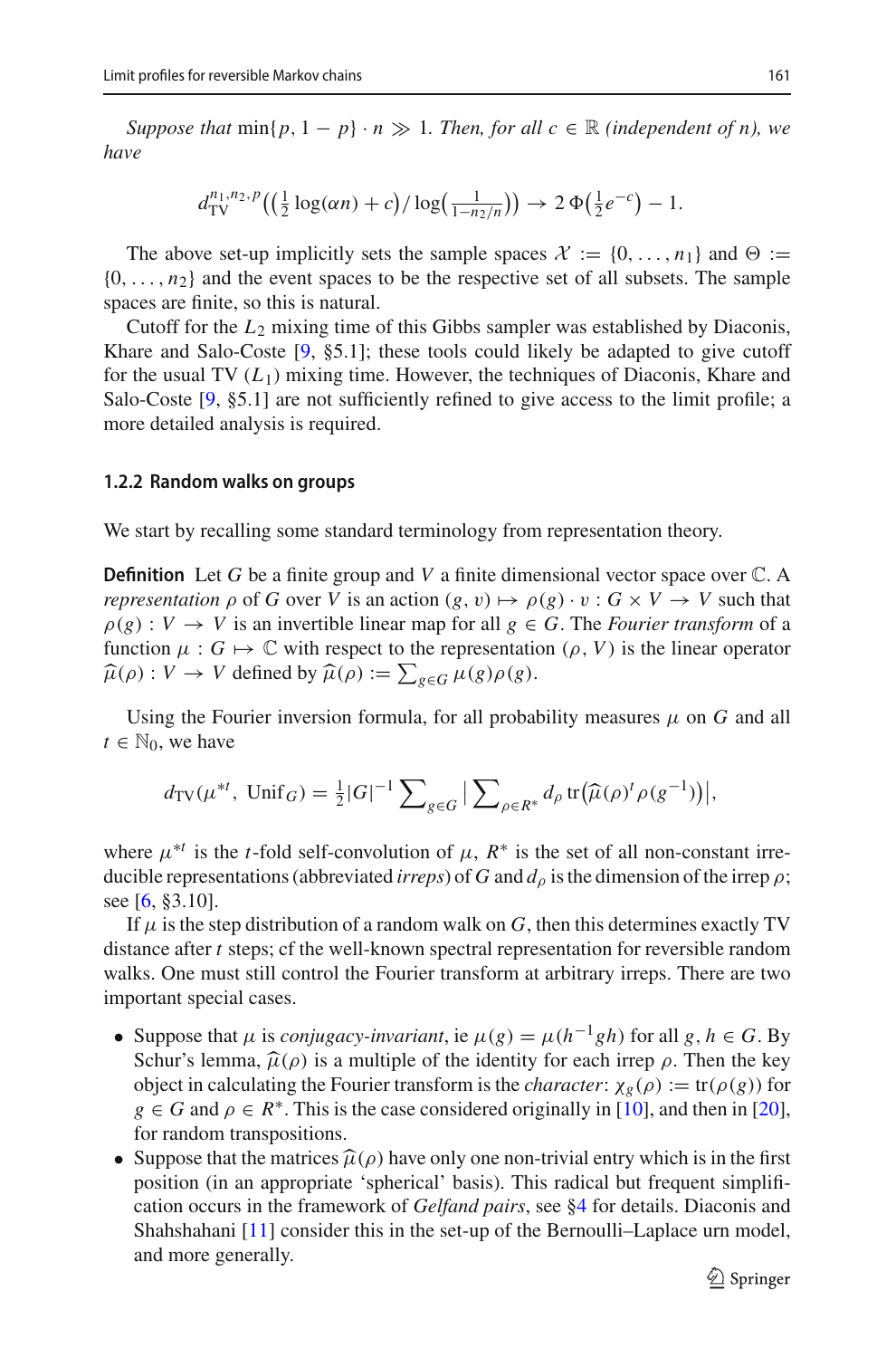**Conjugacy-invariant random walks** In this subsection we state Teyssier's lemma for conjugacy-invariant random walks.

**Definition B** A random walk *G* is *conjugacy-invariant* if there is a probability measure  $\mu$  which is constant on each conjugacy class of *G* for which the transition matrix *P* satisfies  $P(x, xg) = \mu(g)$  for all  $x \in G$ . For a representation  $\rho$ , define the *character ratio*  $s_\rho := d_\rho^{-1} \sum_{g \in G} \mu(g) \chi_g(\rho).$ 

<span id="page-5-0"></span>Teyssier's lemma for conjugacy-invariant random walks states the following.

**Lemma B** (Teyssier [\[20](#page-31-2), Lemma 2.1]) Let G be a finite group; let  $\mu : G \mapsto [0, 1]$ *be a conjugacy-invariant probability distribution on G. For*  $t \in \mathbb{N}_0$ *, denote by*  $d_{TV}(t)$ *the TV distance to equilibrium of the random walk on G started from the identity with step distribution* μ *and run for t steps.*

*Let*  $t \in \mathbb{N}_0$  *and*  $I \subseteq R^*$ *, ie the set of non-trivial irreps of G. Then*  $d_{TV}(t) =$  $d_{\text{TV}}(\mu^{*t}, \text{Unif}_G)$  *and* 

$$
\left|d_{\mathrm{TV}}(t) - \frac{1}{2}|G|^{-1} \sum\nolimits_{g \in G} \left| \sum\nolimits_{\rho \in I} d_{\rho} s_{\rho}^t \chi_{\rho}(g) \right| \right| \leq \frac{1}{2} \sum\nolimits_{\rho \in R^* \backslash I} d_{\rho} |s_{\rho}|^t.
$$

We apply this lemma to the *k*-cycle random walk on the symmetric group  $S_n$ . In this walk, at each step a *k*-cycle is chosen uniformly at random and composed with the current location. We establish the limit profile for  $2 \leq k \ll n$ . There are parity constraints. To handle such parity constraints, we follow the set-up used by Hough [\[14](#page-31-3)]:

- if *k* is odd, then the walk is supported on the set of even permutations;
- if *k* is even and *t* is even, then the walk at time *t* is supported on the set of even permutations;
- if *k* is even and *t* is odd, then the walk at time *t* is supported on the set of odd permutations.

We come to our next contribution: the limit profile for the random *k*-cycle shuffle, established as an application of Lemma [B.](#page-5-0) A more refined statement is given in Theorem [3.1.](#page-14-0)

**Theorem B** *(Random k-Cycles) Let k*,  $n \in \mathbb{N}$  *with k*  $\geq 2$ *. For t*  $\in \mathbb{N}_0$ *, denote by*  $d_{\text{TV}}^{n,k}(t)$ *the TV distance of the k-cycle random walk on S<sup>n</sup> from the uniform distribution on the appropriate set of permutations of a fixed parity started from the identity and run for t steps.*

*Suppose that*  $2 \leq k \ll n$ . Then, for all  $c \in \mathbb{R}$  *(independent of n), we have* 

$$
d_{\text{TV}}^{n,k}(\tfrac{1}{k}n(\log n + c)) \to d_{\text{TV}}(\text{Pois}(1 + e^{-c}), \text{Pois}(1)).
$$

Cutoff for the this shuffle was already established, but not the limit profile. The case of random transpositions, ie  $k = 2$ , was one of the first Markov chains studied using representation theory; cutoff was established by Diaconis and Shahshahani [\[10\]](#page-31-7). For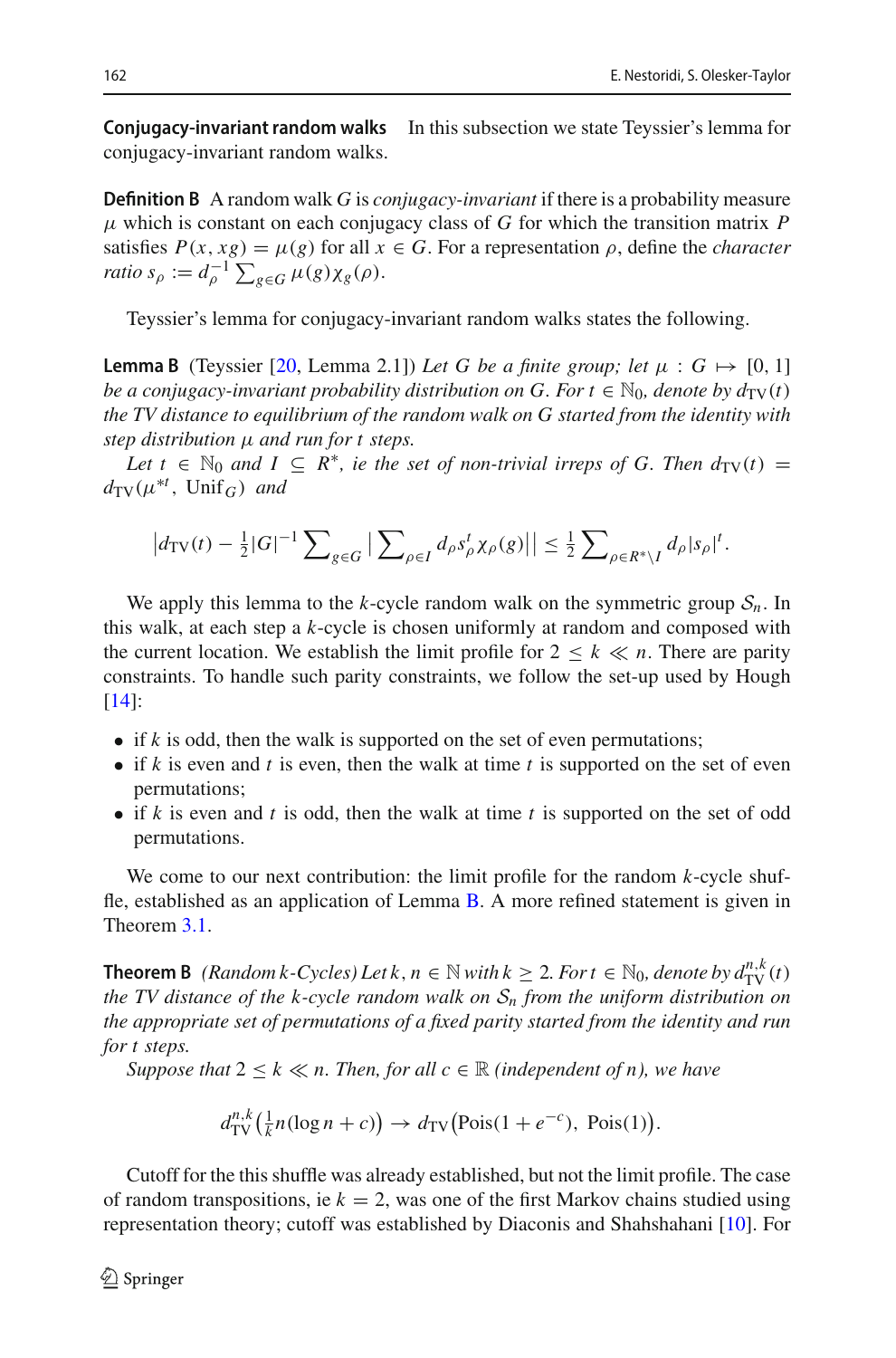general  $2 \leq k \ll n$ , cutoff was established for by Hough [\[14\]](#page-31-3) using representation theory. Berestycki, Schramm and Zeitouni [\[3\]](#page-30-2) previously established the same result for *k* independent of *n*, using probabilistic arguments instead of representation theory. Berestycki and Şengül [\[4\]](#page-30-4) studied a generalisation where one draws uniformly from a prescribed conjugacy class with support *k* with  $2 \leq k \ll n$ .

The limit profile, even for  $k = 2$ , remained a famous open problem for a long time. A breakthrough came recently by Teyssier [\[20\]](#page-31-2), using Lemma [B](#page-5-0) above; we apply this lemma here. Also, we adapt and extend some character theory for the *k*-cycle walk developed by Hough [\[14](#page-31-3)]. Finally, we adapt and extend some of the analysis of Teyssier  $[20]$  $[20]$  from  $k = 2$  to general  $k$ .

**Random walks on homogeneous spaces** Finally we turn our attention to random walks on *homogeneous spaces*  $X := G/K$ , where G is a finite group and K a subgroup of *G*. Where [\[10](#page-31-7)[,20](#page-31-2)] considered conjugacy-invariant  $\mu$  to simplify the calculation of the Fourier transforms, here we consider the case that  $\mu$  is *K* bi-invariant, ie  $\mu$ ( $k_1$ *gk*<sub>2</sub>) =  $\mu(g)$  for all  $g \in G$  and all  $k_1, k_2 \in K$  and that  $(G, K)$  is a *Gelfand pair*, ie the algebra of *K* bi-invariant functions (under convolution) is commutative; see Definition [4.1.](#page-24-1) In this case, for any *K* bi-invariant function  $\mu$  on *G*, if ( $\rho$ , *V*) is a *spherical* irrep, defined in Definition [4.2,](#page-25-0) then the matrix  $\hat{\mu}(\rho)$  has only one non-zero entry, which is in the top-left position; this entry is called the *spherical Fourier transform* of μ with respect to *ρ* (rescaled by |K|). Moreover, if (τ, W) is a non-spherical irrep, then  $\hat{\mu}(\tau) = 0$  is the zero matrix.

Using this simplification, we prove the following lemma for random walks on homogeneous spaces corresponding to a Gelfand pair started from some element  $\bar{x} \in K$  stabilised by *K*, ie  $k\bar{x} = \bar{x}$  for all  $k \in K$  (under the usual left coset action). The canonical quotient projection  $G \to G/K$  preserves the uniform distribution. So the invariant distribution of any random walk on a homogeneous space is uniform on that space.

<span id="page-6-0"></span>Our next contribution is a TV-approximation lemma for random walks on homogeneous spaces.

**Lemma C** (Homogeneous Spaces) Let  $(G, K)$  be a Gelfand pair and denote X :=  $G/K$ . Let  $\bar{x}$  be an element of X whose stabiliser is K. Let  ${\varphi_i}_i_{i=0}^N$  be the associated *spherical functions, with*  $\varphi_0(x) = 1$  *for all*  $x \in X$ *, considered as K-invariant functions on X, and*  $\{d_i\}_{i=0}^N$  *the associated dimensions. Let P be a G-invariant stochastic matrix and set*  $\mu_{\bar{x}}(\cdot) := P(\bar{x}, \cdot)$ *. For*  $t \in \mathbb{N}_0$ *, denote by*  $d_{\text{TV}}(t, \bar{x})$  *the TV distance to equilibrium of the random walk on X started from*  $\bar{x}$  with step distribution  $\mu_{\bar{x}}$  and run *for t steps.*

*Let*  $t \in \mathbb{N}_0$  *and*  $I \subseteq \{1, ..., N\}$ *. Then*  $d_{TV}(t, \bar{x}) = d_{TV}(\mu_{\bar{x}}^{*t}, \text{Unif } \chi)$  *and* 

$$
\left|d_{\mathrm{TV}}(t,\bar{x}) - \frac{1}{2}|X|^{-1} \sum_{x \in X} \left| \sum_{i \in I} d_i \varphi_i(x) \widehat{\mu}_{\bar{x}}(i)^t \right| \right| \leq \frac{1}{2} \sum_{i \notin I} \sqrt{d_i} |\widehat{\mu}_{\bar{x}}(i)|^t,
$$

*where*  $\widehat{\mu}_{\bar{x}} : i \mapsto \sum_{x \in X} \mu_{\bar{x}}(x) \varphi_i(x)$  *is the spherical Fourier transform of*  $\mu$  *with* respect to  $\iota \varphi_i \chi^N$ *respect to*  $\{\varphi_i\}_{i=0}^N$ .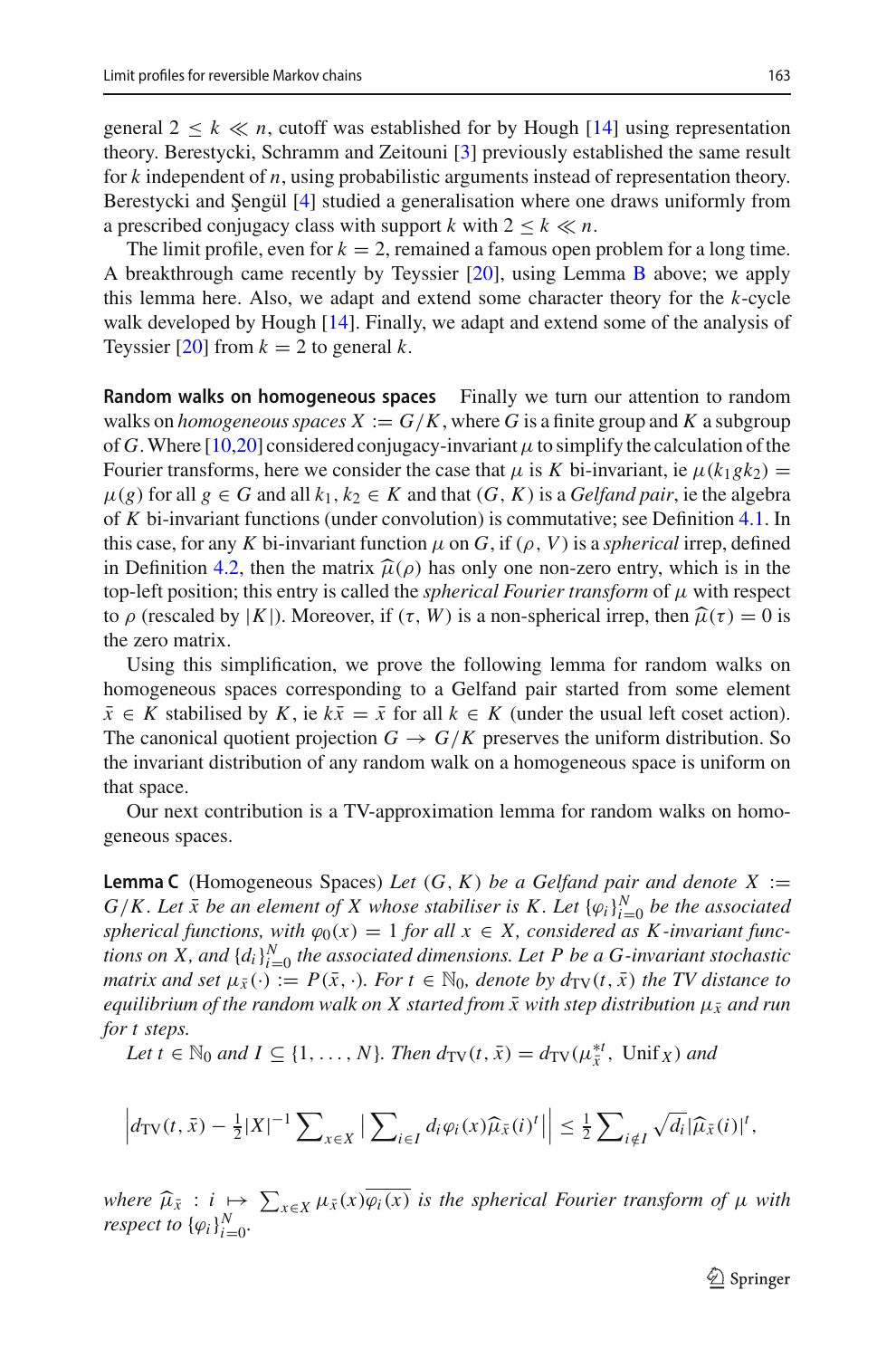We come to our final contribution: the limit profile for the multiple urn Ehrenfest urn diffusion model, established as an application of Lemma [C.](#page-6-0) A more refined statement is given in Theorem [4.9.](#page-27-0)

<span id="page-7-1"></span>**Theorem C** (Ehrenfest Urn) Let  $n, m \in \mathbb{N}$ . Consider n labelled balls and  $m + 1$ *labelled urns. Consider the following Markov chain: at each step, choose a ball and an urn uniformly and independently; place said ball in said urn. For*  $t \in \mathbb{N}_0$ *, denote by dn*,*<sup>m</sup>* TV (*t*) *the TV distance of this urn model started with all balls in a single urn from its invariant distribution and run for t steps.*

*Suppose that*  $1 \le m \ll n$ . Then, all  $c \in \mathbb{R}$  *(independent of n), we have* 

$$
d_{\mathrm{TV}}^{n,m}\left(\tfrac{1}{2}n\log(nm) + cn\right) \to 2\,\Phi\left(\tfrac{1}{2}e^{-c}\right) - 1.
$$

Cutoff, but not the limit profile, was established for this multiple urn model by Ceccherini-Silberstein et al. [\[5](#page-30-3), §6] using representation theory. To establish the profile, we apply the approximation lemma for random walks on homogeneous spaces, ie Lemma [C,](#page-6-0) using the character theory developed by Ceccherini-Silberstein, Scarabotti and Tolli [\[5\]](#page-30-3).

This model was originally introduced (with two urns) by Ehrenfest and Ehrenfest [\[12](#page-31-9)] in 1907. In this case, the model can be viewed as a TV-preserving projection of the simple random walk on the *n*-hypercube. There cutoff was established by Aldous [\[1](#page-30-5), Example 3.19]. The limit profile is even known: see Salez [\[19,](#page-31-10) Theorem 18 in §6.2] (in French) for a 'probabilistic' argument using convergence theorems or Diaconis, Graham and Morrison [\[8,](#page-31-11) Theorem 1] for a Fourier analytical argument. We present a significantly simpler Fourier analytical argument, using only basic representation theory of the Abelian group  $\mathbb{Z}_2^d$  in the appendix of the arXiv version of this paper, namely [\[18,](#page-31-12) Theorem 5.1].

## **1.2.3 Corollaries to TV approximation Lemma for reversible Markov chains (Lemma [A\)](#page-2-0)**

We close this section with two simple corollaries of the general TV-approximation lemma for reversible Markov chains, Lemma [A.](#page-2-0) The first is for transitive Markov chains; the second is for typical TV distance. For transitive chains, the starting point is irrelevant; that is, for each *t*, the map  $x \mapsto d_{TV}(t, x)$  is constant (ie does not depend on the input *x*). In particular,  $d_{\text{TV}}(\cdot) = \sum_{x \in \Omega} \pi(x) d_{\text{TV}}(\cdot, x)$ . Also, by transitivity, the invariant distribution  $\pi$  is uniform on  $\Omega$ .

<span id="page-7-0"></span>**Corollary A.1** *Consider the set-up of Lemma [A;](#page-2-0) in addition, assume that the chain is transitive.*

*For all t*  $\in$   $\mathbb{N}_0$  *and*  $I \subseteq \{2, ..., |\Omega|\}$ *, we have* 

$$
\left|d_{\mathrm{TV}}(t) - \frac{1}{2}|\Omega|^{-2} \sum_{x,y \in \Omega} \left| \sum_{i \in I} f_i(x) f_i(y) \lambda_i^t \right| \right| \leq \frac{1}{2} \sum_{i \notin I} |\lambda_i^t|.
$$

Instead of looking at TV from a given starting point, we can also consider averaging over the starting point (with respect to the invariant distribution). This is sometimes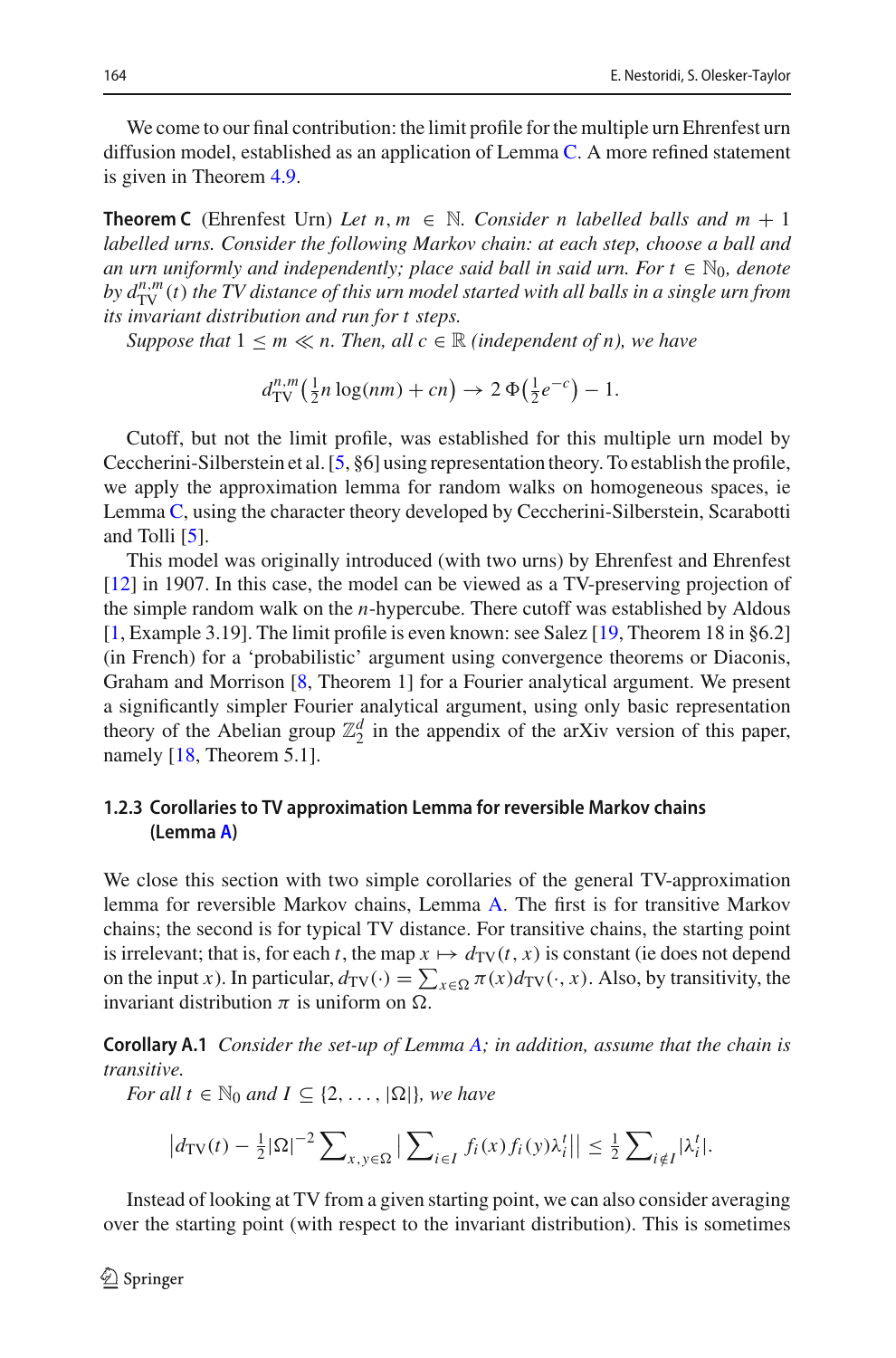known as *typical* TV distance (as opposed to *worst-case*). For  $t \in \mathbb{N}_0$ , denote

$$
d_{\text{typ}}(t) := \sum\nolimits_{x \in \Omega} \pi(x) d_{\text{TV}}(\cdot, x).
$$

<span id="page-8-1"></span>**Corollary A.2** *Consider the set-up of Lemma [A;](#page-2-0) no transitivity is necessary. For all*  $t \in \mathbb{N}_0$  *and all*  $I \subseteq \{2, ..., |\Omega|\}$ *, we have* 

$$
\left|d_{\text{typ}}(t) - \frac{1}{2} \sum_{x, y \in \Omega} \pi(x) \pi(y) \right| \sum_{i \in I} f_i(x) f_i(y) \lambda_i^t \left| \right| \leq \frac{1}{2} \sum_{i \notin I} |\lambda_i^t|.
$$

#### **1.3 Organisation of the paper**

The remainder of the paper is organised as follows.

[§2](#page-8-0) Here we study general reversible Markov chains. We prove the our TVapproximation lemma (Lemma  $\overline{A}$ ) via an application of the spectral decomposition for reversible Markov chains.

As an application of Lemma [A,](#page-2-0) we establish the limit profile for a twocomponent Gibbs sampler, which are fundamental tools in statistical physics (see [\[9,](#page-31-4) §1]).

- [§3](#page-13-0) Here we establish the limit profile of the random *k*-cycle walk on the symmetric group.We do this via an application of the TV-approximation lemma of Teyssier [\[20](#page-31-2)] (Lemma[B\)](#page-5-0), along with extending and applying character theory developed by Hough [\[14](#page-31-3)].
- [§4](#page-24-0) Here we study random walks on homogeneous spaces corresponding to Gelfand pairs. We develop and apply (mostly classical) theory to prove our TVapproximation lemma (Lemma [C\)](#page-6-0).

As an application of Lemma  $C$ , we establish the limit profile for the famous Ehrenfest urn diffusion with many urns, using some character theory developedby Ceccherini-Silberstein, Scarabotti and Tolli [\[5\]](#page-30-3).

# <span id="page-8-0"></span>**2 Reversible Markov chains**

In this section general reversible Markov chains are considered. First we prove the lemma and corollaries from the introduction, then we apply them to a Gibbs sampler.

### **2.1 Proof of TV-approximation Lemmas for reversible Markov chains**

Lemma [A](#page-2-0) follows from the usual spectral representation of TV distance along with some algebraic manipulations and inequalities. Corollaries [A.2](#page-8-1) and [A.1](#page-7-0) follow, in an identical way to each other, from averaging both sides of Lemma [A](#page-2-0) with respect to  $\pi$ . We give the full details now.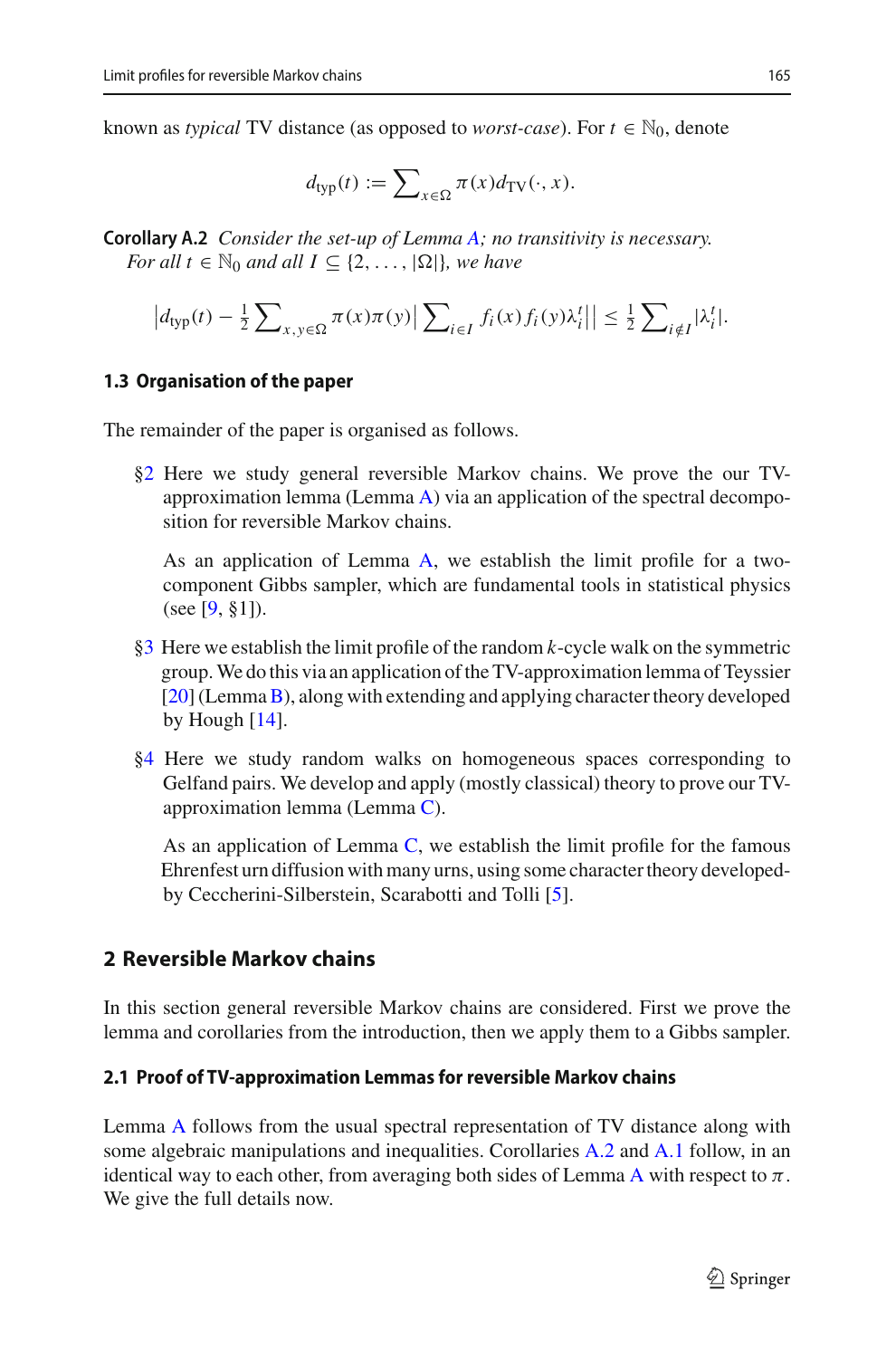$\Box$ 

**Proof of Lemma** *[A](#page-2-0)* As an immediate consequence of [\[16](#page-31-5), Lemma 12.2], for  $x \in \Omega$ , we have

$$
d_{\text{TV}}(t, x) = \frac{1}{2} \sum_{y \in \Omega} \pi(y) \left| \sum_{i=2}^{|\Omega|} f_i(x) f_i(y) \lambda_i^t \right|.
$$

Let  $I \subseteq \{2, ..., |\Omega|\}$ . Elementary manipulations using the triangle inequality (twice) then Cauchy–Schwarz and the fact that the eigenfunctions are orthonormal with respect to  $\pi$ , give

$$
\begin{split} \left| \quad d_{\text{TV}}(t, x) - \frac{1}{2} \sum_{y \in \Omega} \pi(y) \left| \sum_{i \in I} f_i(x) f_i(y) \lambda_i^t \right| \right| \\ &\leq \frac{1}{2} \sum_{y \in \Omega} \pi(y) \left| \sum_{i \notin I} f_i(x) f_i(y) \lambda_i^t \right| \\ &\leq \frac{1}{2} \sum_{i \notin I} |f_i(x) \lambda_i^t| \sum_{y \in \Omega} \pi(y) |f_i(y)| \leq \frac{1}{2} \sum_{i \notin I} |f_i(x) \lambda_i^t|. \end{split}
$$

*Proof of Corollaries [A.1](#page-7-0) and [A.2](#page-8-1)* For a transitive chain, for each *t*, the map  $x \mapsto$  $d_{\text{TV}}(t, x)$  is constant (ie does not depend on the input *x*). So we may replace  $d_{\text{TV}}(t, x)$ by  $\sum_{x \in \Omega} \pi(x) d_{\text{TV}}(t, x) = d_{\text{typ}}(t)$ . The corollaries now follow by averaging the error term with respect to  $\pi$ , using Cauchy–Schwarz and the normalisation of the eigen- $\Box$  functions.

#### <span id="page-9-1"></span>**2.2 Application to Gibbs sampler with binomial priors**

In this subsection, we consider the Gibbs sampler with Binomial priors, namely  $\pi \sim$ Bin(*n*<sub>1</sub>, *p*) and  $g \sim Bin(n_2, p)$ , as described in Theorem [A.](#page-3-0) Here  $\mathcal{X} := \{0, 1, \ldots, n\}$ where  $n := n_1 + n_2$ .

<span id="page-9-0"></span>The following theorem is a restatement of Theorem [A,](#page-3-0) but written more formally: cutoff is for a sequence of Markov chains; we make this sequence explicit.

**Theorem 2.1** *Let*  $n_1, n_2 \in \mathbb{N}$  *and*  $p \in (0, 1)$ *; write*  $n := n_1 + n_2$  *and*  $\alpha := p/(1 - \frac{1}{n_1})$ *p*)*. Consider the (location family) Gibbs sampler with*  $\pi \sim Bin(n_1, p)$  *and*  $g \sim$ Bin(*n*<sub>2</sub>, *p*)*. For t*  $\in$   $\mathbb{N}_0$ *, let*  $d_{\text{TV}}^{n_1, n_2, p}(t)$  *denote the TV distance from equilibrium after t steps in this Gibbs sampler started from 0.*

 $Let (n_{1,N})_{N \in \mathbb{N}}, (n_{2,N})_{N \in \mathbb{N}} \in \mathbb{N}^{\mathbb{N}}$  and  $(p_N) \in (0,1)^{\mathbb{N}}$ ; for each  $N \in \mathbb{N}$ , write  $n_N :=$  $n_{1,N} + n_{2,N}$  *and*  $\alpha_N := p_N/(1-p_N)$ *. Suppose that*  $\lim_N n_N \min\{p_N, 1-p_N\} = \infty$ *. Then, for all*  $c \in \mathbb{R}$ *, we have* 

$$
d_{\mathrm{TV}}^{n_{1,N},\,n_{2,N},\,p_N}\big((\tfrac{1}{2}\log(\alpha_N n_N)+c)/\log(\tfrac{1}{1-n_{2,N}/n_N})\big) \to 2\,\Phi(\tfrac{1}{2}e^{-c})-1\,as\,N\to\infty.
$$

As in previous sections, for ease of presentation we omit the *N*-subscripts in the proof. The technical calculations in this section are analogous to those in [§2.2;](#page-9-1) the eigenfunctions are the same (after a reparametrisation) but the eigenvalues are slightly different.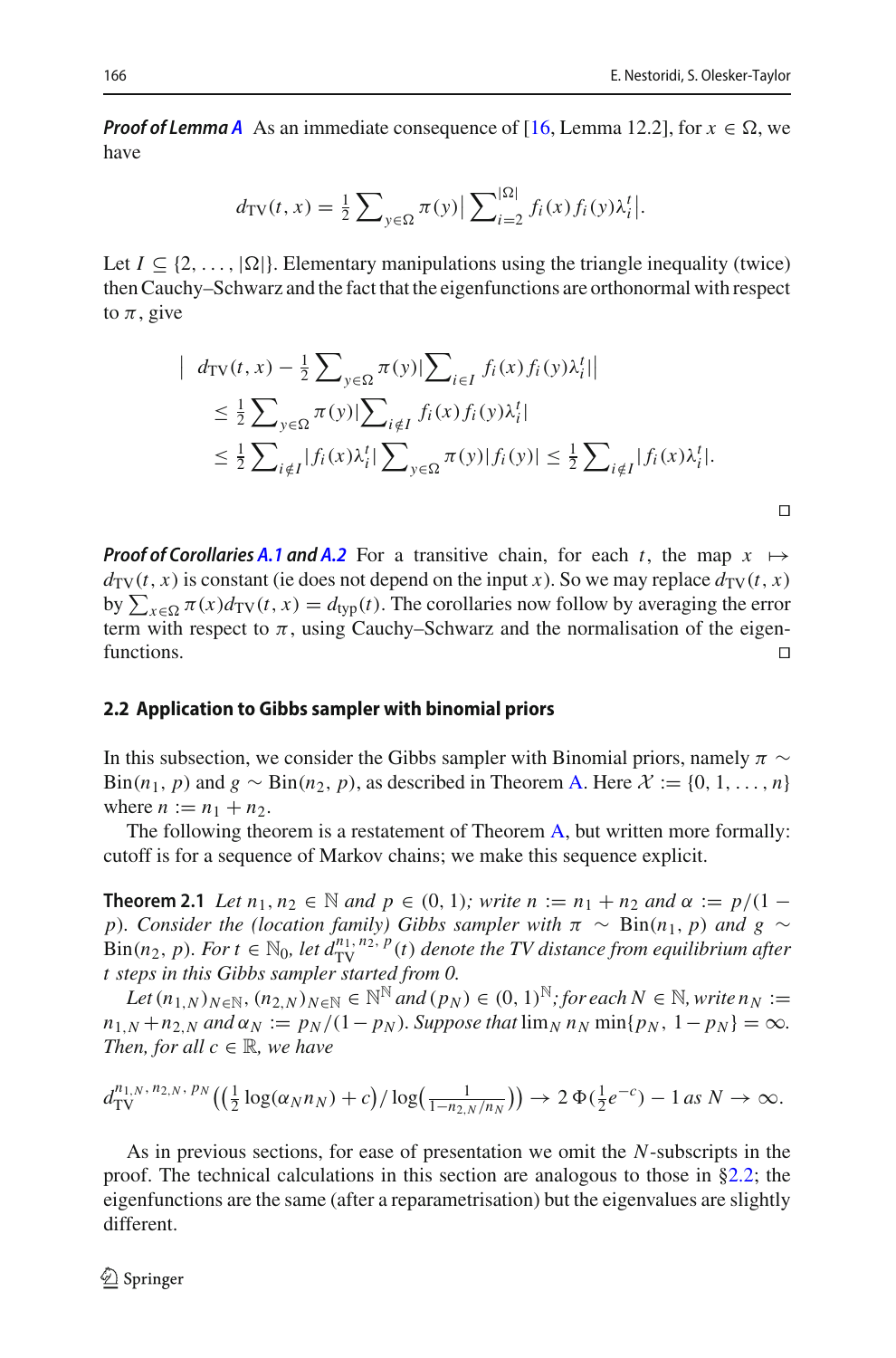It is straightforward to check that the invariant distribution  $m$  of the  $\mathcal{X}$ -chain is Binomial:

$$
m(x) = {n \choose x} p^x (1-p)^{n-x} = {n \choose x} \alpha^x / (\alpha+1)^n
$$
 for all  $x \in \mathcal{X}$ .

The eigenfunctions are then the family of polynomials orthogonal to the Binomial. These are the Krawtchouk polynomials (appropriately rescaled), defined precisely now.

**Definition 2.2** *Define the Krawtchouk polynomials*  $\{K_i\}_{i\in\mathbb{N}}$  *via* 

$$
K_i\big(x;\frac{\alpha}{\alpha+1},n\big):=\binom{n}{i}^{-1}\sum_{j=\max\{0,i-n-x\}}^{\min\{i,x\}}\binom{x}{j}\binom{n-x}{i-j}\bigg(-\frac{1}{\alpha}\bigg)^j \text{ for } i,x\in\mathcal{X}.
$$

*When the second two parameters are fixed, abbreviate*

$$
\varphi_i(x) := K_i\big(x; \tfrac{\alpha}{\alpha+1}, n\big) \ \ \text{for} \ \ i, x \in \mathcal{X}.
$$

<span id="page-10-1"></span>The Krawtchouk polynomials are orthogonal with respect to the Binomial measure.

**Lemma 2.3** ([\[15](#page-31-13), §1.10]) *The Krawtchouk polynomials satisfy the orthogonality relations*

$$
\sum_{x=0}^{n} K_i(x; \frac{\alpha}{\alpha+1}, n) K_j(x; \frac{\alpha}{\alpha+1}, n) \alpha^x {n \choose x}
$$
  
=  $(\alpha + 1)^n \alpha^{-i} {N \choose i}^{-1} \delta_{i,j}$  for all  $i, j \in \mathcal{X}$ .

*Thus the Krawtchouk polynomials are orthogonal with respect to the Binomial measure:*

$$
\sum_{x=0}^{n} m(x) K_i\big(x; \frac{\alpha}{\alpha+1}, n\big) K_j\big(x; \frac{\alpha}{\alpha+1}, n\big) = \alpha^{-i} {n \choose i}^{-1} \delta_{i,j} \text{ for all } i, j \in \mathcal{X}.
$$

<span id="page-10-0"></span>The following proposition describes the eigenstatistics of this model; it is taken from Diaconis, Khare and Salo-Coste [\[9](#page-31-4), §5.1].

**Proposition 2.4** (Eigenstatistics; [\[9,](#page-31-4) §5.1]) *The eigenvalues*  $\{\lambda_i\}_{i \in \mathcal{X}}$  *and eigenfunctions*

 ${f_i}_{i \in X}$  *are given by the following:* 

$$
\lambda_i := \prod_{j=0}^{i-1} \frac{n_1 - j}{n_1 + n_2 - j} = \prod_{j=0}^{i-1} \left( 1 - \frac{n_2}{n - j} \right) \ge 0 \text{ for } i \in \mathcal{X};
$$
  

$$
f_i(x) := \alpha^{i/2} {n \choose i}^{1/2} K_i \left( x; \frac{\alpha}{\alpha + 1}, n \right) \equiv \alpha^{i/2} {n \choose i}^{1/2} \varphi_i(x) \text{ for } i, x \in \mathcal{X}.
$$

*Note that*  $f_i(0) = \alpha^{i/2} {n \choose i}^{1/2}$  *for all*  $i \in \mathcal{X}$  *and*  $\lambda_i = 0$  *for all*  $i \geq n_1 + 1$ *.*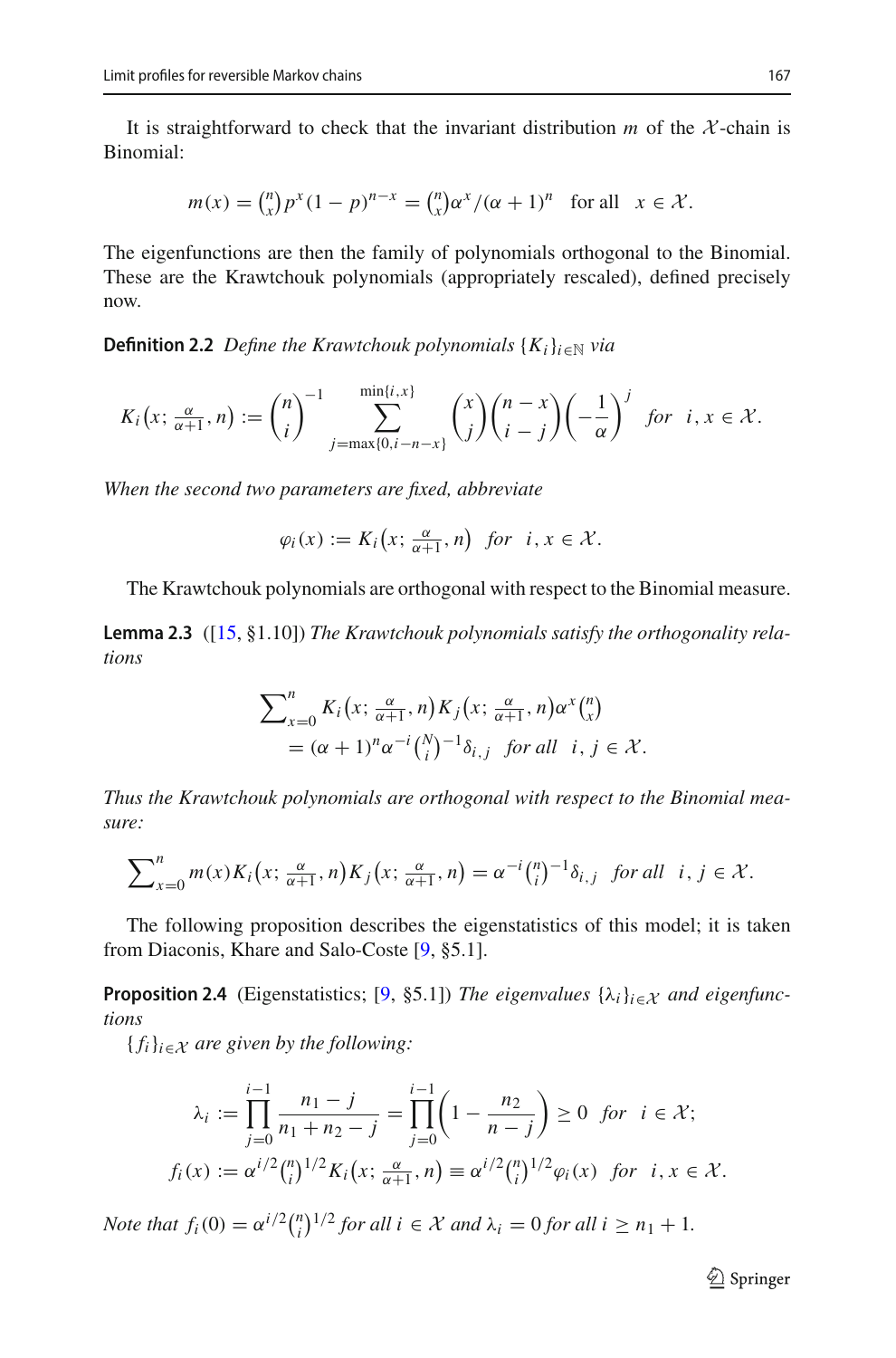Applying Proposition [2.4,](#page-10-0) we obtain the following expressions for the terms in Lemma [A:](#page-2-0)

$$
MT := \sum_{x \in \mathcal{X}} m(x) \left| \sum_{i} M_{i} = 1 f_{i}(0) f_{i}(x) \lambda_{i}^{t} \right|
$$
  
=  $(\alpha + 1)^{-n} \sum_{x=0}^{n} \alpha^{x} {n \choose x} \left| \sum_{i} M_{i} \right| = 1 \alpha^{i} {n \choose i} \varphi_{i}(x) \lambda_{i}^{t} \left| ;$   
ET :=  $\sum_{i > M} |f_{i}(0)| \lambda_{i}^{t} = \sum_{i > M} \alpha^{i/2} {n \choose i}^{1/2} \lambda_{i}^{t}.$ 

<span id="page-11-0"></span>Our first aim is to use this to determine which are the 'important' eigenstatistics.

**Lemma 2.5** (Error Term) *For all*  $\varepsilon > 0$  *and all*  $c \in \mathbb{R}$ *, there exists an*  $M := M(\varepsilon, c)$ *so that, for t* :=  $\frac{1}{2}$ ( $\log(\alpha n) + c$ )/ $\log(\frac{1}{1-n_2/n})$ *, if*  $I := \{1, ..., M\}$ *, then* 

ET 
$$
\leq
$$
 ET'  $\leq \varepsilon$  where ET' :=  $\sum_{i>M} |f_i(0)| \lambda_1^{it} = \sum_{i>M} \alpha^{i/2} {n \choose i}^{1/2} \prod_{j=0}^{i-1} (1 - \frac{n_2}{n-j})^t$ .

*Proof* Observe that  $0 \leq \lambda_i \leq \lambda_1^i = (1 - n_2/n)^i$  for all *i*. The inequality ET  $\leq$  ET<sup>'</sup> now follows. The equality in the definition of ET is an immediate consequence of Proposition [2.4.](#page-10-0) For the inequality  $ET' \leq \varepsilon$ , choose *M* so that  $\sum_{i > M} e^{-ci}/\sqrt{i!} < \varepsilon$ ; then, using Proposition [2.4](#page-10-0) again, we have

$$
\sum_{i>M} |f_i(0)| \lambda_1^{it} \le \sum_{i>M} \left(\sqrt{\alpha n} (1 - n_2/n)^t\right)^i / \sqrt{i!} = \sum_{i>M} e^{-ci} / \sqrt{i!} < \varepsilon.
$$

From now on, choose  $M := M(c, \varepsilon)$  as in Lemma [2.5.](#page-11-0) Hence, for the main term, we need only deal with eigenstatistics with  $i \times 1$ . We would then like to use the replacement  $\lambda_i \approx (1 - n_2/n)^i$ .

<span id="page-11-3"></span>**Definition 2.6** (Adjusted Main Term) Recalling that  $t = (\frac{1}{2} \log(\alpha n) + c)/\log(\frac{1}{1-n_2/n})$ , *define*

$$
MT' := (\alpha + 1)^{-n} \sum_{x=0}^{n} \alpha^{x} {n \choose x} \big| \sum_{i \geq 1} {n \choose i} \varphi_i(x) \alpha^{i/2} e^{-ci} / n^{i/2} \big|.
$$

<span id="page-11-1"></span>The following pair of lemmas approximate MT by MT' and then evaluate (asymptotically) MT .

**Lemma 2.7a** (Main Term: Approximation) *For all*  $\varepsilon > 0$  *and*  $c \in \mathbb{R}$ , *for*  $M :=$  $M(c, \varepsilon)$ *, we have* 

$$
|MT - MT'| \leq 2\varepsilon.
$$

<span id="page-11-2"></span>It thus suffices to work with the MT', which has a significantly simpler form. This is the main power of the technique: it allows us to replace the complicated  $\lambda_i^t$  by the simpler  $\lambda_1^{it}$ . Typically, this power will be much easier to handle, particularly when melded with Binomial coefficients.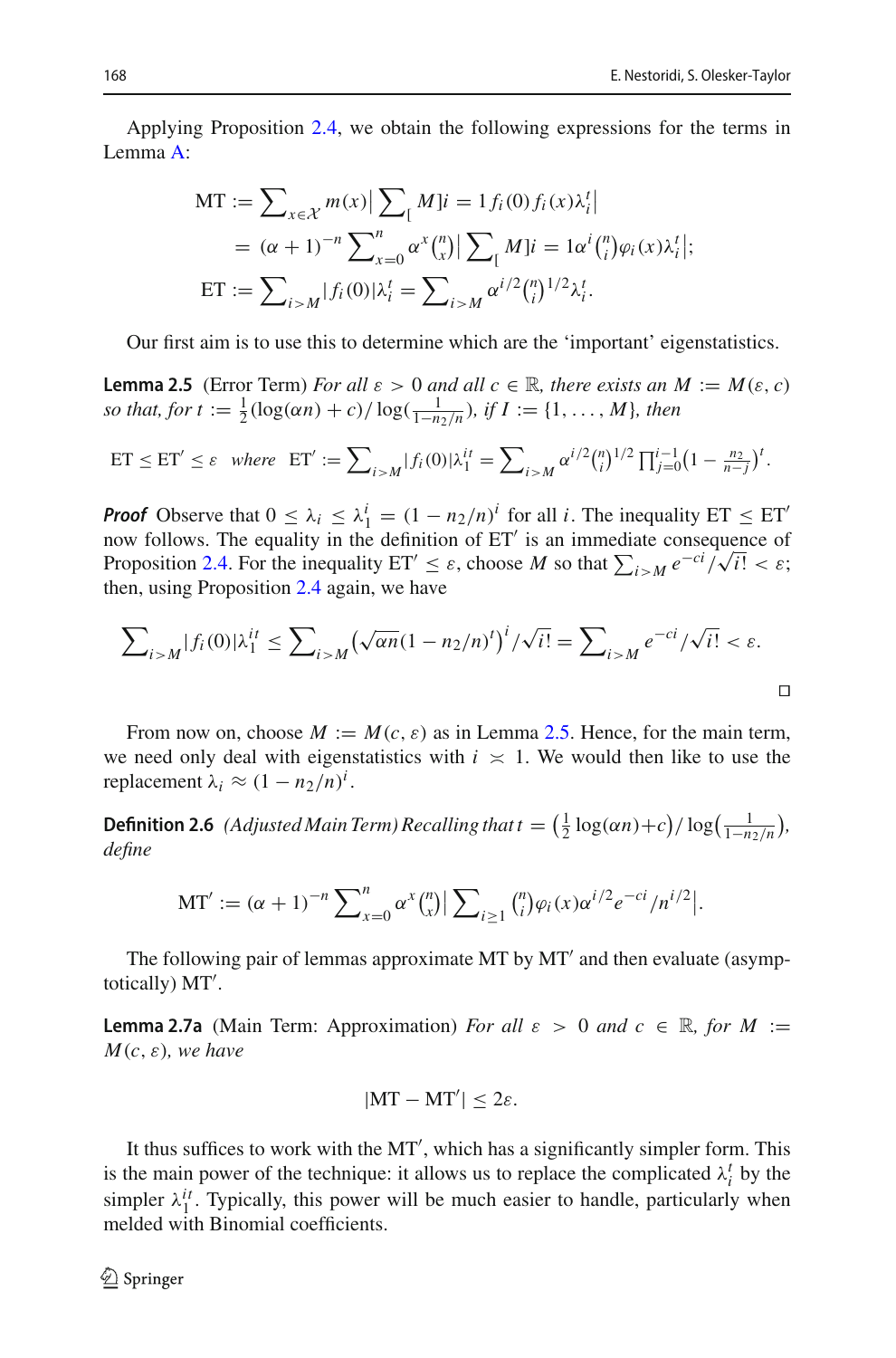**Lemma 2.7b** (Main Term: Evaluation) *For all*  $c \in \mathbb{R}$ *, with*  $M := M(c, \varepsilon)$ *, we have* 

$$
\frac{1}{2}\mathbf{MT}' \to 2\,\Phi\big(\frac{1}{2}e^{-c}\big) - 1.
$$

*Proof of Lemma* 2.7*a* Since  $(1 - n_2/n)^t = (\alpha n)^{1/2} e^{-c}$  and  $\lambda_1 = 1 - n_2/n$ , we have

$$
|\mathbf{MT} - \mathbf{MT'}| = \left| \sum_{x \in \mathcal{X}} m(x) \right| \sum_{\mathfrak{l}} M |i = 1 f_i(0) f_i(x) \lambda_i' | - \sum_{x \in \mathcal{X}} m(x) \left| \sum_{\mathfrak{l}} \infty |i = 1 f_i(0) f_i(x) \lambda_i'' | \right|
$$
  
\$\leq \sum\_{x \in \mathcal{X}} m(x) \sum\_{\mathfrak{l}} M |i = 1 | f\_i(0) f\_i(x) | \lambda\_i' - \lambda\_1''| + \sum\_{x \in \mathcal{X}} m(x) \sum\_{i > M} | f\_i(0) f\_i(x) | \lambda\_1''|\$

We consider these two sums separately. Recall that  $M := M(c, \varepsilon)$  is a constant.

For the first sum, which we denote  $S_1$ , we use the relation  $\max_{i \in [M]} |\lambda_i^t / \lambda_1^{it} - 1|$ *o*(1), which is easy to derive. Using Cauchy–Schwarz and the unit-normalisation of the eigenfunctions as well as the relations  $\lambda_1^{it} = e^{-ci} (\alpha n)^{-i/2}$  and  $f_i(0) = \alpha^{i/2} {n \choose i}^{1/2} \le$  $(\alpha n)^{i/2} / \sqrt{i!}$ , we see that

$$
S_1 = \sum_{i \in [M]} |f_i(0)| |\lambda_i^t - \lambda_1^{it}| (\sum_{x \in \mathcal{X}} m(x) |f_i(x)|)
$$
  
\n
$$
\leq \max_{i \in [M]} |\lambda_i^t / \lambda_1^{it} - 1| \cdot \sum_{i \in [M]} \lambda_1^{it} |f_i(0)| (\sum_{x \in \mathcal{X}} m(x) |f_i(x)|)
$$
  
\n
$$
\leq o(1) \cdot \sum_{i \in [M]} e^{-ci} / \sqrt{i!} = o(1).
$$

For the second sum, which we denote *S*2, using Cauchy–Schwarz and the unitnormalisation of the eigenfunctions again and then the error term bound of Lemma [2.5,](#page-11-0) we see that

$$
S_2 = \sum_{i>M} |f_i(0)| \lambda_1^{it} \left( \sum_{x \in \mathcal{X}} m(x) |f_i(x)| \right) \le \sum_{i>M} |f_i(0)| \lambda_1^{it} = \text{ET}' \le \varepsilon.
$$

In conclusion, we see that  $|MT - MT'| \le \varepsilon + o(1) \le 2\varepsilon$  (asymptotically), as desired.  $\Box$ 

*Proof of Lemma* **[2.7b](#page-11-2)** Evaluating this requires some algebraic manipulation then approximation.

For convenience, we drop some of the min/max from the limits in the sum in  $\varphi_i$ ; define  $\binom{N}{r} := 0$  whenever it is not the case that  $0 \le r \le N$ . Abbreviate  $z := e^{-c}/\sqrt{\alpha n}$ . For  $\ell \in \{0, 1, \ldots, n\}$ , we have

$$
\sum_{i\geq 1} {n \choose i} \varphi_i(\ell) \frac{\alpha^{i/2} e^{-ci}}{n^{i/2}} = \sum_{i\geq 1} \sum_{j=0}^{\min\{i,\ell\}} \left(-\frac{1}{\alpha}\right)^j \binom{\ell}{j} \binom{n-\ell}{i-j} (\alpha z)^i
$$

$$
= \sum_{i\geq 0} \sum_{j=0}^{\min\{i,\ell\}} \left(-\frac{1}{\alpha}\right)^j \binom{\ell}{j} \binom{n-\ell}{i-j} (\alpha z)^i - 1
$$

$$
= \sum_{j=0}^{\ell} (-1/\alpha)^j \binom{\ell}{j} (\alpha z)^j \sum_{i\geq j} \binom{n-\ell}{i-j} (\alpha z)^{i-j} - 1
$$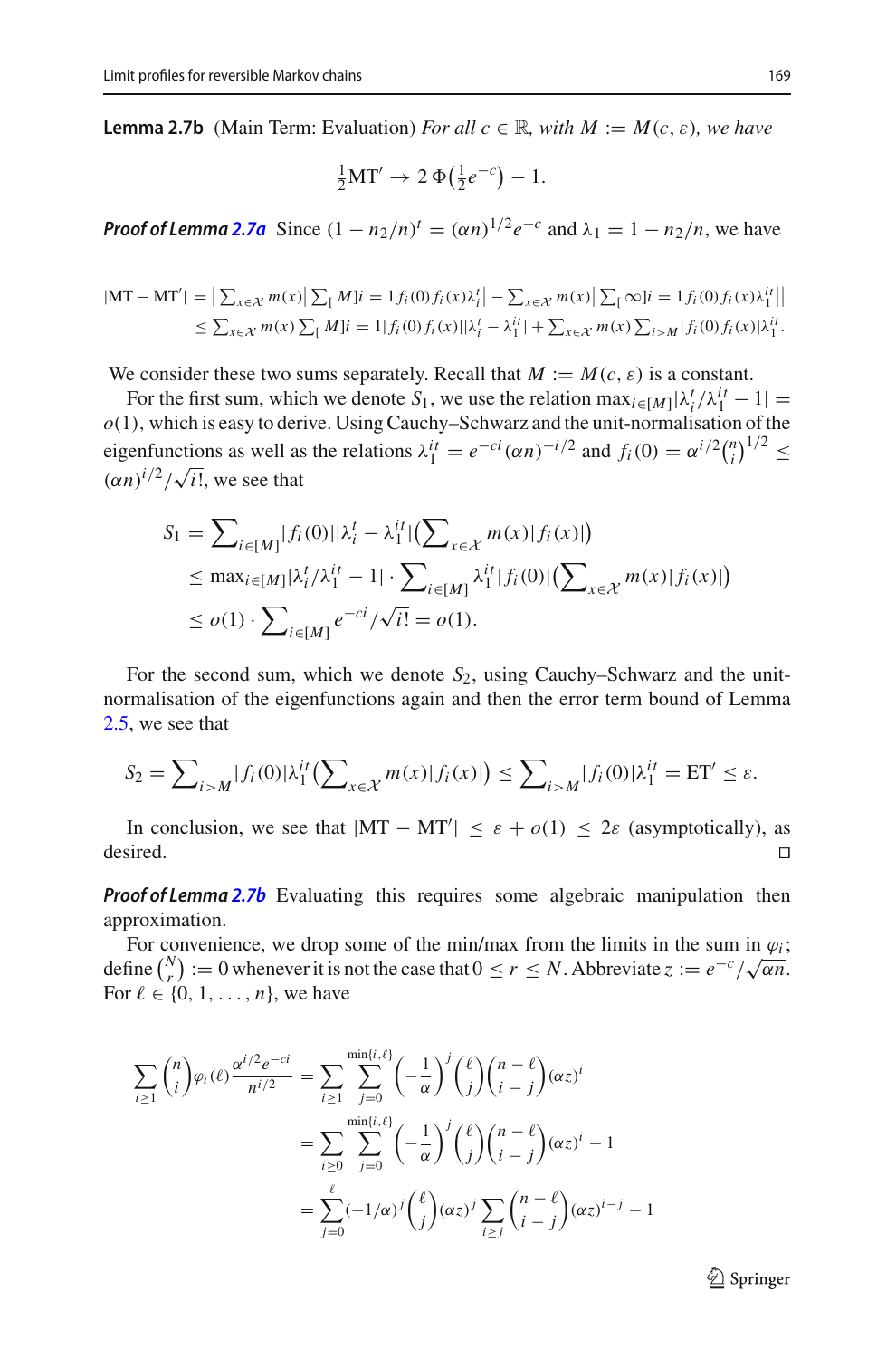$$
= \left(\sum_{\lbrack} \ell \rbrack j = 0(-1)^j {\ell \choose j} z^j \right) \cdot \left(\sum_{\lbrack} n - \ell \rbrack r = 0 {\binom{n-\ell}{r}} (\alpha z)^r \right) - 1
$$
  
=  $(1-z)^{\ell} \cdot (1 + \alpha z)^{n-\ell} - 1.$ 

We now need to take absolute values and average with respect to the weights  $\alpha^{\ell} \binom{n}{\ell} / (\alpha + 1)^n$ .

Observe that, for any  $\zeta \in \mathbb{R}$ , we have

$$
\frac{\alpha}{\alpha+1}(1-\zeta)+\frac{1}{\alpha+1}(1+\alpha\zeta)=1.
$$

So, setting  $p_x := \frac{\alpha}{\alpha+1} (1 - x/\sqrt{\alpha n})$  for  $x \in \mathbb{R}$ , the above is a Bin(*n*,  $p_{e^{-c}}$ )-type probability. Indeed,

$$
MT' = \sum_{\ell=0}^{n} \left| \binom{n}{\ell} \cdot \left( \frac{\alpha}{\alpha+1} (1-z) \right)^{\ell} \cdot \left( \frac{1}{\alpha+1} (1+\alpha z) \right)^{n-\ell} - \binom{n}{\ell} \cdot \left( \frac{\alpha}{\alpha+1} \right)^{\ell} \cdot \left( \frac{1}{\alpha+1} \right)^{n-\ell} \right|
$$
  
= 
$$
\sum_{\ell=0}^{n} \left| \binom{n}{\ell} p_{e^{-c}}^{\ell} (1-p_{e^{-c}})^{n-\ell} - \binom{n}{\ell} p_0^{\ell} (1-p_0)^{n-\ell} \right|
$$
  
= 
$$
2 d_{TV} \left( Bin(n, p_{e^{-c}}), Bin(n, p_0) \right).
$$

It remains to compare these Binomials. We do precisely this via the local CLT in the appendix of the arXiv version of this paper, namely  $[18, \text{Lemma } 5.2]$  $[18, \text{Lemma } 5.2]$ :

$$
\frac{1}{2}MT' \to 2\Phi(\frac{1}{2}e^{-c}) - 1 \quad \text{as } n \to \infty.
$$

We now have all the ingredients to establish the limit profile for this Gibbs sampler.

*Proof of Theorem [2.1](#page-9-0)* Let us summarise what we have proved. The following are all evaluated at the target mixing time  $t = \frac{1}{2} \log(\alpha n) + cn$  with  $M := M(c, \varepsilon)$  given by Lemma [2.5.](#page-11-0)

- By Lemma [2.5,](#page-11-0) we have  $ET \leq \varepsilon$ .
- By Lemma [2.7a,](#page-11-1) we have  $|MT MT'| \leq 2\varepsilon$  for *n* sufficiently large
- By Lemma [2.7b,](#page-11-2) we have  $\frac{1}{2}MT' \rightarrow 2 \Phi(\frac{1}{2}e^{-c}) 1$  as  $n \rightarrow \infty$ .

Since  $\varepsilon > 0$  is arbitrary, applying the TV-approximation lemma for reversible Markov chains, namely Lemma [A,](#page-2-0) we immediately deduce the theorem.

### <span id="page-13-0"></span>**3 Random** *k***-cycle walk on the symmetric group**

### **3.1 Walk definition and statement of result**

We analyse the limit profile of the random  $k$ -cycle walk on the symmetric group  $S_n$ . This random walk starts (without loss of generality) from the identity permutation,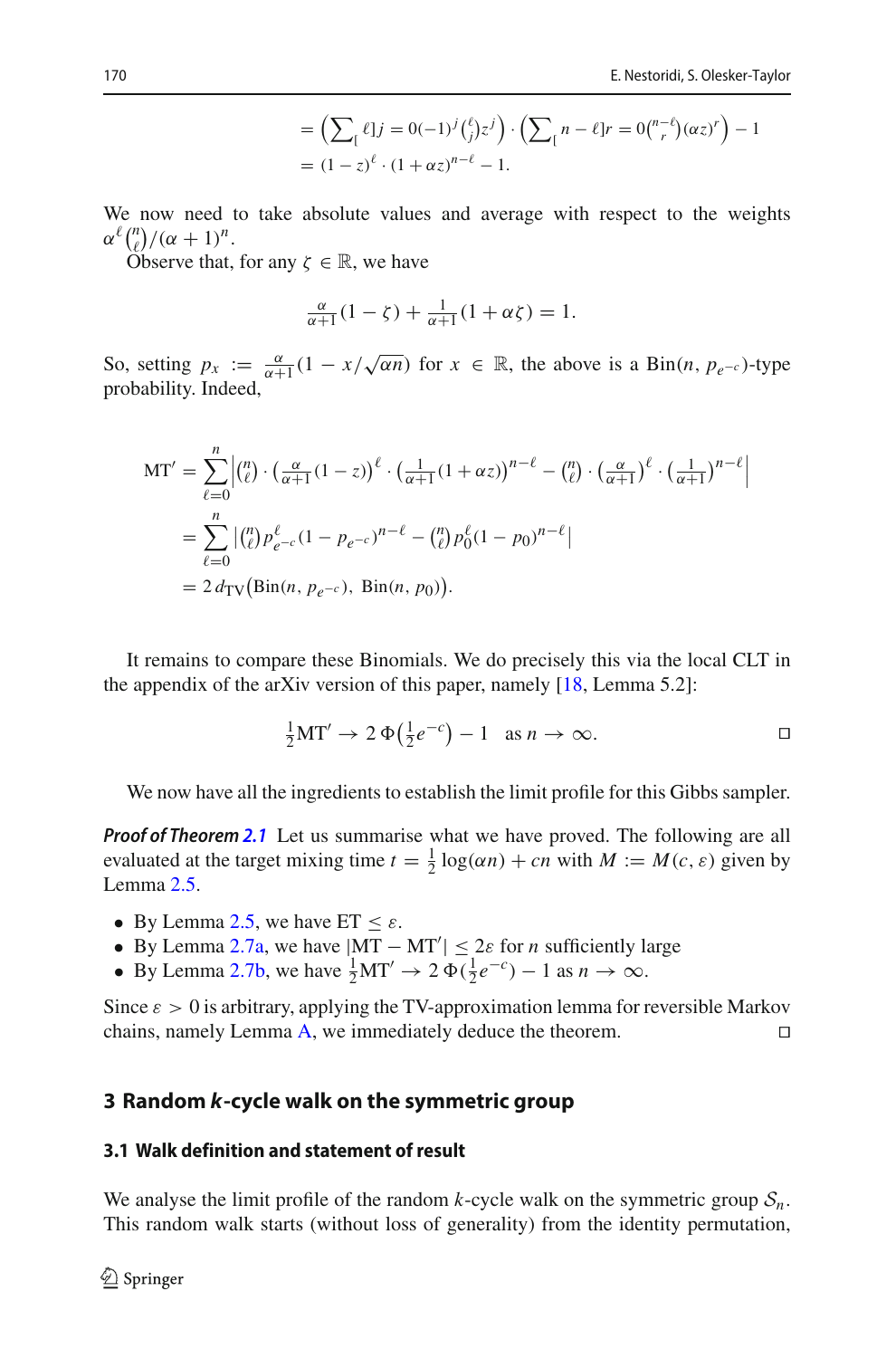and a step involves composing the current location with a uniformly chosen *k*-cycle. This is an extension of the random transpositions studied by Teyssier [\[20](#page-31-2)]. We use representation theory for *k*-cycles, studied recently by Hough [\[14\]](#page-31-3), who established cutoff for any  $2 \le k \ll n$ , and found the order of the window if further  $k \ll n/\log n$ . We determine the limit profile for any  $2 \leq k \ll n$ .

For  $S_n$ , the irreducible representations are indexed by partitions of *n*. As is common for card shuffles, the main contribution comes from those partitions with long first row; it is these we use as our set *I*. We sharpen some of Hough's results slightly to determine the limit profile.

<span id="page-14-0"></span>**Theorem 3.1** (Random *k*-Cycle Walk) *Let*  $n, k \in \mathbb{N}$ . Consider the random *k*-cycle *walk on*  $S_n$ : *start at*  $id \in S_n$ ; *at each step, choose a k-cycle*  $\tau$  *uniformly at random*; *move by right-multiplication. For*  $t \in \mathbb{N}_0$ , write  $d_{\text{TV}}^{n,k}(t)$  for the TV distance of the *random k-cycle walk on S<sup>n</sup> from the uniform distribution on the appropriate set of permutations of a fixed parity, ie the odd ones if k is even and t is odd and the even ones otherwise.*

*Let*  $(n_N)_{N \in \mathbb{N}}$ ,  $(k_N)_{N \in \mathbb{N}} \in (\mathbb{N} \setminus \{1\})^{\mathbb{N}}$ . Suppose that  $\lim_{N \to \infty} k_N/n_N = 0$ . Then, for all  $c \in \mathbb{R}$ *, we have* 

 $d_{\text{TV}}^{n_N, k_N}(\frac{1}{k_N}n_N(\log n_N + c)) \to d_{\text{TV}}(\text{Pois}(1 + e^{-c}), \text{Pois}(1)) \text{ as } N \to \infty.$ 

Throughout the proof, for notational ease, we drop the subscripts, just writing *k* and *n*, and assuming that  $2 \leq k \ll n$ . Write  $A_{n;k,t}$  for the set of odd permutations in  $S_n$  if *k* is even and *t* is odd and the even permutations otherwise. Then the *k*-cycle walk at time *t* is supported on  $A_{n;k,t}$ .

It is well-known that the irreducible representations for  $S_n$  are parametrised by partitions of *n*; see [\[7\]](#page-31-14). We need to find a collection of irreducible representations which asymptotically contains all the total variation mass. As is often the case with card shuffle-type walks, it is the partitions with long first row which we use. More precisely, for a partition  $\lambda$  of *n*, write  $\lambda = (\lambda_1, \ldots, \lambda_n)$  with  $\lambda_1 \geq \cdots \lambda_n$ ; let  $M \in \mathbb{N}$ , and set

$$
\mathcal{P}_n(M) := \left\{ \lambda \text{ partition of } n \mid n - M < \lambda_1 < n \right\}.
$$

The trivial representation, denoted triv<sup>n</sup>, corresponds to the partition with only one block, ie triv<sup>n</sup> = *n* and triv<sup>n</sup> = 0 for *i* ≥ 2. Write  $\mathcal{P}_n^*(M) := \mathcal{P}_n(M) \cup \{\text{triv}^n\}.$ 

<span id="page-14-1"></span>We now phrase Teyssier's lemma, ie Lemma [B,](#page-5-0) in this set-up.

**Lemma 3.2** *For all*  $t \in \mathbb{N}_0$  *and all*  $M \geq 1$ *, we have* 

$$
\left|d_{\mathrm{TV}}(t) - \frac{1}{n!} \sum\nolimits_{\sigma \in \mathcal{A}_{n;k,t}} \left| \sum\nolimits_{\lambda \in \mathcal{P}_n(M)} d_{\lambda} s_{\lambda}(k)^{t} \chi_{\lambda}(\sigma) \right|\right| \leq \sum\nolimits_{\lambda \notin \mathcal{P}_n^*(M)} d_{\lambda} |s_{\lambda}(k)|^{t}.
$$

Given *k* and *t*, the random walk is supported on the set of permutations with a fixed sign; half the permutations are odd and half are even. Hence the factor  $\frac{1}{2} |A_{n;k,t}|^{-1} = \frac{1}{n!}$ in the lemma above. (We emphasise the dependence on *k* in the character ratio  $s_\lambda(k)$ .)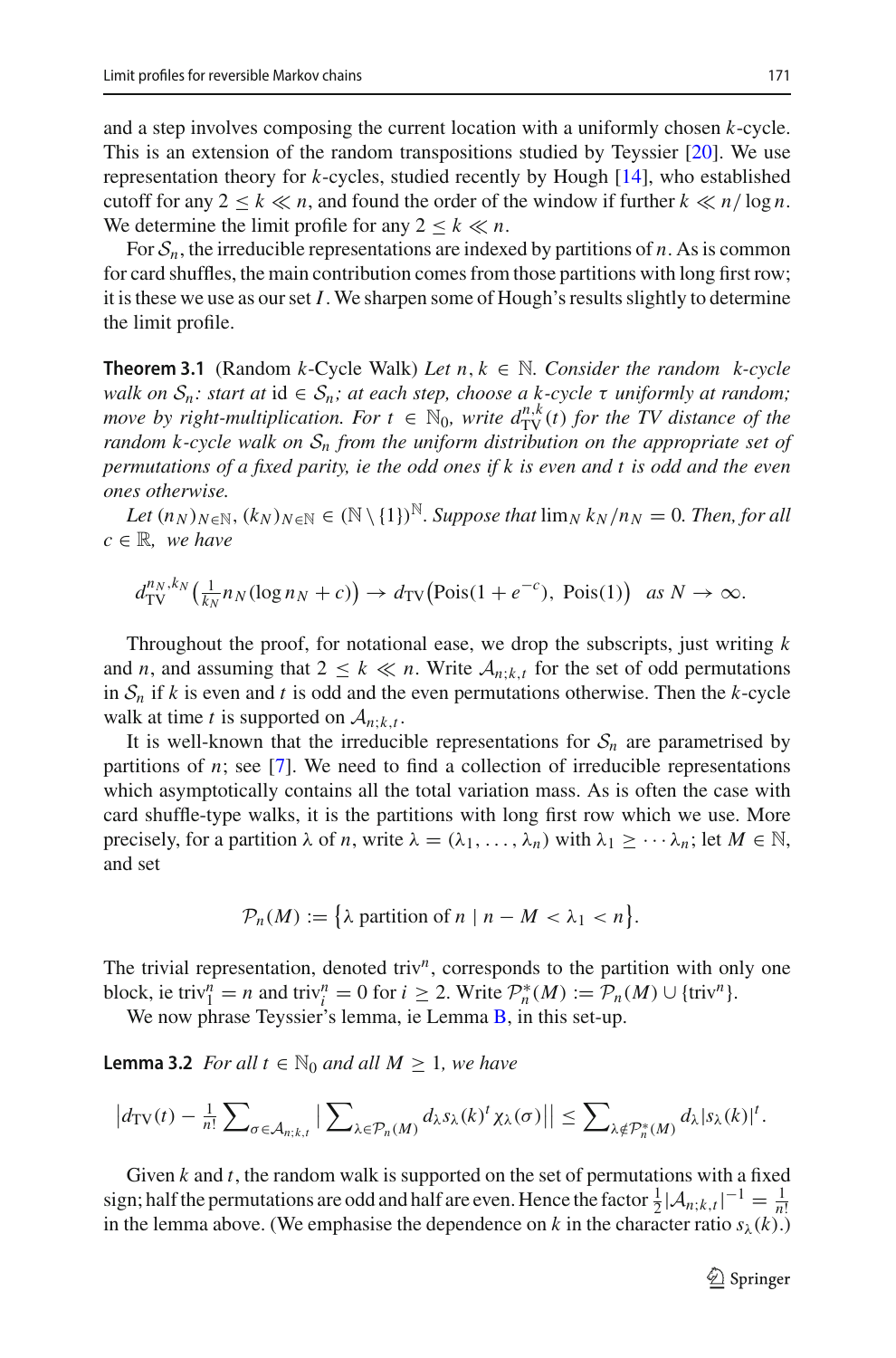*Outline of Proof of Theorem [3.1](#page-14-0)* We show in Lemma [3.7](#page-16-0) that, for all  $\varepsilon > 0$  and all  $c \in \mathbb{R}$ , there exists a constant  $M := M(\varepsilon, c)$  so that this the right hand side of [\(3.1\)](#page-20-0) is at most  $\varepsilon$  when  $t = \frac{1}{k}n(\log n + c)$ . Thus, for the main term, we are interested in partitions  $λ$  with  $n - λ_1 \ge 1$ .

Further, it is well-known that  $d_{\lambda} \leq {n \choose \lambda_1} d_{\lambda^*}$ , where  $\lambda^* := \lambda \setminus \lambda_1$  is the partition  $\lambda$  with the largest element removed. In fact,  $d_{\lambda} = {n \choose r} d_{\lambda} * (1 + o(1))$  when  $r := n - \lambda_1 \times 1$ ; see [\[20](#page-31-2), Proposition 3.2].

Hough [\[14](#page-31-3), Theorem 5] states a rather general result on the character ratios  $s_\lambda(k)$ . Manipulating this general formula in the special case of  $\lambda \in \mathcal{P}_n(M)$ , ie  $r = n - \lambda_1 \times 1$ , we show in Corollary [3.4](#page-16-1) that  $s_\lambda(k) = e^{-kr/n}(1 + o(1))$ . While the precise form of *s*<sub>λ</sub>(*k*) is complicated, roughly, this allows us to replace *s*<sub>λ</sub>(*k*) with  $(e^{-k/n})^r$ , which decays exponentially in  $r \in [1, M]$ .

Altogether, by allowing us to replace

$$
\sum\nolimits_{\lambda \in \mathcal{P}_n(M)} d_{\lambda} s_{\lambda}(k)^t \chi_{\lambda}(\sigma) \quad \text{with} \quad \sum\nolimits_{r=1}^{M-1} (e^{-k/n})^r \binom{n}{r} \sum\nolimits_{\lambda: \lambda_1 = n-r} d_{\lambda^*} \chi_{\lambda}(\sigma),
$$

this converts an unmanageable main term sum into what is in essence a generating function. We then adapt results of Teyssier  $[20, 84]$  $[20, 84]$  to control this generating function.  $\Box$ 

As stated above, to prove this theorem we use representation theory results on the *k*-cycle walk from [\[14](#page-31-3)]. We state these precisely in the next section; we have to sharpen some results slightly. Throughout this section,  $\lambda$  will always be a partition of *n*, written  $\lambda \vdash n$ .

Following [\[14](#page-31-3)], we use the *Frobenius notation* for a partition:

$$
\lambda = (a_1, \ldots, a_m \mid b_1, \ldots, b_m) \quad \text{with} \quad a_i := \lambda_i - i + \frac{1}{2} \quad \text{and} \quad b_i := \lambda'_i - i + \frac{1}{2},
$$

where  $\lambda'$  is the transpose of the partition  $\lambda$ . Writing  $r := n - \lambda_1$ , the following hold:

$$
a_1 = n - r - 1, \quad a_1 - a_i = n - (1 + r + \lambda_i - i),
$$
  
\n
$$
a_1 + b_i = n - (r - \lambda'_i + i) \quad \text{and} \quad \max\{a_2, \dots, a_m, b_1, b_2, \dots, b_m\} \le r.
$$

We use the following notation for the *descending factorial*: for  $z \in \mathbb{R}$  and  $k \in \mathbb{N}$ , write

$$
(z)_k := z(z-1)\cdots(z-k+1).
$$

Without further ado, we quote the required results from [\[14\]](#page-31-3) in the next subsection.

### <span id="page-15-0"></span>**3.2 Statements of character ratio bounds**

In this subsection, we state a result from [\[14](#page-31-3)], and deduce some corollaries of these statements. We do not give any proofs at this stage; these are deferred to [§3.4.](#page-22-0)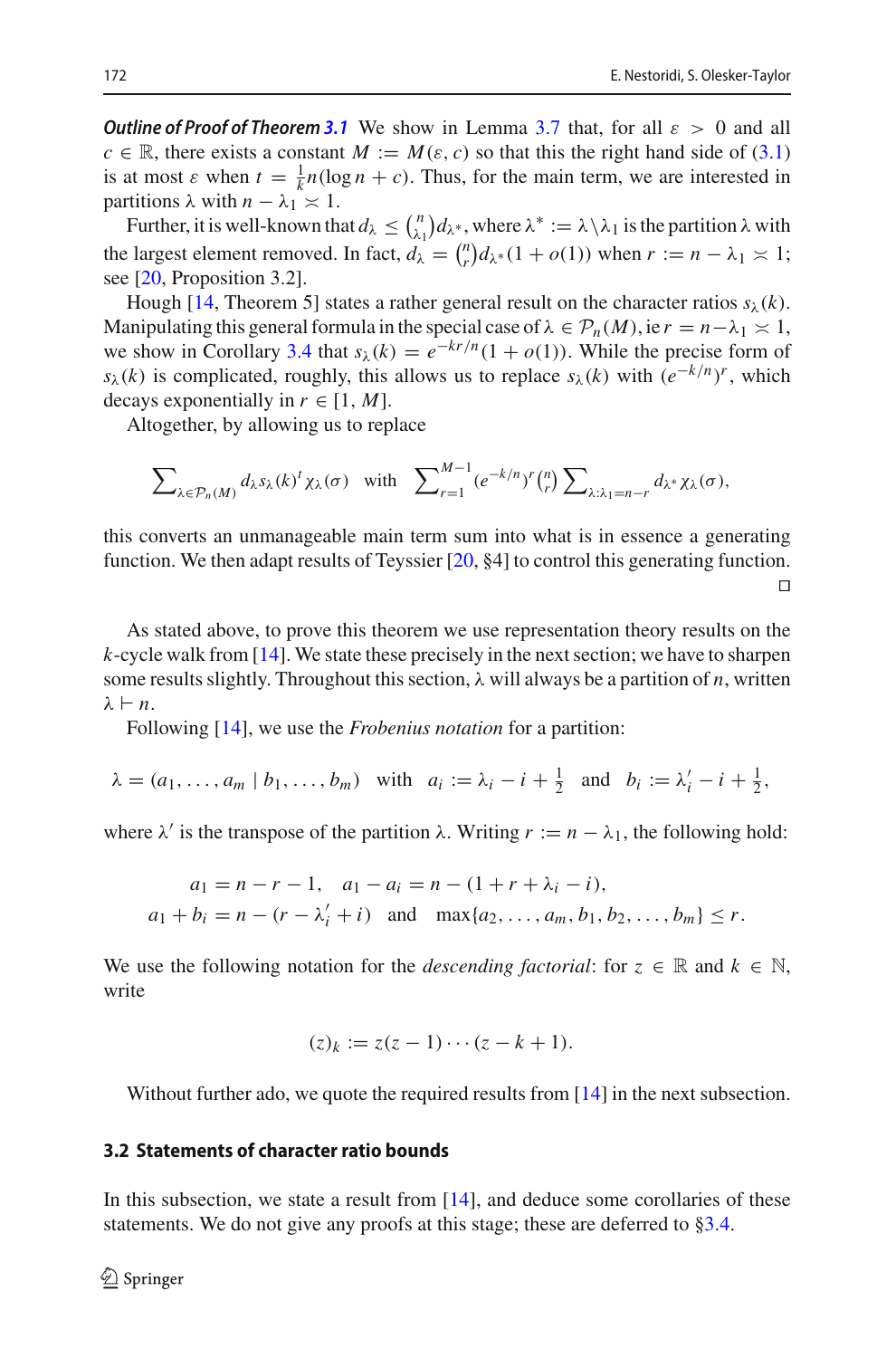The first result which we quote determines asymptotically the character ratio for partitions with long first row—which, we recall, are the partitions of particular interest to us.

<span id="page-16-4"></span>**Theorem 3.3** ([\[14](#page-31-3), Theorem 5(a)]) *Let*  $0 < \varepsilon < \frac{1}{2}$ *. Suppose that*  $r + k + 1 < \frac{1}{3}n$ *. Then*

$$
s_{\lambda}(k) = \frac{(n-r-1)_{k}}{(n)_{k}} \cdot \prod_{i=2}^{m} \left(1 - \frac{k}{n - (1+r+\lambda_{i}-i)}\right) \cdot \prod_{i=1}^{m} \left(1 - \frac{k}{n - (r-\lambda'_{i}+i)}\right)^{-1} + \mathcal{O}(\exp\left(k \log(k+r+1) + \mathcal{O}(1/\sqrt{r}) - k \log(n-k)\right)).
$$

*Further, if r* < *k, then the error term is actually 0.*

<span id="page-16-1"></span>In this article, we are interested in partitions with long first row, namely  $\mathcal{P}_n(M)$ . We can apply this theorem to analyse asymptotics of partitions with long first row.

**Corollary 3.4** (Long First Row) *Let*  $2 \le k \le \frac{1}{3}n$ *. Let*  $r \in \mathbb{N}$ *. Let*  $\lambda \vdash n$  *with*  $\lambda_1 = n - r$ *. Then*

$$
s_{\lambda}(k) = e^{-rk/n} \cdot \left(1 + \mathcal{O}(k/n^2)\right).
$$

This covers the case where the first row is long. The next two results consider shorter rows; the first is for  $k \ge 6 \log n$  and the second for  $k \le 6 \log n$ . These statements are not exactly the same as in [\[14](#page-31-3)], but are slight strengthenings; their proofs are given in [§3.4.](#page-22-0)

<span id="page-16-2"></span>**Theorem 3.5** (cf [\[14,](#page-31-3) Theorem 5(b)]) *Assume that*  $6 \log n \le k \ll n$ . Let  $\theta := 0.68$  $\frac{2}{3}$ ; so e<sup>−θ</sup> > 0.506*.* Consider λ with  $b_1 \le a_1 \le e^{-θ}$ n. Then

$$
|s_{\lambda}(k)| \le \exp\left(-\left(\frac{1}{2} + \frac{1}{10}\right)k\right).
$$

<span id="page-16-3"></span>**Lemma 3.6** (cf [\[14,](#page-31-3) Lemmas 14 and 15]) *Assume that*  $2 \le k \le 6 \log n$ . Let  $\lambda \vdash n$  with  $b_1 \le a_1$  *and*  $r := n - \lambda_1 \in [\frac{1}{3}n, n]$ *. Then* 

$$
|s_\lambda(k)| \le \exp\left(-(\frac{1}{2} + \frac{1}{10})rk/n\right).
$$

From these statements, along with the standard bounds on *d*ρ, the dimension of an irreducible representation  $\rho$ , we are able to control the two terms, which we call the *main* and *error* terms, in Lemma [B.](#page-5-0) Our first port of call is to find a suitable *M* to bound the error term. Once we have determined this, for the main term we need only consider partitions  $\lambda$  with  $\lambda_1 \geq n - M$ . We take *M* to be order 1 (but arbitrarily large); so  $\lambda_1 \geq n - M$  falls into the "long first row" case.

<span id="page-16-0"></span>**Lemma 3.7** (Error Term) *Let*  $c \in \mathbb{R}$  *and*  $t := \frac{1}{k}n(\log n + c)$ *. For*  $M \in \mathbb{N}$ *, let* 

$$
ET_M := \sum\nolimits_{\lambda:\lambda_1\leq n-M} d_\lambda |s_\lambda(k)|^t = \sum\nolimits_{r=M}^\infty \sum\nolimits_{\lambda:\lambda_1=n-r} d_\lambda |s_\lambda(k)|^t.
$$

*Then*  $ET_M \rightarrow 0$  *as*  $M \rightarrow \infty$ .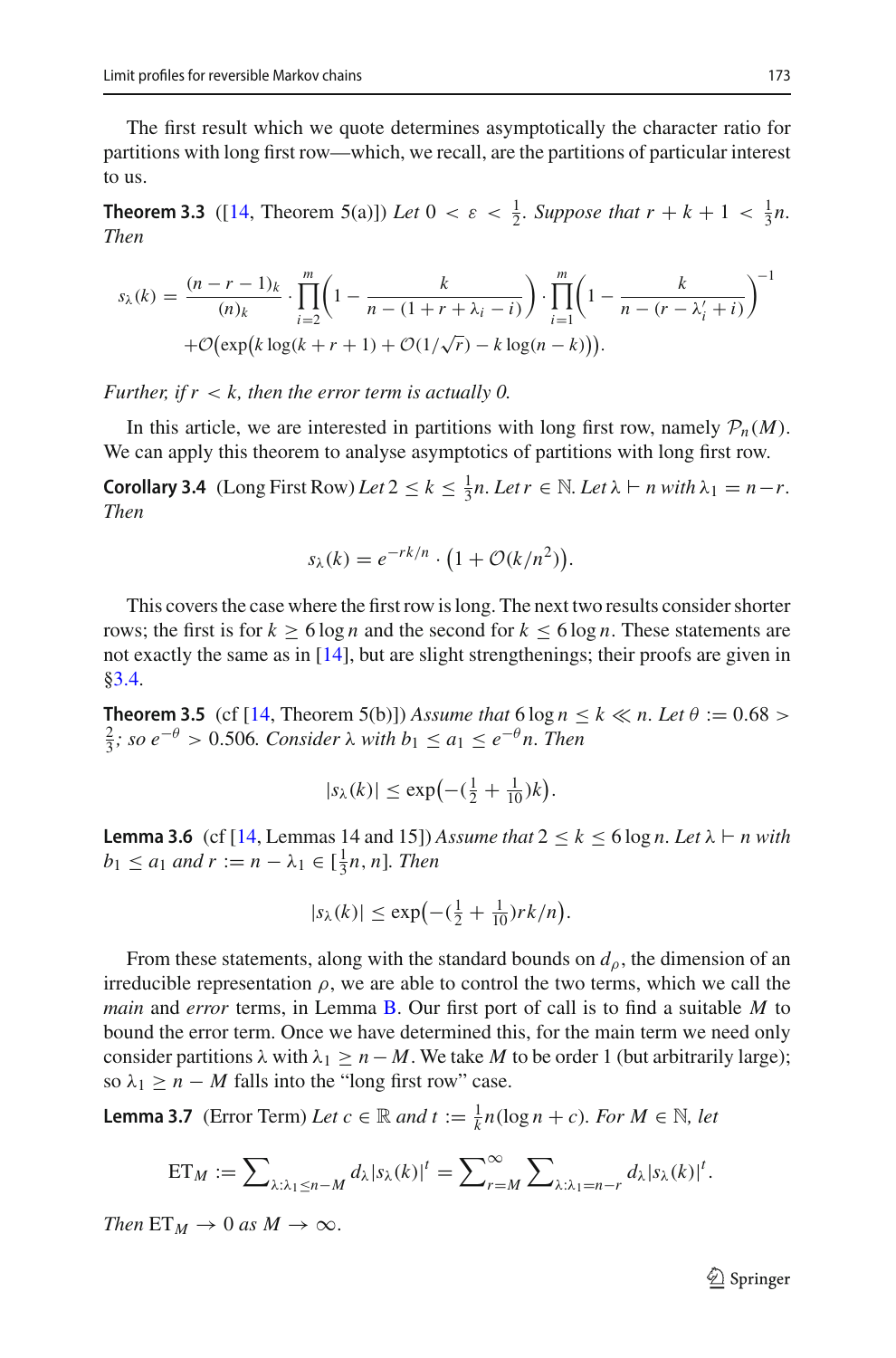<span id="page-17-0"></span>This controls the error term. We now consider the main term in Lemma [3.2.](#page-14-1)

**Lemma 3.8** (Main Term) *Let*  $c \in \mathbb{R}$  *and*  $t := \frac{1}{k}n(\log n + c)$ *. For*  $M \in \mathbb{N}$ *, let* 

$$
\mathrm{MT}_M := \tfrac{1}{n!} \sum\nolimits_{\sigma \in \mathcal{A}_{n;k,t}} \big| \sum\nolimits_{\lambda \in \mathcal{P}_n(M)} d_\lambda s_\lambda^t \chi_\lambda(\sigma) \big|.
$$

*Then*  $MT_M \to d_{TV}(Pois(1 + e^{-c}), Pois(1))$  *as*  $M \to \infty$ .

*Proof of Theorem [3.1](#page-14-0) Given Lemmas [3.7](#page-16-0) and [3.8](#page-17-0)* Lemma [3.2](#page-14-1) formulates Teyssier's lemma, ie Lemma [B,](#page-5-0) in the set-up of the random *k*-cycle walk. Lemmas [3.7](#page-16-0) and [3.8](#page-17-0) control the error and main terms, respectively. Combining these three ingredients establishes Theorem [3.1.](#page-14-0)

It remains to control the error and main terms, ie prove Lemmas [3.7](#page-16-0) and [3.8](#page-17-0) respectively.

#### **3.3 Controlling the main and error terms**

We control the main term in [§3.3.1](#page-17-1) and the error term in [§3.3.2.](#page-20-1)

#### <span id="page-17-1"></span>**3.3.1 Controlling the main term**

We analyse the main term, ie Lemma [3.8,](#page-17-0) first. The analysis follows similarly to the case of random transpositions (ie  $k = 2$ ) considered by Teyssier [\[20](#page-31-2)]. We need only consider partitions  $\lambda$  with long first row, namely  $\lambda_1 = n - r$  with  $1 \le r \le M$ , where *M* is some (arbitrarily large) constant. These are precisely the partitions considered in the results quoted from Hough [\[14\]](#page-31-3).

Teyssier [\[20,](#page-31-2) §4.1 and §4.2] then has some technical lemmas to get the main term into the desired form. We summarise these now. Note that he considers time  $\frac{1}{2}n \log n +$ *cn*, while we are considering  $\frac{1}{k}n(\log n + c)$ ; hence our two *c*-s differ by a factor 2.

Before digging into the details of his lemmas, we give the high-level reasons why his proof passes over to our case. When considering the main term, one need only study those partitions with long first row, ie  $\lambda$  with  $r := n - \lambda_1 \times 1$ . For such  $\lambda$ , consider the difference between  $s_\lambda(2)$  and  $s_\lambda(k)$ :

$$
s_{\lambda}(2) = (1 - r/n)^{2} \cdot (1 + \mathcal{O}(1/n^{2})) = \exp(-2r/n) \cdot (1 + \mathcal{O}(1/n^{2}));
$$
  
\n
$$
s_{\lambda}(k) = (1 - r/n)^{k} \cdot (1 + \mathcal{O}(k/n^{2})) = \exp(-kr/n) \cdot (1 + \mathcal{O}(k/n^{2})).
$$

Teyssier needs  $s_\lambda(2)^t = n^{-r}e^{-c}$ . This goes some way to justifying why we *expect*  $t = \frac{1}{k} n(\log n + c)$  to be the mixing time, and that the cutoff window should scale down with *k* linearly.

We now proceed more formally. For each  $r \geq 1$ , define the polynomials  $T_r$  by

$$
T_r(z) := \sum_{i=1}^r \binom{z}{r-i} \frac{(-1)^i}{i!} \text{ for } z \in \mathbb{N}_0.
$$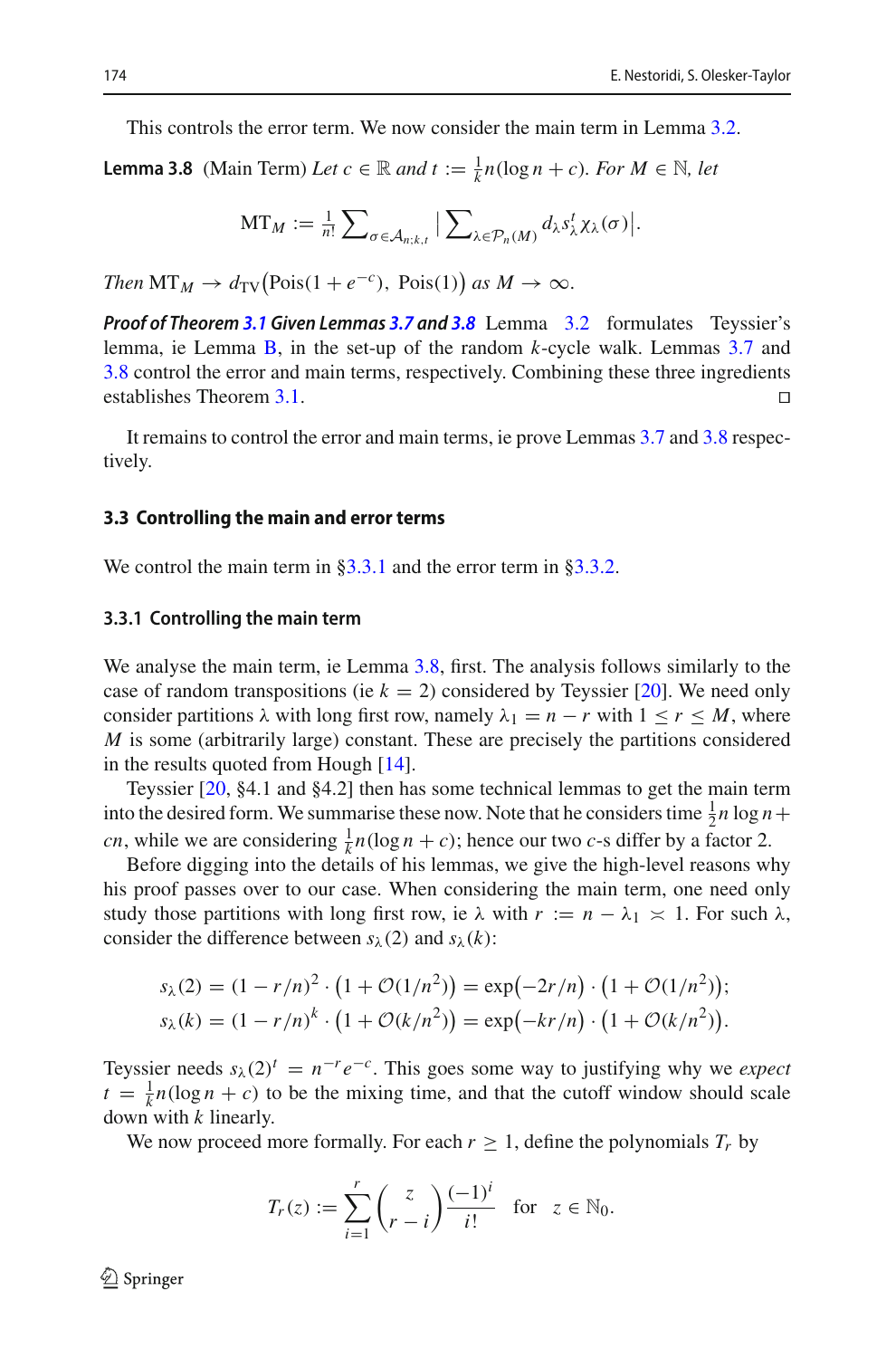<span id="page-18-0"></span>For a partition  $\lambda$ , write  $\lambda^* := \lambda \setminus \lambda_1$  for  $\lambda$  with the first row removed. For a permutation  $\sigma \in S_n$ , write Fix  $\sigma$  for the number of fixed points in  $\sigma$ .

**Lemma 3.9** ([\[20](#page-31-2), Lemma 4.3]) *Let*  $r \in \mathbb{N}$ . Let  $\sigma \in S_n$  *be a permutation with at least one cycle of length greater than r. Then*

$$
\frac{1}{r!}\sum_{\lambda\vdash n:\lambda_1=n-r}d_{\lambda^*}\chi_{\lambda}(\sigma)=T_r(\text{Fix }\sigma).
$$

The proof of this lemma is combinatorial and strongly relies on the Murnagham– Nakayama rule. Observe that Lemma [3.9](#page-18-0) is a statement purely about the representation theory of the symmetric group; it is nothing to do with the random walk.

<span id="page-18-1"></span>Using this result, one can obtain the following approximation.

**Lemma 3.10** ([\[20](#page-31-2), Lemma 4.2]) *Set*  $t := \frac{1}{k} n(\log n + c)$ *. Let*  $M \in \mathbb{N}$ *. Then* 

$$
\frac{1}{n!} \sum_{\sigma \in \mathcal{A}_{n;k,t}} \left| \sum_{r=1}^{M-1} \sum_{\lambda: \lambda_1 = n-r} d_{\lambda} s_{\lambda}(k)^{t} \chi_{\lambda}(\sigma) \right| = \frac{1}{n!} \sum_{\sigma \in \mathcal{A}_{n;k,t}} \left| \sum_{r=1}^{M-1} e^{-rc} T_r(\text{Fix } \sigma) \right| + o(1).
$$

To prove this, one separates  $A_{n,k,t}$  into the set of permutations with a cycle of length greater than *M* and those with all cycles of length at most *M*. Also, it is not difficult to check, using the hook-length formula (see, eg, [\[20](#page-31-2), Propositions 3.1 and 3.2]) and Corollary [3.4,](#page-16-1) that

$$
\left|d_{\lambda} s_{\lambda}(k)^{t} - e^{-rc} d_{\lambda^{*}}/r!\right| = \mathcal{O}(\log n/n) \quad \text{when} \quad t = \frac{1}{k}n(\log n + c) \quad \text{uniformly in } k.
$$

These results can be combined to prove Lemma [3.10](#page-18-1) exactly as for [\[20](#page-31-2), Lemma 4.2].

<span id="page-18-3"></span>Given these, one can then neglect polynomials of high degree, in the following sense.

**Lemma 3.11** ([\[20](#page-31-2), Lemma 4.4]) *For any M with M*  $\rightarrow \infty$  *as n*  $\rightarrow \infty$ *, we have* 

$$
\left|\frac{1}{n!}\sum_{\sigma\in\mathcal{A}_{n;k,t}}\left|\sum_{r=1}^{M-1}e^{-rc}T_r(\text{Fix}\,\sigma)\right|-\frac{1}{n!}\sum_{\sigma\in\mathcal{A}_{n;k,t}}\left|\sum_{r=1}^{\infty}e^{-rc}T_r(\text{Fix}\,\sigma)\right|\right|\to 0.
$$

We must next evaluate this infinite sum. For  $c \in \mathbb{R}$ , define the function  $f_c$  by

$$
f_c: m \mapsto \exp(-e^{-c})(1+e^{-c})^m-1: \mathbb{N} \to \mathbb{R}.
$$

<span id="page-18-4"></span>**Proposition 3.12** ( $[20,$  Proposition 4.5]) *Let*  $m \in \mathbb{N}$ . *Then* 

$$
\sum_{r=1}^{\infty} e^{-rc} T_r(m) = f_c(m).
$$

<span id="page-18-2"></span>Finally, we evaluate this function at Fix  $\sigma$  with  $\sigma \sim \text{Unif}(\mathcal{A}_{n;k,t})$  and take the expectation.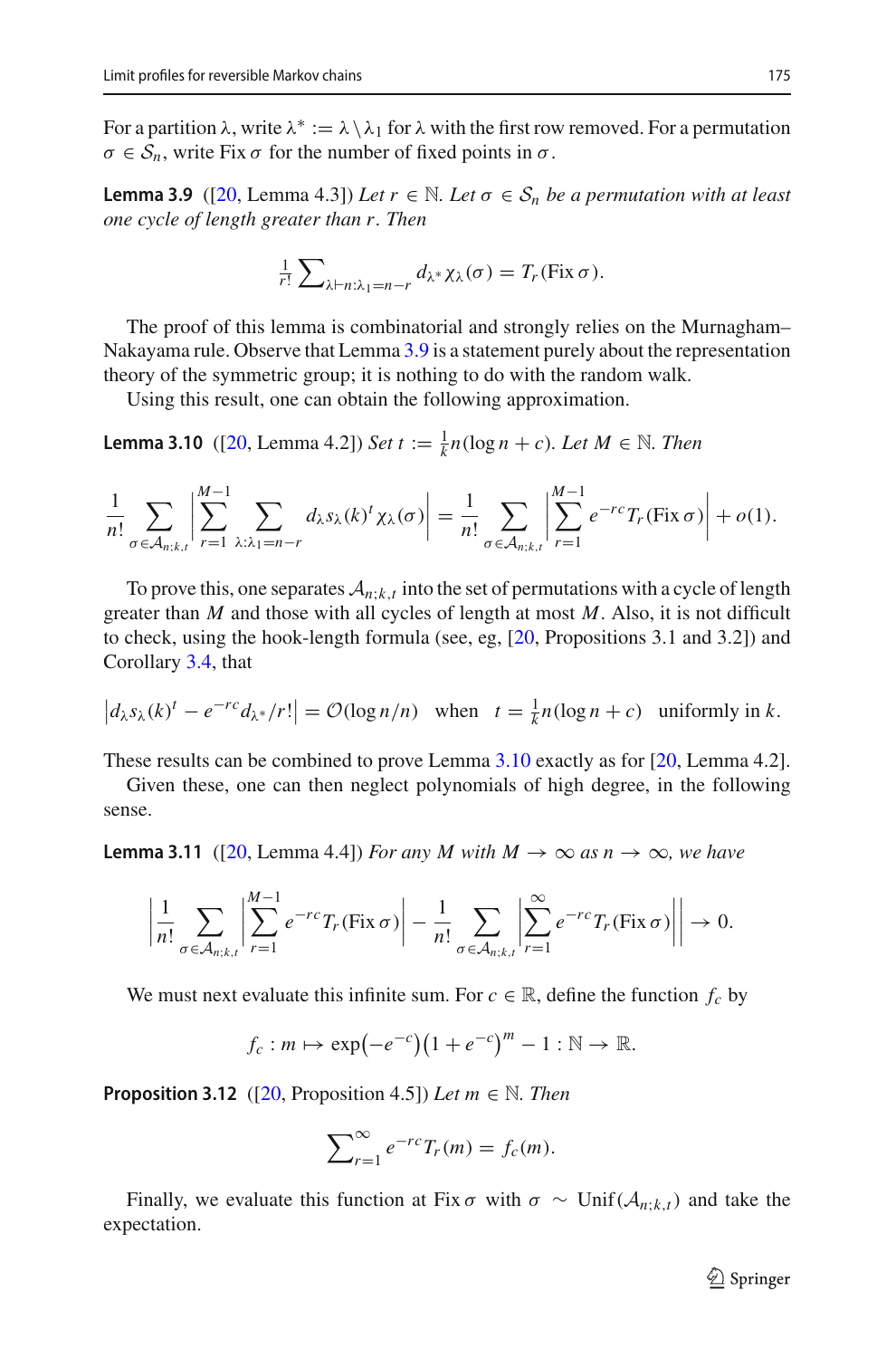**Lemma 3.13** (cf [\[20](#page-31-2), Lemma 4.6]) *We have*

$$
\frac{2}{n!}\sum_{\sigma\in\mathcal{A}_{n;k,t}}|f_c(\text{Fix}\,\sigma)|\to\mathbb{E}\big(|f_c(\text{Pois}(1))|\big)=2\,d_{\text{TV}}\big(\text{Pois}(1+e^{-c}),\text{ Pois}(1)\big).
$$

The idea being this lemma is simple: it is well-known that if  $\sigma \sim \text{Unif}(\mathcal{S}_n)$  then Fix  $\sigma \rightarrow d$  Pois(1); we show that the same is true when  $\sigma$  is restricted to having a prescribed parity.

*Proof of Lemma [3.13](#page-18-2)* We claim that precisely half the permutations with a given number of fixed points are even (and hence half are odd): if  $A_n$  is the alternating group of even permutations, then

$$
\left|\left\{\sigma\in\mathcal{A}_n\subseteq\mathcal{S}_n\mid\text{Fix}\,\sigma=r\right\}\right|=\frac{1}{2}\left|\left\{\sigma\in\mathcal{S}_n\mid\text{Fix}\,\sigma=r\right\}\right|\quad\text{for all}\quad r\geq 0.
$$

Given this claim, the lemma follows easily, as in [\[20](#page-31-2), Lemma 4.6].

We now justify our claim. First, we find the number of permutations in  $S_n$  (of either parity) with *exactly r* fixed points, which we denote  $f_{n,r}$ . Note that  $f_{n,r} = \binom{n}{r} f_{n-r,0}$ . Indeed: first select the *r* points to be fixed, for which there are  $\binom{n}{r}$  choices; then choose a permutation on the remaining *n*−*r* points with no fixed points. It remains to calculate  $f_{m,0}$ , ie the number of *derangements* of *m* objects, for each  $m \in \{0, \ldots, n\}$ . To do this, we use the inclusion–exclusion principle. For  $i \in [m]$ , let  $S_{m,i} := \{\sigma \in S_m \mid \sigma(i) = i\}$ denote the set of permutations on *m* objects that fix the *i*-th object. Observe that  $|\bigcap_{i\in I}S_{m,i}|=|S_{m-|I|}|=(m-|I|)!$  for all  $I\subseteq [m]$ ; for each  $\ell\in [m]$ , there are  $\binom{m}{\ell}$ choices of  $I \subseteq [m]$  with  $|I| = \ell$ . Hence, by inclusion–exclusion, we have

$$
f_{m,0} = m! \sum_{\ell=0}^{m} (-1)^{\ell} / \ell!.
$$

Combined with the fact that  $f_{n,r} = {n \choose r} f_{n-r,0}$ , we thus deduce that

$$
f_{n,r} = {n \choose r} \cdot (n-r)! \sum_{\ell=0}^{n-r} (-1)^{\ell} / \ell! = \frac{n!}{r!} \sum_{\ell=0}^{n-r} (-1)^{\ell} / \ell!.
$$

We now turn to even permutations, ie  $A_n$ . We apply an analogous method. Denote by  $f'_{n,r}$  the number of permutations in  $A_n$  with *exactly r* fixed points. Since appending fixed points to a permutation does not change its parity, again we have  $f'_{n,r} = {n \choose r} f'_{n-r,0}$ . For  $m \in \mathbb{N}$  and  $i \in [m]$ , define  $A_{m,i} := \{ \sigma \in \mathcal{A}_m \mid \sigma(i) = i \}.$ Analogously to before, since appending fixed points does not affect the parity, we have  $|∩_{i \in I}A_{m,i}| = |A_{m-|I|}| = \frac{1}{2}(m - |I|)!$  for all  $I \subseteq [m]$ . This is a factor  $\frac{1}{2}$  different to |∩*i*∈*ISm*,*i*| from before. Using the inclusion–exclusion principle thus gives, as before,

$$
f'_{m,0} = \frac{1}{2} \sum_{\ell=0}^{m} (-1)^{\ell} / \ell! \text{ and } f'_{n,r} = \frac{1}{2} \frac{n!}{r!} \sum_{\ell=0}^{n-r} (-1)^{\ell} / \ell!.
$$

Since half the permutations of a given sign are even, ie  $f'_{n,r} = \frac{1}{2} f_{n,r}$ , the other half must be odd.  $\Box$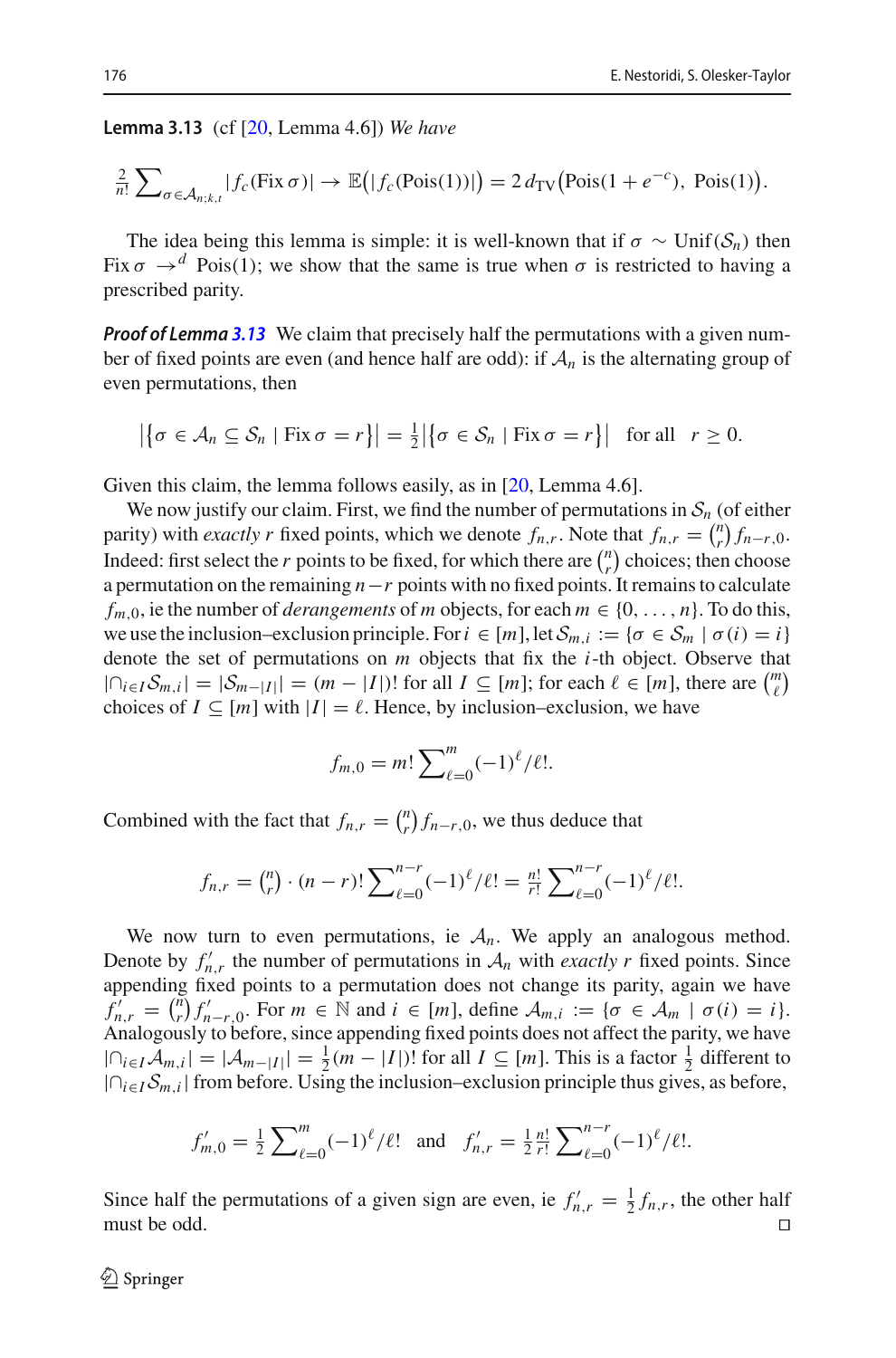Observe that Lemmas [3.11](#page-18-3) and [3.12](#page-18-4) and Proposition [3.13](#page-18-2) are statements purely about the representation theory of the symmetric group; it is nothing to do with the random walk.

Using standard applications of the triangle inequality, these lemmas can then be combined to deduce that the main term converges to the TV-distance in question; see  $[20, §4.4].$  $[20, §4.4].$ 

*Proof of Lemma* [3.8](#page-17-0) Let  $\varepsilon > 0$  and let *M* and *n* be large enough so that all the approximations are true up to an additive error of  $\varepsilon$ . The following inequalities hold:

by Lemma 3.10, 
$$
\left| \frac{1}{n!} \sum_{\sigma \in A_{n;k,t}} \sum_{\lambda \in \mathcal{P}_n(M)} d_{\lambda} s_{\lambda}(k)^t \chi_{\lambda}(\sigma) \right| \leq \varepsilon;
$$
  
\nby Lemma 3.10,  $\left| \frac{1}{n!} \sum_{\sigma \in A_{n;k,t}} \sum_{\lambda \in \mathcal{P}_n(M)} d_{\lambda} s_{\lambda}(k)^t \chi_{\lambda}(\sigma) \right| - \frac{1}{n!} \sum_{\sigma \in A_{n;k,t}} \left| \sum_{r=1}^{M-1} e^{-rc} T_r(\text{Fix } \sigma) \right| \leq \varepsilon;$   
\nby Lemma 3.11,  $\left| \frac{1}{n!} \sum_{\sigma \in A_{n;k,t}} \left| \sum_{r=1}^{M-1} e^{-rc} T_r(\text{Fix } \sigma) \right| - \frac{1}{n!} \sum_{\sigma \in A_{n;k,t}} \left| \sum_{r=1}^{\infty} e^{-rc} T_r(\text{Fix } \sigma) \right| \right| \leq \varepsilon;$   
\nby Lemma 3.13,  $\left| \frac{1}{n!} \sum_{\sigma \in A_{n;k,t}} |f_c(\text{Fix } \sigma)| - d_{\text{TV}}(\text{Pois}(1 + e^{-c}), \text{Pois}(1)) \right| \leq \varepsilon.$ 

<span id="page-20-1"></span>Since  $\varepsilon > 0$  was arbitrary, the proof is now completed by the triangle inequality.  $\Box$ 

#### **3.3.2 Controlling the error term**

Finally, we control the error term, ie Lemma [3.7.](#page-16-0) As before, we consider only  $\lambda$  with  $\lambda_1 \geq \lambda'_1$ . Consider first the dimensions of the irreducible representations, ie  $d_\lambda$ .

**Lemma 3.14** *The following bounds hold:*

<span id="page-20-0"></span>
$$
\sum_{\lambda \vdash n:\lambda_1 = n-r} d_{\lambda} \le n^r 2^r / r^{r/2} \quad \text{for} \quad r \in [1, n]; \tag{3.1}
$$

<span id="page-20-2"></span>
$$
\sum_{\lambda \vdash n:\lambda_1 = n-r} d_{\lambda} \le n^{r/2} 4^r \quad \text{for} \quad r \in [\frac{1}{3}n, n]. \tag{3.2}
$$

*Proof* It is well-known that  $d<sub>\lambda</sub>$  is equal to the number of ways of placing the numbers 1 through *n* into the *Young diagram* of λ; see, eg, [\[10,](#page-31-7) Lemma 6]. From this, it is immediate that  $d_\lambda \leq {n \choose \lambda_1} d_{\lambda^*}$  where  $\lambda^* := \lambda \setminus \lambda_1$  is the partition obtained by removing the largest element of  $\lambda$ . It is also standard that  $\sum_{\rho \vdash r} d_{\rho}^2 = |\mathcal{S}_r| = r!$ ; see, eg, [\[6,](#page-31-6) Theorem 3.8.11]. (This last claim is true for any group, not just the symmetric group.) Associate to the partition  $\rho = (\rho_1, \ldots, \rho_r)$  of [*r*], written in increasing order, the subset  $\tilde{\rho} := {\rho_1, \rho_1 + \rho_2, \ldots, \rho_1 + \cdots + \rho_r}$  of [*r*]. This mapping is injective, and so  $|{\rho} \mid \rho \vdash r| \leq |{\tilde{\rho}} | \tilde{\rho} \subseteq [r]| = 2^r$ . Combining these bounds and using Cauchy–Schwarz gives

$$
\sum_{\lambda \vdash n: \lambda_1 = n-r} d_{\lambda} \leq {n \choose r} \sum_{\rho: \rho \vdash r} d_{\rho} \leq {n \choose r} \sqrt{\sum_{\rho \vdash r} 1 \cdot \sum_{\rho \vdash r} d_{\rho}^2} \leq (n)_r (2^r r!)^{1/2} / r! \leq n^r 2^r / r^{r/2}.
$$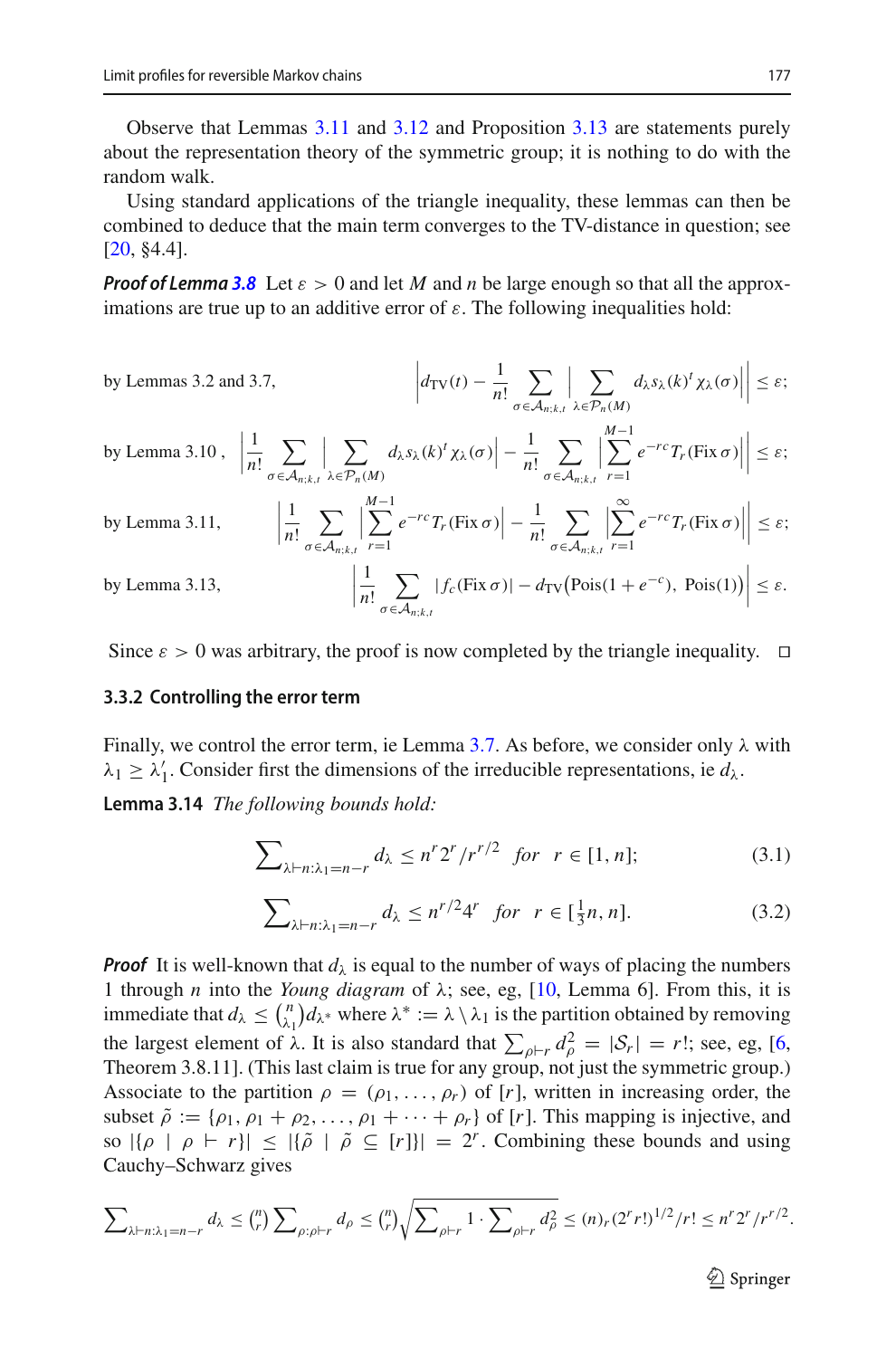The second claim is a special case:  $n^r / r^{r/2} \leq n^r / (\frac{1}{3}n)^{r/2} = 3^{r/2} n^{r/2} \leq 2^r n^{r/2}$ when  $r \geq \frac{1}{3}n$ .  $\frac{1}{3}n$ .

We split the summation  $\sum_{r=M}^{\infty}$  in the error term ET<sub>M</sub> into two parts:  $r \le 0.495n$ and  $r \geq 0.495n$ ; the latter sum is separated according to whether or not  $k \leq 6 \log n$ .

*Proof of Lemma* **[3.7](#page-16-0)** Throughout this proof,  $t := \frac{1}{k}n(\log n + c)$ .

*Consider first*  $r \in [M, 0.495n]$  *with*  $2 \leq k \ll n$ . Recall Corollary [3.4](#page-16-1) which implies that

$$
|s_{\lambda}(k)|^{t} \le \exp\left(-tkr/n + \mathcal{O}(tk/n^{2})\right) \text{ where } r := n - \lambda_{1}.
$$

Note that  $tk \ge n \log n \ll n^2$ . Thus, for all  $c \in \mathbb{R}$ , using [\(3.1\)](#page-20-0), we have

$$
\mathcal{E}_1 := \sum_{r=M}^{0.495n} \sum_{\lambda_1 = n-r} d_{\lambda} |s_{\lambda}(k)|^t
$$
\n(3.3a)

<span id="page-21-0"></span>
$$
\leq \sum_{r=M}^{\infty} n^r 2^r r^{-r/2} \cdot 2 \exp\left(-n(\log n + c) \cdot r/n\right) \tag{3.3b}
$$

$$
\leq \sum_{r=M}^{\infty} 2 \exp\left(\frac{1}{2}r\left(|c| - \log(r/4)\right)\right). \tag{3.3c}
$$

The summand is independent of *n*, and gives rise to a summable series; hence  $\mathcal{E}_1 \rightarrow 0$ as  $M \to \infty$ .

*Consider next*  $r \in [0.495n, n]$  *with*  $6 \log n \leq k \ll n$ . When  $r \geq 0.495n$  we have  $a_1 \leq 0.505n < e^{-0.68}n$ . Recall Theorem [3.5](#page-16-2) which implies that

<span id="page-21-1"></span>
$$
|s_{\lambda}(k)|^t \le \exp\left(-\left(\frac{1}{2} + \frac{1}{10}\right)kt\right).
$$

Now,  $tk = n(\log n + c)$ . Hence, for all  $c \in \mathbb{R}$ , using [\(3.2\)](#page-20-2), we have

$$
\mathcal{E}_{2,>} := \sum_{r=0.495n}^{n} \sum_{\lambda_1 = n-r} d_{\lambda} |s_{\lambda}(k)|^t
$$
\n(3.4a)

$$
\leq \sum_{r=0.495n}^{n} 4^r n^{r/2} \exp\left(-\left(\frac{1}{2} + \frac{1}{10}\right) \cdot n(\log n + c)\right) \tag{3.4b}
$$

$$
\leq \sum_{r=1}^{n} n^{-1} \exp\left(\frac{1}{2}r \log n - \frac{1}{2}n \log n - \frac{1}{10}n \log n + n(|c|+1)\right) \tag{3.4c}
$$

$$
\leq \exp(n(|c|+1) - \frac{1}{10}n \log n) = o(1). \tag{3.4d}
$$

*Consider finally*  $r \in [0.495n, n]$  *with*  $2 \le k \le 6 \log n$ . Note that  $r \ge 0.495n \ge \frac{1}{3}n$ . Recall Lemma [3.6](#page-16-3) which implies that

$$
|s_{\lambda}(k)|^t \le \exp\left(-(\frac{1}{2} + \frac{1}{10})tkr/n\right).
$$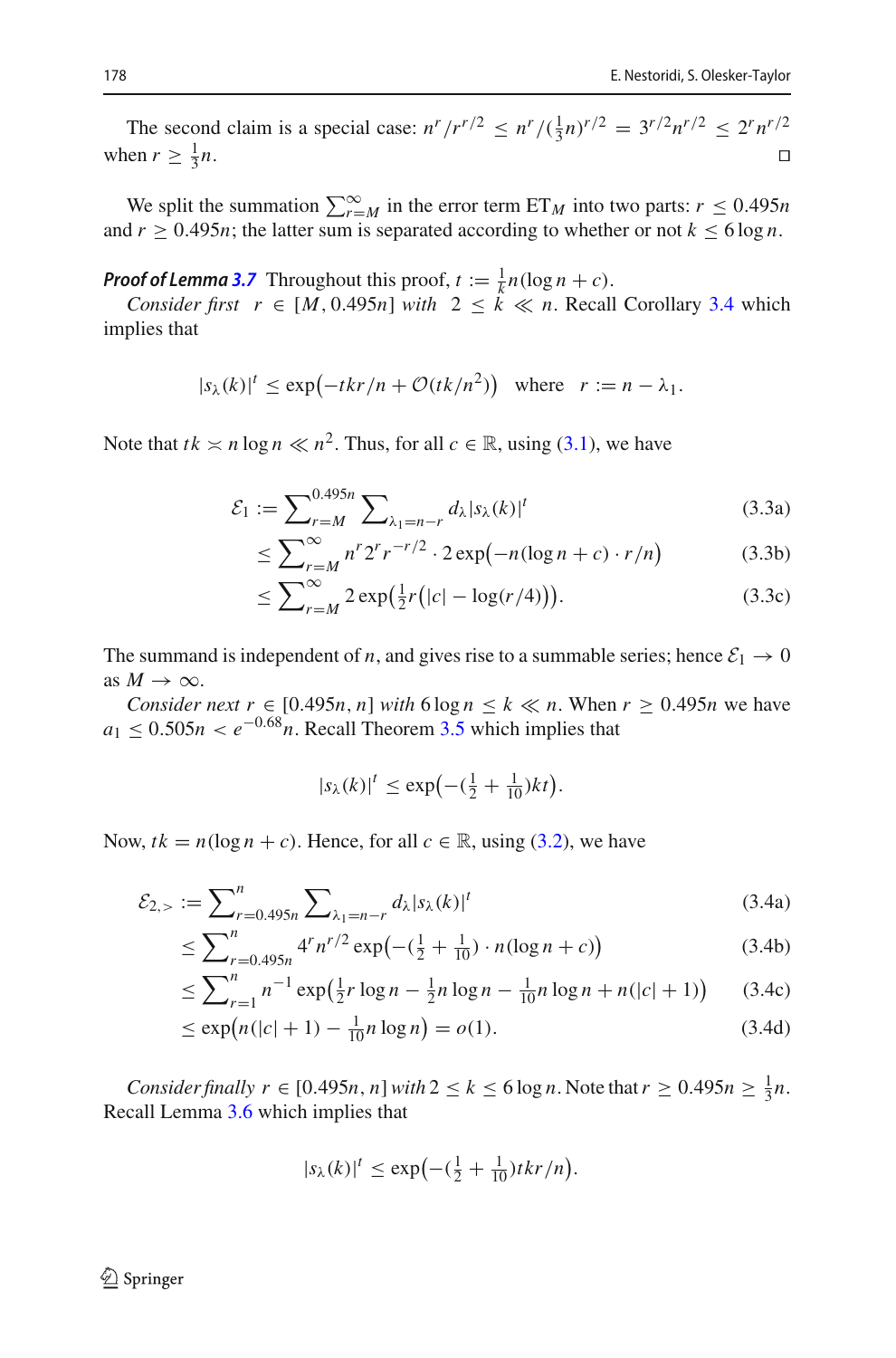Again,  $tk = n(\log n + c)$ . Hence, for all  $c \in \mathbb{R}$ , using [\(3.2\)](#page-20-2), we have

$$
\mathcal{E}_{2,<} := \sum_{r=0.495n}^{n} \sum_{\lambda_1 = n-r} d_{\lambda} |s_{\lambda}(k)|^t
$$
\n(3.5a)

$$
\leq \sum_{r=0.495n}^{n} 4^r n^{r/2} \exp\left(-r(\log n + c)\left(\frac{1}{2} + \frac{1}{10}\right)\right) \tag{3.5b}
$$

<span id="page-22-1"></span>
$$
\leq \sum_{r=0.495n}^{n} n^{-1} \exp\left(\frac{1}{2}r \log n - \frac{1}{2}r \log n - \frac{1}{10}r \log n + n(|c|+1)\right) (3.5c)
$$

$$
\leq \exp(n(|c|+1) - \frac{1}{25}n\log n) = o(1). \tag{3.5d}
$$

The lemma follows immediately from these three considerations, namely [\(3.3,](#page-21-0) [3.4,](#page-21-1) [3.5\)](#page-22-1). Indeed, define  $\mathcal{E}_2 := \mathcal{E}_{2, \le 1} (2 \le k \le 6 \log n) + \mathcal{E}_{2, >} 1(6 \log n < k \ll n)$ . Then ET  $n = \mathcal{E}_1 + \mathcal{E}_2$ . The lemma follows from (3.3, 3.4, 3.5).  $ET_M = \mathcal{E}_1 + \mathcal{E}_2$ . The lemma follows from [\(3.3,](#page-21-0) [3.4,](#page-21-1) [3.5\)](#page-22-1).

#### <span id="page-22-0"></span>**3.4 Proofs of character ratio bounds**

In this section we give the deferred proofs from [§3.2.](#page-15-0)

*Proof of Corollary* [3.4](#page-16-1) Write  $P_0$ ,  $P_1$  and  $P_2$  for the three terms in the product from Theorem [3.3:](#page-16-4)

$$
P_0 := \frac{(n-r-1)_k}{(n)_k}; \quad P_1 := \prod_{i=2}^m \left(1 - \frac{k}{n - (1+r+\lambda_i-i)}\right);
$$

$$
P_2 := \prod_{i=1}^m \left(1 - \frac{k}{n - (r-\lambda'_i+i)}\right)^{-1}.
$$

Then, by Theorem [3.3](#page-16-4) (ie [\[14](#page-31-3), Theorem 5(a)]), the main contribution to  $s_{\lambda}(k)$  is *P*0*P*1*P*2.

Since *r* is a constant, all the  $\{a_i, b_i, \lambda_i, \lambda'_i\}$  are order 1, with the exception of  $\lambda_1 = n - r$  and  $a_1 = n - r - \frac{3}{2}$ . Hence all the terms in the two products are very similar to  $1 - k/n$  and in the first term to  $1 - r/n$ . In particular, for  $1 \le j, \ell \le \frac{1}{2}n$ , we have

<span id="page-22-2"></span>
$$
1 - \frac{\ell}{n - j} = 1 - \frac{\ell}{n} \frac{1}{1 - j/n} = 1 - \frac{\ell}{n} + \frac{\ell}{n} \frac{j/n}{1 - j/n} = \left(1 - \frac{\ell}{n}\right)\left(1 + \mathcal{O}(j l/n^2)\right). \tag{3.6}
$$

We turn first to  $P_0$ . First note that  $(n - r - 1)_k = (n - r)_k \cdot (1 - k/(n - r))$ . We have

<span id="page-22-3"></span>
$$
\frac{(n-r)_k}{(n)_k} = \prod_{i=0}^{k-1} \frac{n-i-r}{n-i} = \prod_{i=0}^{k-1} \left(1 - \frac{r}{n-i}\right).
$$
 (3.7)

Combining [\(3.6,](#page-22-2) [3.7\)](#page-22-3), and using the fact that  $r \approx 1$ , we obtain

$$
(n-r)_k/(n)_k = \prod_{i=0}^{k-1} (1 - r/n) (1 - \mathcal{O}(1/n^2)) = (1 - r/n)^k (1 + \mathcal{O}(k/n^2)).
$$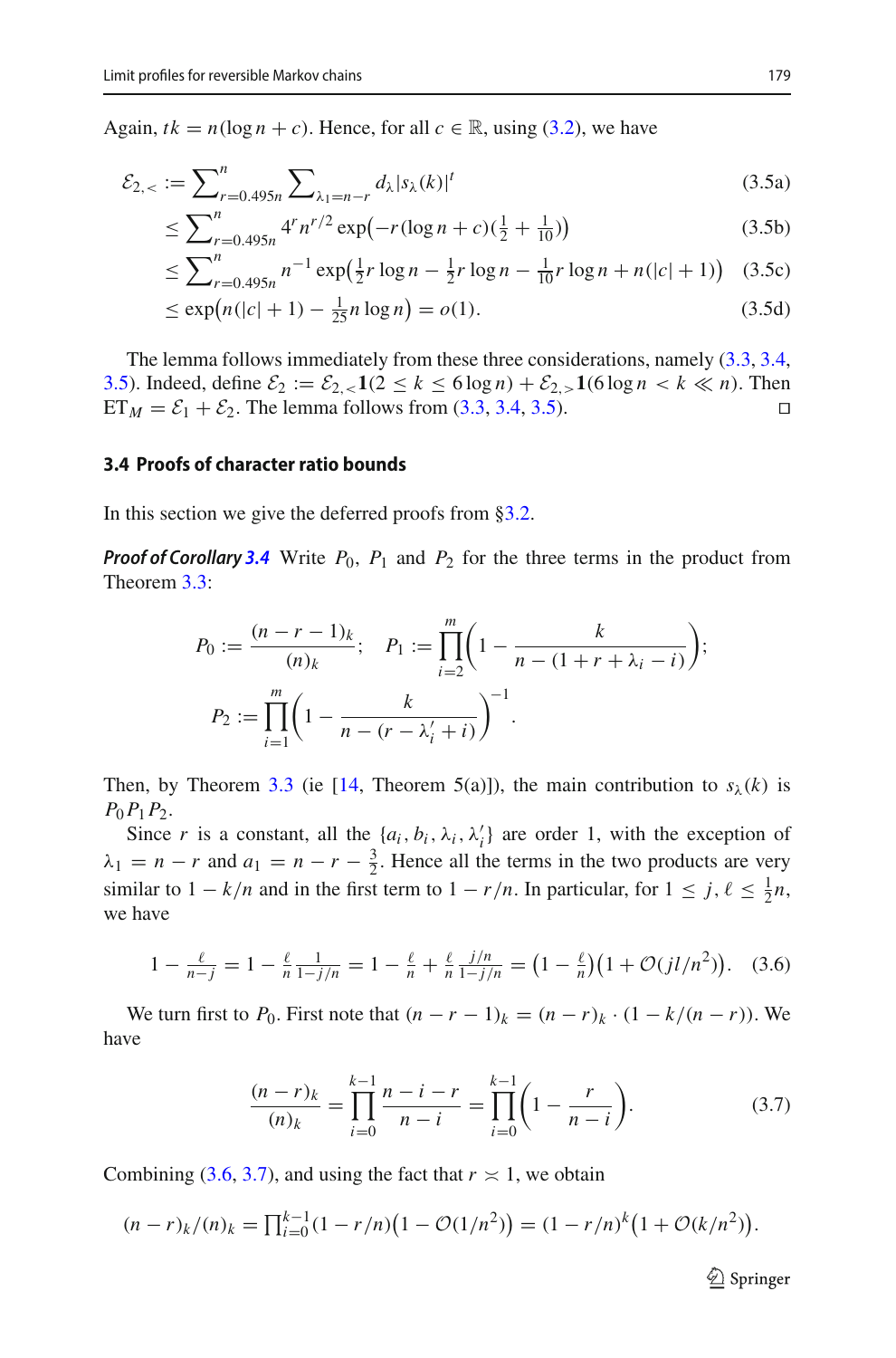Now,  $P_0 = \frac{n-r-1}{n-k} \cdot (n-r)_k/(n)_k$ . So applying [\(3.6\)](#page-22-2) again, we obtain

<span id="page-23-0"></span>
$$
P_0 = (1 - r/n)^k (1 - k/n) (1 + \mathcal{O}(k/n^2)).
$$
\n(3.8)

We now turn to  $P_1$  and  $P_2$ . Using the approximation to  $1 - \ell/(n - j)$ , ie [\(3.6\)](#page-22-2), the following hold:

$$
P_1 = \prod_{i=2}^{m} (1 - k/n) \left( 1 + \mathcal{O}(mk/n^2) \right) = (1 - k/n)^{m-1} \left( 1 + \mathcal{O}(mk/n^2) \right); \tag{3.9}
$$

$$
P_2^{-1} = \prod_{i=1}^m (1 - k/n) \big( 1 + \mathcal{O}(k/n^2) \big) = (1 - k/n)^m \big( 1 + \mathcal{O}(k/n^2) \big). \tag{3.10}
$$

Also max $\{\lambda'_1, \{\lambda_i, \lambda'_i\}_{2}^{m}, m\} \le r \times 1$ . (Recall that  $\lambda = (a_1, \ldots, a_m \mid b_1, \ldots, b_m)$ .) Hence

<span id="page-23-1"></span>
$$
P_1 P_2 = (1 - k/n)^{-1} (1 + \mathcal{O}(k/n^2)).
$$
\n(3.11)

Combining the expressions for  $P_0$  and  $P_1P_2$ , ie [\(3.8,](#page-23-0) [3.11\)](#page-23-1), we obtain

$$
P_0 P_1 P_2 = (1 - r/n)^k (1 + \mathcal{O}(k/n^2)) = e^{-rk/n} (1 + \mathcal{O}(k/n^2)).
$$

This is the main contribution to  $s_{\lambda}(k)$ ; it remains to control the error in Theorem [3.3.](#page-16-4)

If  $k \gg 1$  then we necessarily have  $r < k$ , and so the error term is 0; if  $k \approx 1$ , then the error term is  $\mathcal{O}(n^{-k}) = \mathcal{O}(n^{-2})$ , as  $k \ge 2$ . But  $(1 - r/n)^k \approx 1$ , since  $k \le \frac{1}{3}n$  and  $r \approx 1$ , and so this additive  $O(1/n^2)$  error is absorbed into the larger  $O(k/n^2)$  error.

In summary, we have shown the desired expression for the character ratio  $s_\lambda(k)$ :

$$
s_{\lambda}(k) = e^{-rk/n} \left( 1 + \mathcal{O}(k/n^2) \right).
$$

*Proof of Theorem* [3.5](#page-16-2) Choose  $\theta' := 0.677$ ; then  $\theta' - \frac{1}{6} > \frac{1}{2} + \frac{1}{10}$ . Noting that  $n =$  $\exp \log n \leq \exp \frac{1}{6}k$ , inspection of the proof of [\[14](#page-31-3), Theorem 5(b)] gives the upper bound

$$
|s_{\lambda}(k)| \le \exp\bigl(k\bigl(-\theta' + \frac{1}{6} + o(1)\bigr)\bigr) \le \exp\bigl(-\bigl(\frac{1}{2} + \frac{1}{10}\bigr)k\bigr).
$$

*Proof of Lemma* **[3.6](#page-16-3)** Under the given assumptions, [\[14](#page-31-3), Lemma 14] states that

$$
|s_{\lambda}(k)| \leq \left(\sum_{a_i > k\sqrt{n}} a_i^k / n^k + \sum_{b_i > k\sqrt{n}} b_i^k / n^k\right) \left(1 + \mathcal{O}(\log n / n^{1/4})\right) + \mathcal{O}\left(e^{-k} (\log n)^4 / n^{1/4}\right).
$$

Further, we claim that if  $r := n - \lambda_1$  satisfies  $\frac{1}{3}n \le r \le n$  then

$$
\sum a_i^k/n^k + \sum b_i^k/n^k \le \exp\left(-\frac{kr}{n}(\frac{1}{2} + \frac{1}{10} + \frac{1}{200})\right).
$$

 $\textcircled{2}$  Springer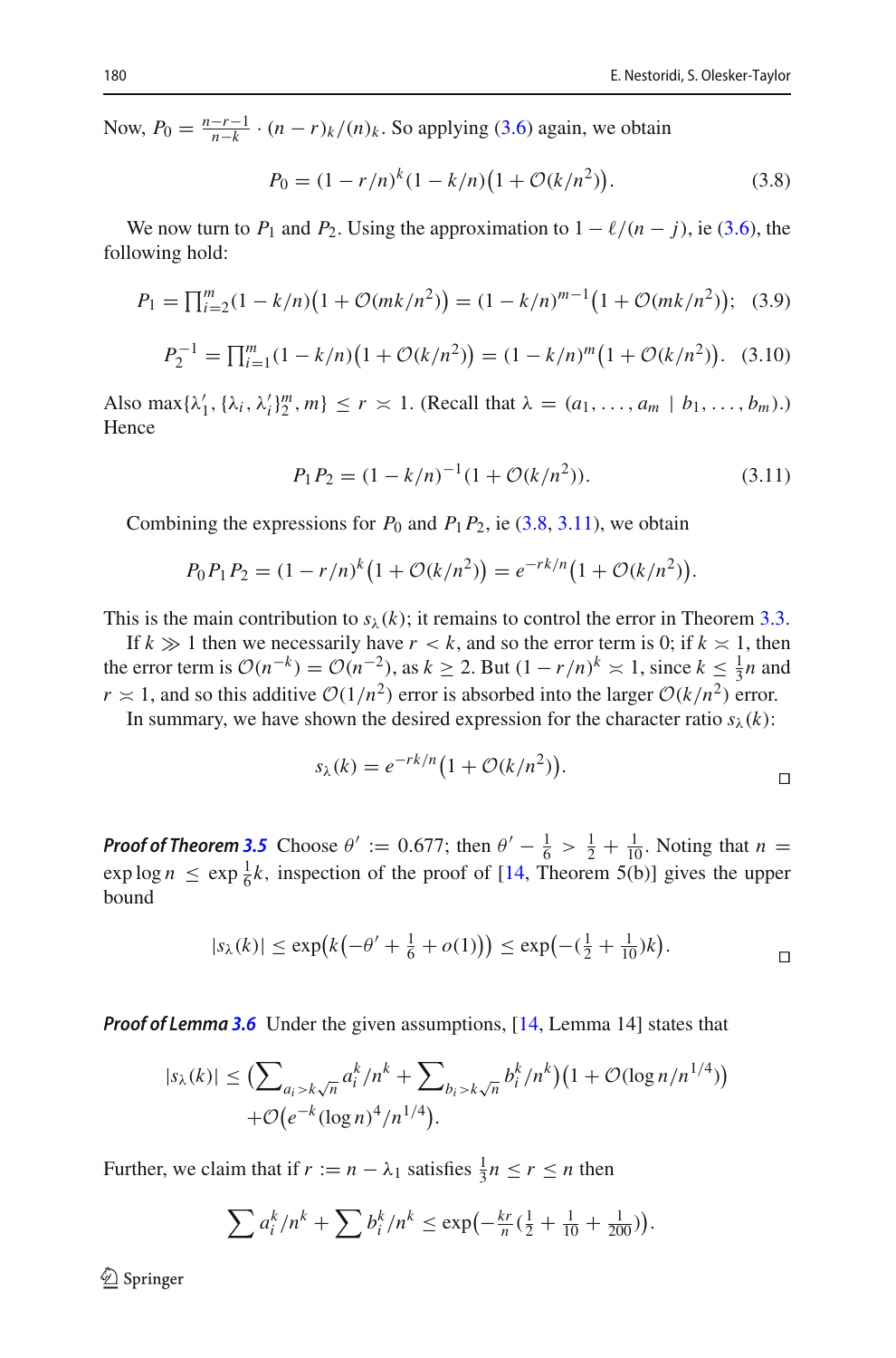Note that  $1 + \mathcal{O}(\log n/n^{1/4}) \leq \exp \mathcal{O}(n^{-1/5})$  and  $\mathcal{O}(e^{-k}(\log n)^4/n^{1/4}) = o(e^{-k}).$ Since  $r \ge n$ , and so  $kr/n \ge k \ge 1$ , these error terms can be absorbed by  $\exp{-\frac{1}{200}kr/n}$ . Lemma [3.6](#page-16-3) then follows.

It remains to prove our claim, which is a slight sharpening of [\[14](#page-31-3), Lemma 15]. The following claim comes from inspecting the proof of [\[14](#page-31-3), Lemma 15]: in order to prove that

$$
\sum a_i^k/n^k + \sum b_i^k/n^k \le \exp - ckr/n \quad \text{where} \quad c \in \mathbb{R},
$$

it suffices, writing  $\delta := r/n \in [\frac{1}{3}, 1]$ , to prove that

$$
(1 - \delta)^{k-1} \le e^{-k\epsilon \delta}
$$
, ie  $1 - \delta \le e^{-\epsilon \delta k/(k-1)}$ .

The worst case is clearly  $k = 2$ , in which case  $k/(k - 1) = 2$ . Thus we need  $1 - \delta \le$  $e^{-2c\delta}$ . If one can allow  $\delta$  all the way down to 0, then one must take  $c \leq \frac{1}{2}$ ; however, we only need  $\delta \in [\frac{1}{3}, 1]$ . One can then check that it is then sufficient to take *c* so that

$$
\frac{2}{3} = 1 - \frac{1}{3} \le e^{-2c/3}, \quad \text{ie} \quad c \le \frac{3}{2} \log(\frac{3}{2}) \approx 0.608.
$$

In particular, we may take  $c := \frac{1}{2} + \frac{1}{10} + \frac{1}{200} = 0.605$ .

### <span id="page-24-0"></span>**4 Random walks on homogeneous spaces**

Throughout this section, *G* will be a finite group and *K* a subgroup. Denote the *homogeneous space* consisting of the (right) cosets by  $X := G/K := \{gK \mid g \in G\}.$ Denote the set of complex-valued functions on *X* by  $L(X) := \{f : X \to \mathbb{C}\}.$ We frequently identify this with the space of *K* invariant functions on *G*, ie those  $f: G \to \mathbb{C}$  for which  $f(gk) = f(g)$  for all  $g \in G$  and all  $k \in K$ .

#### **4.1 Gelfand pairs and spherical Fourier analysis for invariant random walks**

The majority of this subsection—namely, the analysis leading up to Proposition [4.7](#page-26-0) is an abbreviated exposition of  $[6, §4]$  $[6, §4]$ ; a related exposition can be found in  $[5, §2]$  $[5, §2]$ .

Let *G* be a finite group and let *K* be a subgroup. A function  $f : G \to \mathbb{C}$  is *K bi-invariant* if

$$
f(k_1 g k_2) = f(g) \quad \text{for all} \quad g \in G \quad \text{and} \quad k_1, k_2 \in K.
$$

<span id="page-24-1"></span>**Definition 4.1** Let G be a finite group and K be a subgroup. The pair  $(G, K)$  is *called a Gelfand pair if the algebra of K bi-invariant functions (under convolution) is commutative.*

*Equivalently,*  $(G, K)$  *is a Gelfand pair if the permutation representation*  $\lambda$  *of G on X* defined by  $(\lambda(g)f)(x) := f(g^{-1}x)$  *for*  $g \in G$ ,  $f \in L(X)$  *and*  $x \in X$ *, is multiplicity-free.*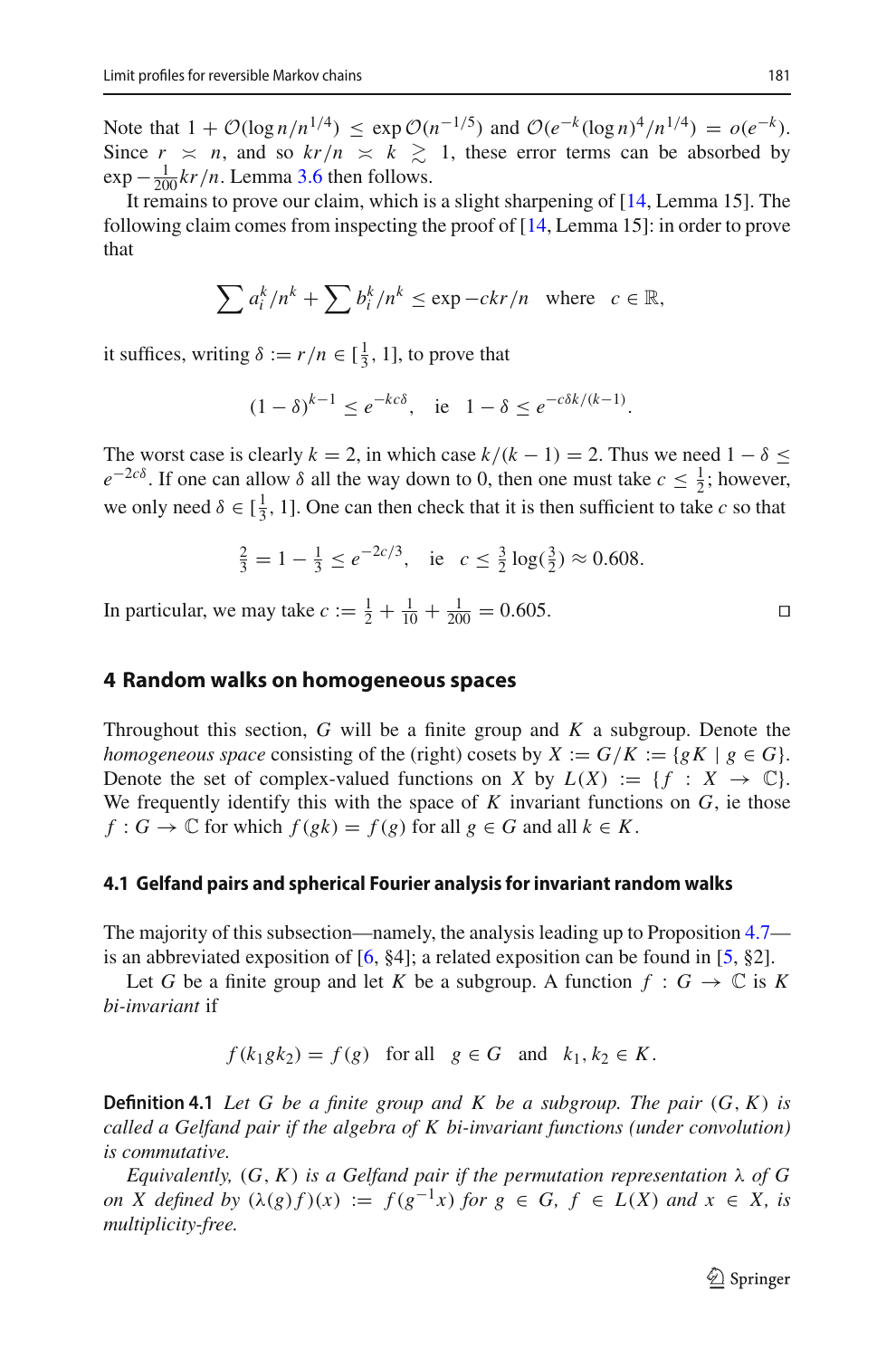<span id="page-25-0"></span>This equivalence is shown in [\[6,](#page-31-6) Theorem 4.4.2]. From now on, assume that  $(G, K)$ is a Gelfand pair. We next introduce *spherical functions* and *spherical representations*.

**Definition 4.2** *A K bi-invariant function*  $\varphi$  :  $G \to \mathbb{C}$  *is said to be spherical if*  $\varphi$  (id<sub>*G*)</sub> = 1 *and*  $\varphi * f = ((\varphi * f)(id_G))\varphi$  *for all K bi-invariant functions f* : *G* → *C. For a spherical function*  $\varphi$ *, the subspace of*  $L(X)$  *generated by the G-translates of*  $\varphi$ *, ie*  $V_{\varphi} := \langle \lambda(g) \varphi \mid g \in G \rangle$  *where*  $\lambda$  *is the permutation representation of G on X, is called the spherical representation.*

For a representation (ρ, V), write  $V^K := \{v \in V \mid \rho(k)v = v \,\forall k \in K\}$  for the space of *K invariant vectors* in *V*. The following theorem is a culmination of statements from [\[6](#page-31-6), §4.5 and §4.6].

<span id="page-25-1"></span>**Theorem 4.3** *The number of distinct spherical functions equals the number of orbits of K on X. Denote by*  $\{\varphi_i\}_0^N$  *the distinct spherical functions, with*  $\varphi_0$  *the constant function 1.*

*Then*  $L(X) = \bigoplus_{0}^{N} V_{\varphi_i}$ , which is a multiplicity-free decomposition into irreps. Further,  $\{\varphi_i\}_0^N$  forms an orthogonal basis for the set of  $K$  bi-invariant functions on  $G$  with *normalisation given, for each i, by*  $\sum_{x \in X} |\varphi_i(x)|^2 = |X|/d_i$  *where*  $d_i := \dim V_{\varphi_i}$  *is the dimension of the irrep*  $V_{\varphi_i}$ *.* 

*For any irrep V we have* dim  $V^K$  < 1 *and* dim  $V^K$  = 1 *if and only if V is spherical.* 

This allows us to construct a 'spherical basis' in which the Fourier transform has a simple form.

**Definition 4.4** *The spherical Fourier transform*  $\widetilde{\mu}$  *of a K invariant function*  $\mu \in L(X)$ *is defined by*

$$
\widetilde{\mu}(i) := \sum\nolimits_{x \in X} \mu(x) \overline{\varphi_i(x)} \ \ \text{for} \ \ i \in \{0, 1, \dots, n\}.
$$

**Corollary 4.5** *There exists an orthonormal basis of K invariant functions on G with the following property. Let*  $\mu$  *be a K bi-invariant function on G. If* ( $\tau$ , *W*) *is a nonspherical irrep, then*  $\hat{\mu}(\tau) = 0$ *. If*  $(\rho_i, V_{\varphi_i})$  *is a spherical irrep* (with  $i \in \{0, \ldots, N\}$ *), then the matrix representing the operator*  $\widehat{\mu}(\rho_i)$  *has only one non-zero entry, which is in the first position and has value*  $|K|\tilde{\mu}(i)$ *.* 

*As a consequence, a Fourier inversion formula holds:*

$$
\mu^{*t}(x) = |X|^{-1} \sum_{i=0}^{N} d_i \varphi_i(x) \widetilde{\mu}(i)^t \text{ for all } x \in X \text{ and } t \in \mathbb{N}_0,
$$

*where*  $\mu^{*t}$  *is the t-fold self-convolution of*  $\mu$ *.* 

From this we immediately obtain for the TV distance between  $\mu^{*t}$  and Unif *x*. To apply this to random walks on *G*, the step distribution must be *K* bi-invariant; this is the case if the stochastic transition matrix  $P = (p_{x,y})_{x,y \in X}$  is *G-invariant*:  $p_{x,y} = p_{gx,gy}$  for all  $x, y \in X$  and all  $g \in G$ .

When looking at such random walks, we always start from a point which is stabilised by  $K$ .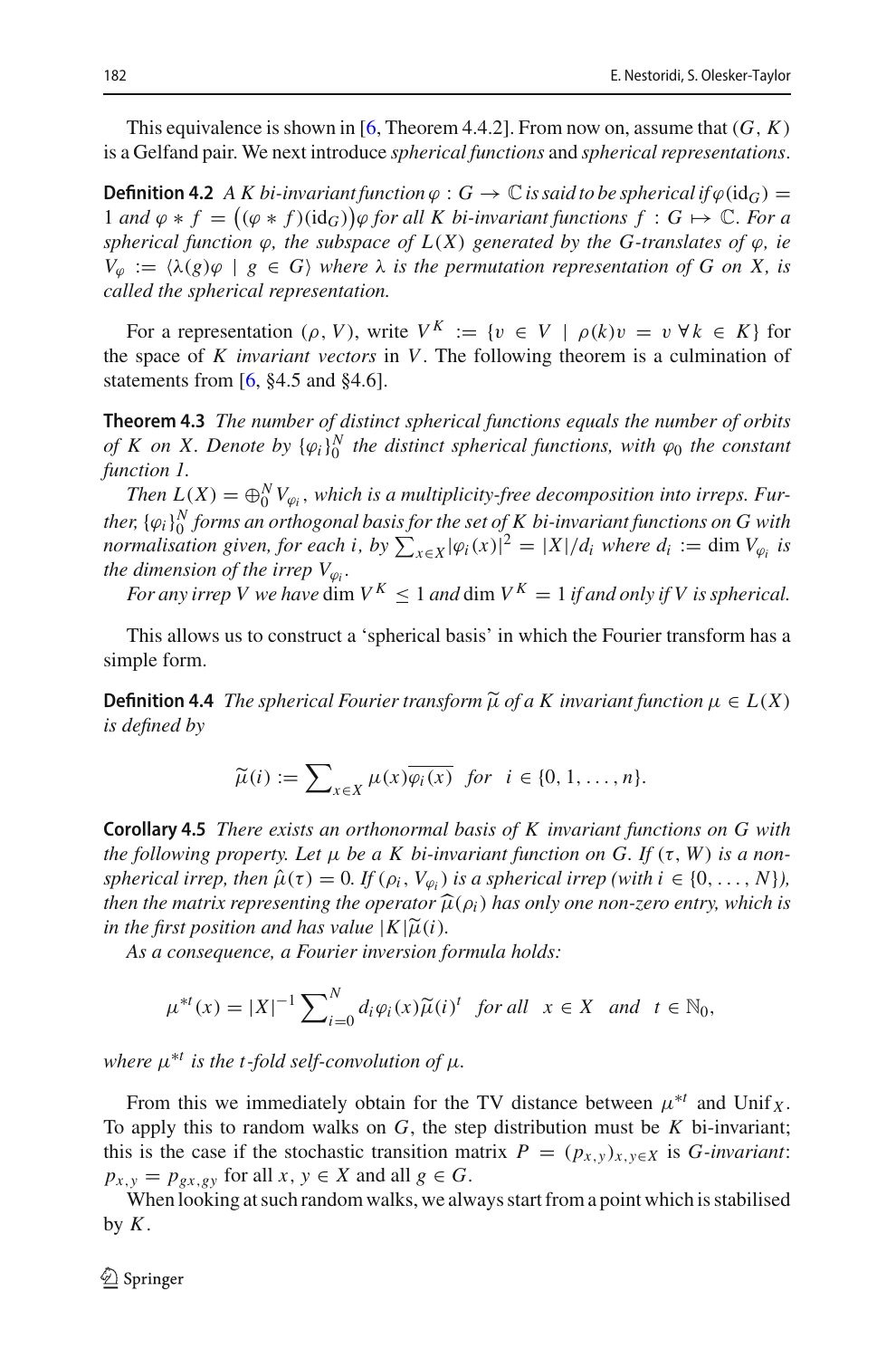**Definition 4.6** *Let G be a finite group and K be a subgroup. Let G act on the homogeneous space*  $X := G/K$  *by the left coset action:*  $g \cdot (hK) := (gh)K$ . *Say*  $\overline{x} \in K$  *is stabilised by K if k*  $\cdot \bar{x} = \bar{x}$  *for all k*  $\in$  *K. Equivalently,*  $\bar{g}K$  *is stabilised by K if and only if*  $K = \overline{g} K \overline{g}^{-1}$ .

When starting a random walk with *G*-invariant transition matrix from  $\bar{x} \in X =$ *G*/*K* which is stabilised by *K*, one can then check  $P^t(\bar{x}, \cdot) = \mu_{\bar{x}}^{*t}(\cdot)$  for all  $t \in \mathbb{N}_0$ where  $\mu_{\bar{x}}(\cdot) := P(\bar{x}, \cdot)$ ; that is, the probability of being at *x* after *t* steps when started from  $\bar{x}$  is  $\mu_{\bar{x}}^{*t}(x)$  for all  $x \in X$  and all  $t \in \mathbb{N}_0$ . Altogether, we have now proved the following proposition.

<span id="page-26-0"></span>**Proposition 4.7** ([\[6,](#page-31-6) Proposition 4.9.1]) *Let*  $(G, K)$  *be a Gelfand pair and denote*  $X :=$  $G/K$ . Let  $\{\varphi_i\}_{i=0}^N$  be the associated spherical functions, considered as K bi-invariant *functions on X, and*  $\{d_i\}_{i=0}^N$  *the associated dimensions; assume that*  $\varphi_0(x) = 1$  *for all x* ∈ *X.*

Let  $\bar{x}$  be an element of  $X$  stabilised by  $K$ . Let  $P$  be a  $G$ -invariant stochastic matrix *and set*  $\mu_{\bar{x}}(\cdot) := p_{\bar{x}}$ .*. Let*  $t \in \mathbb{N}_0$  *and*  $x \in X$ *. Then* 

$$
\mu_{\bar{x}}^{*t}(x) - |X|^{-1} = |X|^{-1} \sum_{i=1}^{N} d_i \varphi_i(x) \widetilde{\mu}_{\bar{x}}(i)^t,
$$

*where*  $\widetilde{\mu}_{\bar{x}}$  *is the spherical Fourier transform of*  $\mu_{\bar{x}}$ *. As a corollary, we have* 

$$
d_{\text{TV}}\big(P^t(\bar{x},\cdot),\ \text{Unif}\,_{X}\big) = \frac{1}{2}|X|^{-1}\sum_{x\in X}\big|\sum_{i=1}^N d_i\varphi_i(x)\widetilde{\mu}_{\bar{x}}(i)^t\big|.
$$

We now have all the ingredients to prove our TV-approximation lemma for random walks on homogeneous spaces corresponding to Gelfand pairs, ie Lemma [C;](#page-6-0) we rested it here for convenience.

**Lemma 4.8** *(TV Approximation Lemma) Let* (*G*, *K*) *be a Gelfand pair and denote*  $X := G/K$ . Let  $\bar{x}$  be an element of X stabilised by K. Let  $\{\varphi_i\}_{i=0}^N$  be the associated *spherical functions, considered as K bi-invariant functions on X, and*  $\{d_i\}_{i=0}^N$  *the associated dimensions; assume that*  $\varphi_0(x) = 1$  *for all*  $x \in X$ *. Let P be a G-invariant stochastic matrix and set*  $\mu_{\bar{x}}(\cdot) := P(\bar{x}, \cdot)$ *.* 

*Let*  $t \in \mathbb{N}_0$  *and*  $I \subseteq \{1, \ldots, N\}$ *. Then* 

 $\overline{\phantom{a}}$  $\overline{\phantom{a}}$  $\frac{1}{2}$ 

$$
d_{\text{TV}}\big(P^t(\bar{x}, \cdot), \text{ Unif } \chi\big) - \frac{1}{2}|X|^{-1} \sum_{x \in X} \Big| \sum_{i \in I} d_i \varphi_i(x) \widetilde{\mu}_{\bar{x}}(i)^t \Big|
$$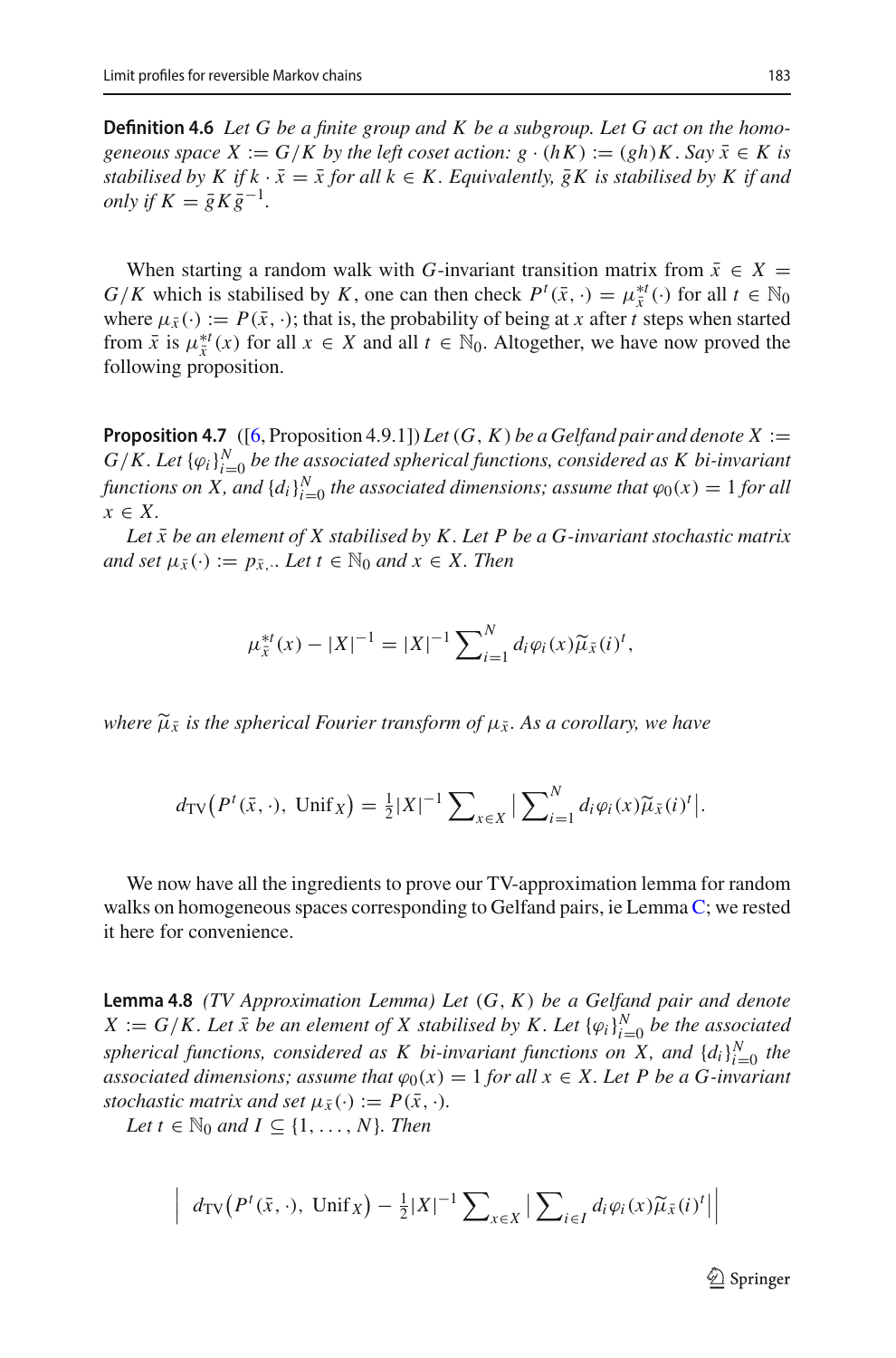$$
\leq \frac{1}{2} \sum_{i \notin I} \sqrt{d_i} |\widetilde{\mu}_{\bar{x}}(i)|^t,
$$

 $\mu_{\bar{x}} : i \mapsto \sum_{x \in X} \mu_{\bar{x}}(x) \varphi_i(x)$  *is the spherical Fourier transform of*  $\mu_{\bar{x}}$ *.* 

*Proof* First we apply Proposition [4.7](#page-26-0) and the triangle inequality:

$$
\left| d_{\text{TV}}(\mu_{\bar{x}}^{*k}, \ \pi) - \frac{1}{2} |X|^{-1} \sum_{x \in X} \left| \sum_{i \in I} d_i \varphi_i(x) \widetilde{\mu}_{\bar{x}}(i)^k \right| \right|
$$
  
\n
$$
\leq \frac{1}{2} |X|^{-1} \sum_{x \in X} \left| \sum_{i \notin I} d_i \varphi_i(x) \widetilde{\mu}_{\bar{x}}(i)^k \right|
$$
  
\n
$$
\leq \frac{1}{2} |X|^{-1} \sum_{x \in X} \sum_{i \notin I} d_i |\varphi_i(x) \widetilde{\mu}_{\bar{x}}(i)^k|
$$
  
\n
$$
= \frac{1}{2} \sum_{i \notin I} d_i |\widetilde{\mu}_{\bar{x}}(i)|^k \cdot |X|^{-1} \sum_{x \in X} |\varphi_i(x)|.
$$

Applying Cauchy–Schwarz and the standard spherical orthogonality relations (see, eg,  $[6,$  $[6,$  Proposition 4.7.1] or  $[5,$  Equation  $(2.11)$ ]), we obtain

$$
\left(\sum\nolimits_{x\in X}|\varphi_i(x)|\right)^2\leq |X|\sum\nolimits_{x\in X}|\varphi_i(x)|^2=|X|\cdot|X|/d_i.
$$

Plugging this into the previous bound, we deduce the lemma.  $\Box$ 

### **4.2 Limit profile for many Urn Ehrenfest diffusion**

Suppose that one has *n balls* labelled 1 through *n* and  $m + 1$  *urns* labelled 0 through *m*. The set of all configurations can be identified with the set  $X_{n,m+1} := \{0, 1, \ldots, m\}^n$ : an element  $x = (x_1, \ldots, x_n) \in X_{n,m+1}$  indicates that the *j*-th ball is in the  $x_j$ -th urn. Initially, put all the balls in the first urn (labelled 0): this is the *initial configuration*, and corresponds to  $\bar{x} := (0, 0, \ldots, 0)$ .

We can endow *X* with a metric structure: for  $x, y \in X_{n,m+1}$ , set

$$
d(x, y) := |{k \in [n] | x_k \neq y_k}|.
$$

Thinking of *x* and *y* as configurations of balls,  $d(x, y)$  is the number of balls which are not in the same urn in the two configurations.

We consider the random walk on  $X := X_{n,m+1}$  described by the following step: choose uniformly at random a ball and an urn; put the chosen ball in the chosen urn. In terms of a transition matrix *R* on  $X \times X$ , this is given by the following expressions, for  $x, y \in X$ :

$$
R(x, y) = \frac{1}{m+1} \text{ if } x = y; \quad R(x, y) = \frac{1}{n(m+1)} \text{ if } d(x, y) = 1; \quad R(x, y) = 0 \text{ otherwise.}
$$

<span id="page-27-0"></span>The following theorem is a restatement of Theorem  $C$ , but written more formally: cutoff is for a sequence of Markov chains; we make this sequence explicit.

**Theorem 4.9** (Limit Profile for Generalised Ehrenfest Urn) *Let n*, *<sup>m</sup>* <sup>∈</sup> <sup>N</sup>*. Consider n balls labelled* 1,..., *n and m* + 1 *urns labelled* 0, 1,..., *m. Consider the following*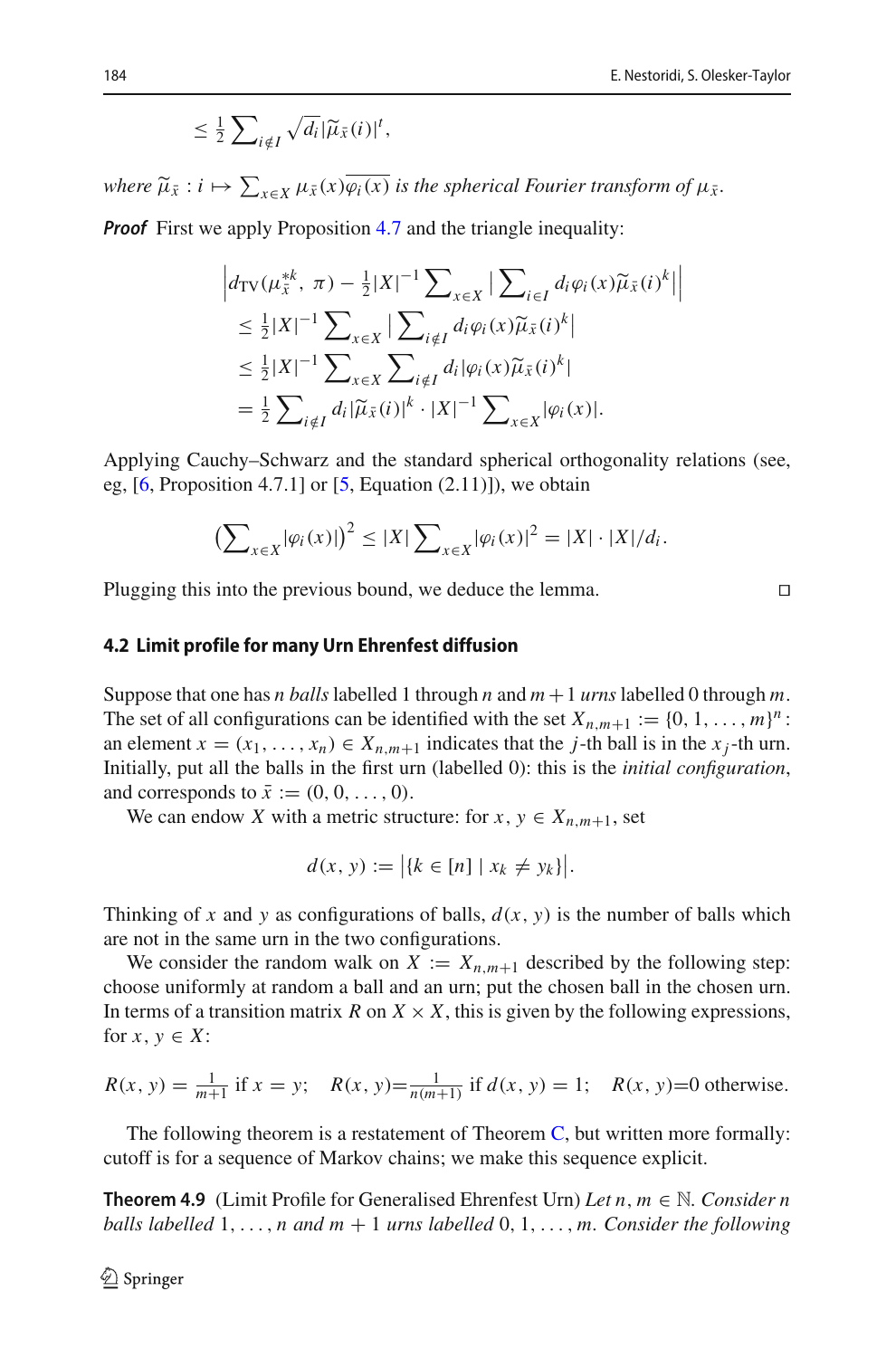*Markov chain: at each step, choose a ball and an urn uniformly and independently; place said ball in said urn. For*  $t \in \mathbb{N}_0$ *, write*  $d_{\text{TV}}^{n,m}(t)$  *for the TV distance of this Markov chain after t steps from its invariant distribution when started with all n balls initially in the urn labelled 0.*

*Let*  $(n_N)_{N \in \mathbb{N}}$ ,  $(m_N)_{N \in \mathbb{N}} \in \mathbb{N}^{\mathbb{N}}$ . Suppose that  $\lim_N m_N/n_N = 0$ . Then, for all  $c \in \mathbb{R}$ *, we have* 

$$
d_{\mathrm{TV}}^{n_N, m_N}(\tfrac{1}{2}n_N \log(m_N n_N) + cn_N) \to 2\Phi(\tfrac{1}{2}e^{-c}) - 1 \quad \text{as } N \to \infty.
$$

As in previous sections, for ease of presentation we omit the *N*-subscripts in the proof. We start by phrasing the Ehrenfest urn model in Gelfand pair lan-guage. To do this, we give a very abbreviated exposition of [\[5](#page-30-3), §3]. Let  $S_{m+1}$  and  $S_n$  be the symmetric groups on  $\{0, 1, \ldots, m\}$  and  $\{1, \ldots, n\}$ , respectively. Then  $X_{n,m+1} = \{0, 1, \ldots, n\}^n$  is a homogeneous space for the wreath product  $S_{m+1} \, \partial_{S_n}$ under the action  $(\sigma_1,\ldots,\sigma_n;\theta) \cdot (x_1,\ldots,x_n) := (\sigma_1 x_{\theta^{-1}(1)},\ldots,\sigma_n x_{\theta^{-1}(n)})$ , ie  $X_i$ is moved by  $\theta$  to the position  $\theta(i)$  and then it is changed by the action of  $\sigma_{\theta(i)}$ . Note that the stabiliser of  $\bar{x} := (0, 0, \ldots, 0) \in X_{n,m+1}$  coincides with the wreath product  $S_m \nvert S_n$ , where  $S_m \nvert S_{m+1}$  is the stabiliser of 0. Therefore we can write  $X_{m+1,n} = (S_{m+1} \wr S_n) / (S_m \wr S_n)$ . The action is distance transitive, and so the group  $S_{m+1} \wr S_n$  acts isometrically on  $X_{n,m+1}$ . It follows that  $(S_{m+1} \wr S_n)/(S_m \wr S_n)$  is a Gelfand pair; see [\[5](#page-30-3), Example 2.5].

<span id="page-28-0"></span>The associated spherical functions and dimensions are given by the following proposition.

**Theorem 4.10** (Spherical Functions; [\[5](#page-30-3), Theorem 3.1]) *For each*  $i \in \{0, 1, ..., n\}$ , *the dimension*  $d_i$  *satisfies*  $d_i = m^i \binom{n}{i}$  and the spherical function  $\varphi_i$  satisfies

$$
\varphi_i(x) = \binom{n}{i}^{-1} \sum_{r=\max\{0,i-n-\ell\}}^{\min\{\ell,i\}} \binom{\ell}{r} \binom{n-\ell}{i-r} \left(-\frac{1}{m}\right)^r \text{ for } x \in X \text{ where } \ell := d(\bar{x}, x)
$$

**Remark 4.11** The spherical functions are the *Krawtchouk polynomials*, given in Definition [2.6:](#page-11-3)

$$
\varphi_i(x) := \varphi_i(\ell) := K_i(\ell; \frac{m}{m+1}, n)
$$
 where  $\ell := d(\bar{x}, x)$ ,

using the notation there. These are orthogonal with respect to the Binomial measure by Lemma [2.3:](#page-10-1)

$$
\sum_{\ell=0}^n K_i(\ell; \frac{m}{m+1}, n) K_j(\ell; \frac{m}{m+1}, n) \cdot {n \choose \ell} m^{\ell} / (m+1)^n = (m^i {n \choose i})^{-1} \delta_{i,j}.
$$

This can also be seen as consequence of the orthogonality of spherical functions, ie Theorem [4.3.](#page-25-1)

<span id="page-28-1"></span>We first determine the spherical Fourier transform of the step distribution  $\mu(\cdot) :=$  $R(\bar{x}, \cdot).$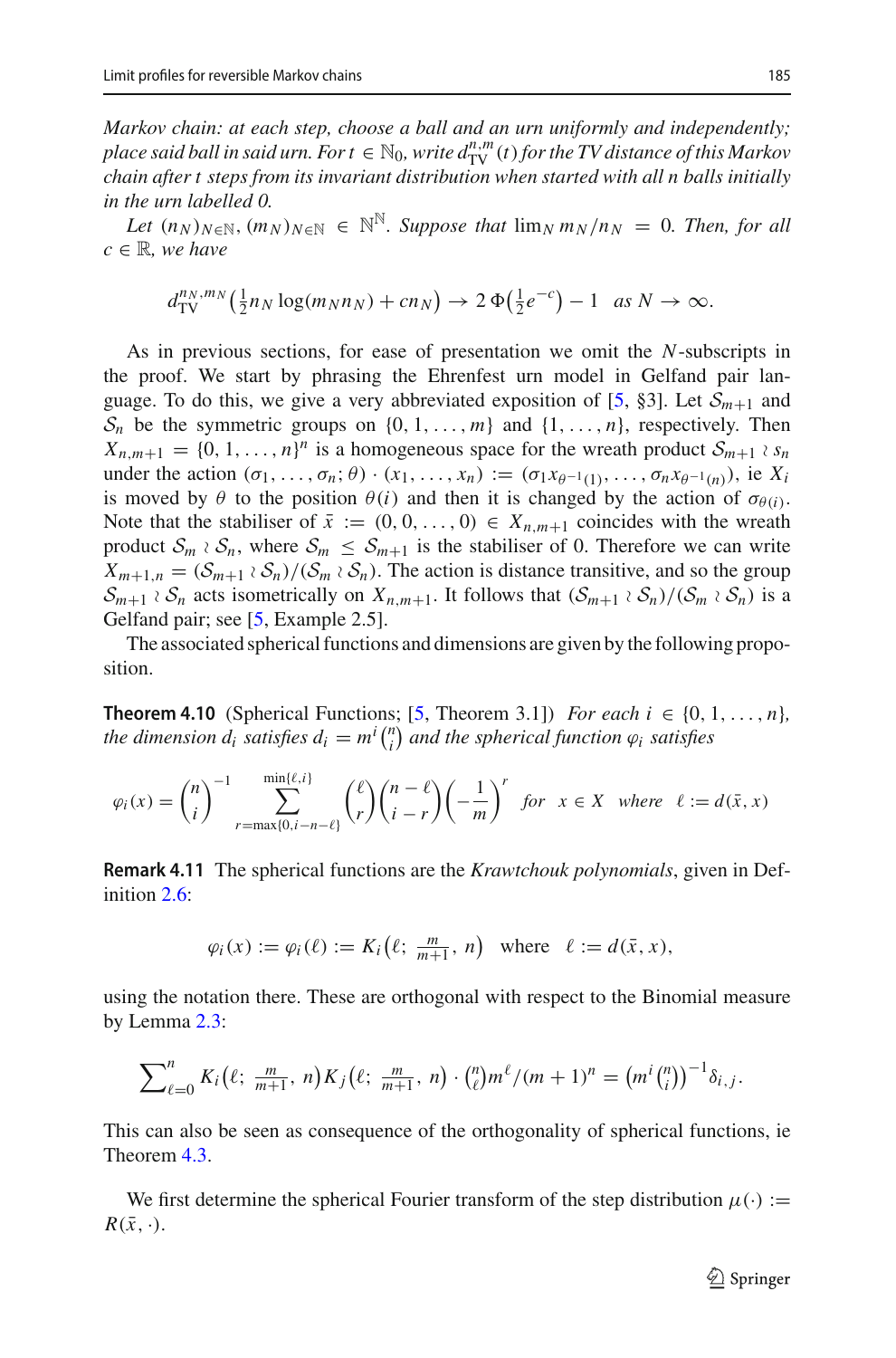**Lemma 4.12** (Spherical Fourier Transform) *For all i*  $\in \{0, 1, \ldots, n\}$ *, we have*  $\widetilde{\mu}(i)$  =  $1 - i/n$ .

*Proof* Noting the slight laziness, we have

$$
\widetilde{\mu}(i) = \frac{m}{m+1} \Big( \frac{1}{m} + \varphi_i(1) \Big).
$$

Using the expression for  $\varphi_i(1)$  given by Theorem [4.10,](#page-28-0) we obtain  $\tilde{\mu}(i) = 1 - i/n$ .

There are  $m^{\ell} \binom{n}{\ell}$  different *x* with  $d(\bar{x}, x) = \ell$ . Applying Theorem [4.10,](#page-28-0) we obtain the following expressions for the terms in Lemma  $C$ :

$$
\begin{split} \text{MT} &:= |X|^{-1} \sum_{x \in X} \left| \sum_{i=1}^{M} d_i \varphi_i(x) \widetilde{\mu}(i)^t \right| \\ &= (m+1)^{-n} \sum_{\ell=0}^{n} m^{\ell} \binom{n}{\ell} \left| \sum_{i=1}^{M} m^i \binom{n}{i} (1-i/n)^t \varphi_i(\ell) \right|; \\ \text{ET} &:= \sum_{i \notin I} \sqrt{d_i} |\widetilde{\mu}(i)|^t = \sum_{i > M} m^{i/2} \binom{n}{i}^{1/2} (1-i/n)^t. \end{split}
$$

<span id="page-29-0"></span>Our first aim is to use this to determine which are the 'important' spherical statistics.

**Lemma 4.13** (Error Term) *For all*  $\varepsilon > 0$  *and all*  $c \in \mathbb{R}$ *, there exists an*  $M := M(c, \varepsilon)$ *so that, for*  $t := \frac{1}{2}n \log(mn) + cn$ , if  $I := \{1, ..., M\}$ , then

ET 
$$
\leq
$$
 ET'  $\leq \varepsilon$  where ET' :=  $\sum_{i \notin I} \sqrt{d_i} e^{-it/n} = \sum_{i > M} m^{i/2} {n \choose i}^{1/2} e^{-it/n} \leq \varepsilon$ .

*Proof* Using Lemma [4.12,](#page-28-1) we have  $|\tilde{\mu}(i)| \leq e^{-i/n}$  for all *i*. The inequality ET  $\leq$  ET' now follows The equality in the definition of ET' is now an immediate consequence now follows. The equality in the definition of ET is now an immediate consequence of Theorem [4.10.](#page-28-0) For the inequality  $ET' \leq \varepsilon$ , choose *M* so that  $\sum_{i>M} e^{-ci}/\sqrt{i!} \leq \varepsilon$ . Then we have

ET 
$$
\leq \sum_{i>M} ((mn)^{i/2} e^{-t/n})^i / \sqrt{i!} = \sum_{i>M} e^{-ci} / \sqrt{i!} \leq \varepsilon.
$$

From now on, choose  $M := M(c, \varepsilon)$  as in Lemma [4.13.](#page-29-0) Hence, for the main term, we need only deal with spherical statistics with  $i \times 1$ . We would then like to use the replacement <sup>λ</sup>*<sup>i</sup>* <sup>≈</sup> *<sup>e</sup>*−*i*/*n*.

<span id="page-29-1"></span>**Definition 4.14** (Adjusted Main Term) *Recalling that*  $t = \frac{1}{2}n \log(mn) + cn$ , *define* 

$$
\mathrm{MT}' := (m+1)^{-n} \sum_{\ell=0}^{n} m^{\ell} {n \choose \ell} \Big| \sum_{i \geq 1} {n \choose i} \varphi_i(\ell) m^{i/2} e^{-ci} / n^{i/2} \Big|.
$$

Conveniently, the adjusted main term MT in this case (Definition [4.14\)](#page-29-1) is *exactly* the same as that for the Gibbs sampler (see Definition [2.6\)](#page-11-3) in [§2.2;](#page-9-1) to match notation, replace *m* with  $α$ .

<span id="page-29-2"></span>The following two lemmas are simply a restatement of Lemmas [2.7a](#page-11-1) and [2.7b.](#page-11-2)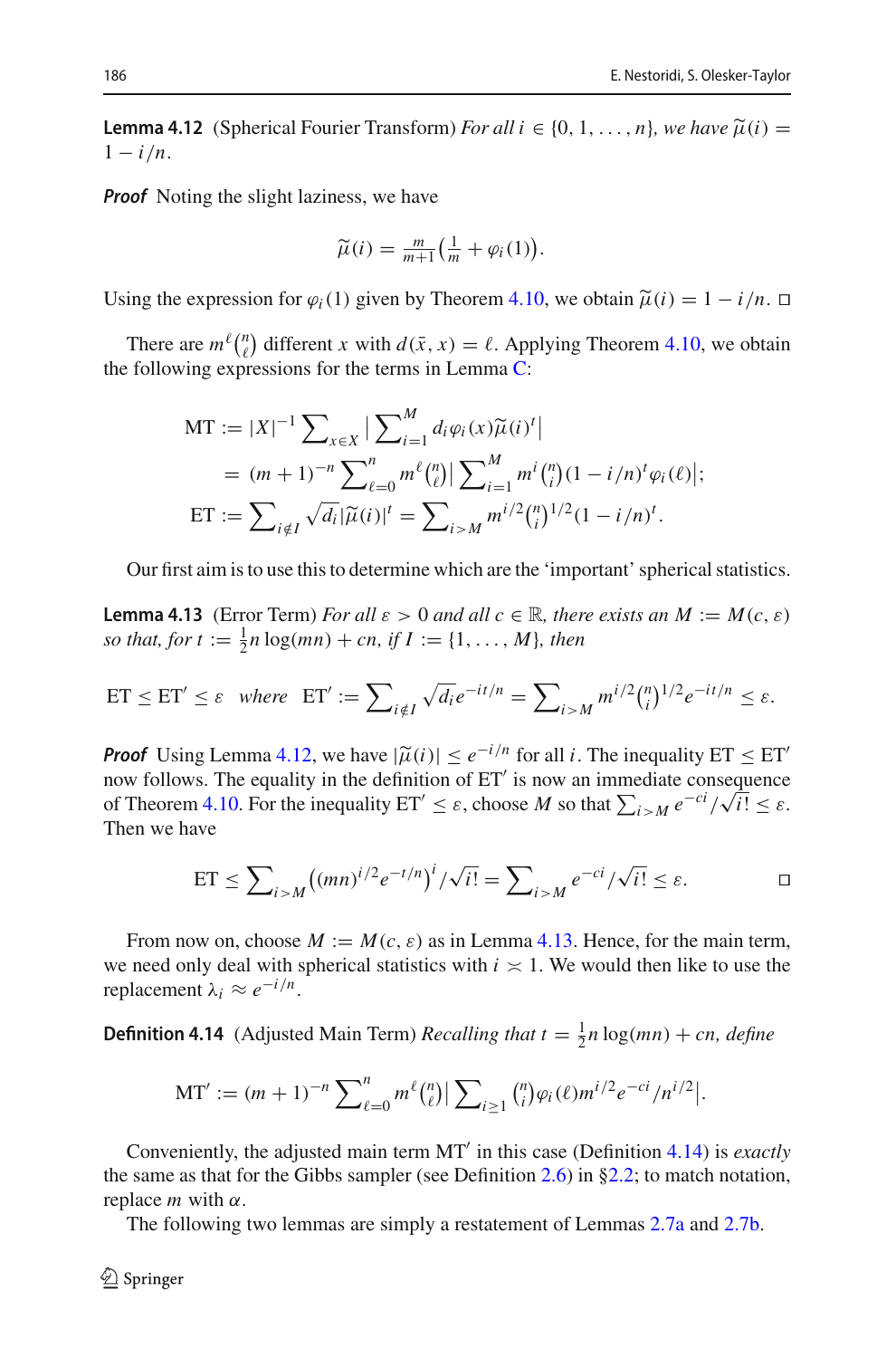**Lemma 4.15** (Main Term: Approximation) *For all*  $\varepsilon > 0$  *and all*  $c \in \mathbb{R}$ , with  $M :=$ *M*(*c*, ε)*, we have*

$$
|\mathrm{MT}-\mathrm{MT}'|\leq 2\varepsilon.
$$

<span id="page-30-6"></span>**Lemma 4.16** (Main Term: Evaluation) *For all*  $c \in \mathbb{R}$ *, with*  $M := M(c, \varepsilon)$ *, we have* 

$$
\frac{1}{2}\mathbf{MT}' \to 2\,\Phi\big(\frac{1}{2}e^{-c}\big) - 1.
$$

We now have all the ingredients to establish the limit profile for the Ehrenfest urn model.

*Proof of Theorem [4.9](#page-27-0)* Let us summarise what we have proved. These are all evaluated at the target mixing time  $t = \frac{1}{2} \log(mn) + cn$  with  $M := M(c, \varepsilon)$  given by Lemma [4.13.](#page-29-0)

- By Lemma [4.13,](#page-29-0) the error term ET satisfies  $ET < \varepsilon$ .
- By Lemma [4.15,](#page-29-2) the original main term MT satisfies  $|MT MT'| \leq 2\varepsilon$ .
- By Lemma [4.16,](#page-30-6) the adjusted main term MT' satisfies  $\frac{1}{2}MT' \rightarrow 2\Phi(\frac{1}{2}e^{-c}) 1$ as  $n \to \infty$ .

Since  $\varepsilon > 0$  is arbitrary, applying the TV-approximation lemma for random walks on homogeneous spaces, namely Lemma [C,](#page-6-0) we immediately deduce the theorem.  $\square$ 

**Acknowledgements** We thank Persi Diaconis for helpful comments and suggestions.

**Open Access** This article is licensed under a Creative Commons Attribution 4.0 International License, which permits use, sharing, adaptation, distribution and reproduction in any medium or format, as long as you give appropriate credit to the original author(s) and the source, provide a link to the Creative Commons licence, and indicate if changes were made. The images or other third party material in this article are included in the article's Creative Commons licence, unless indicated otherwise in a credit line to the material. If material is not included in the article's Creative Commons licence and your intended use is not permitted by statutory regulation or exceeds the permitted use, you will need to obtain permission directly from the copyright holder. To view a copy of this licence, visit [http://creativecommons.org/licenses/by/4.0/.](http://creativecommons.org/licenses/by/4.0/)

# <span id="page-30-0"></span>**References**

- <span id="page-30-5"></span>1. Aldous, D.: Random walks on finite groups and rapidly mixing Markov chains. In: Azéma J., Yor M. (eds.) Seminar on Probability, XVII, Lecture Notes in Math. vol. 986, pp. 243–297. Springer, Berlin (1983). <https://doi.org/10.1007/BFb0068322>
- <span id="page-30-1"></span>2. Ben-Hamou, A., Salez, J.: Cutoff for nonbacktracking random walks on sparse random graphs. Ann. Probab. **45**(3), 1752–1770 (2017). <https://doi.org/10.1214/16-AOP1100>
- <span id="page-30-2"></span>3. Berestycki, N., Schramm, O., Zeitouni, O.: Mixing times for random k-cycles and Coalescence-Fragmentation chains. Ann. Probab. **39**(5), 1815–1843 (2011). <https://doi.org/10.1214/10-AOP634>
- <span id="page-30-4"></span>4. Berestycki, N., Sengül, B.: Cutoff for conjugacy-invariant random walks on the permutation group. Probab. Theory Relat. Fields. **173**(3–4), 1197–1241 (2019). [https://doi.org/10.1007/s00440-018-](https://doi.org/10.1007/s00440-018-0844-y) [0844-y](https://doi.org/10.1007/s00440-018-0844-y)
- <span id="page-30-3"></span>5. Ceccherini-Silberstein, T., Scarabotti, F., Tolli, F.: Finite Gel'fand pairs and their applications to probability and statistics. J. Math. Sci. **141**(2), 1182–1229 (2007). [https://doi.org/10.1007/s10958-007-](https://doi.org/10.1007/s10958-007-0041-5) [0041-5](https://doi.org/10.1007/s10958-007-0041-5)